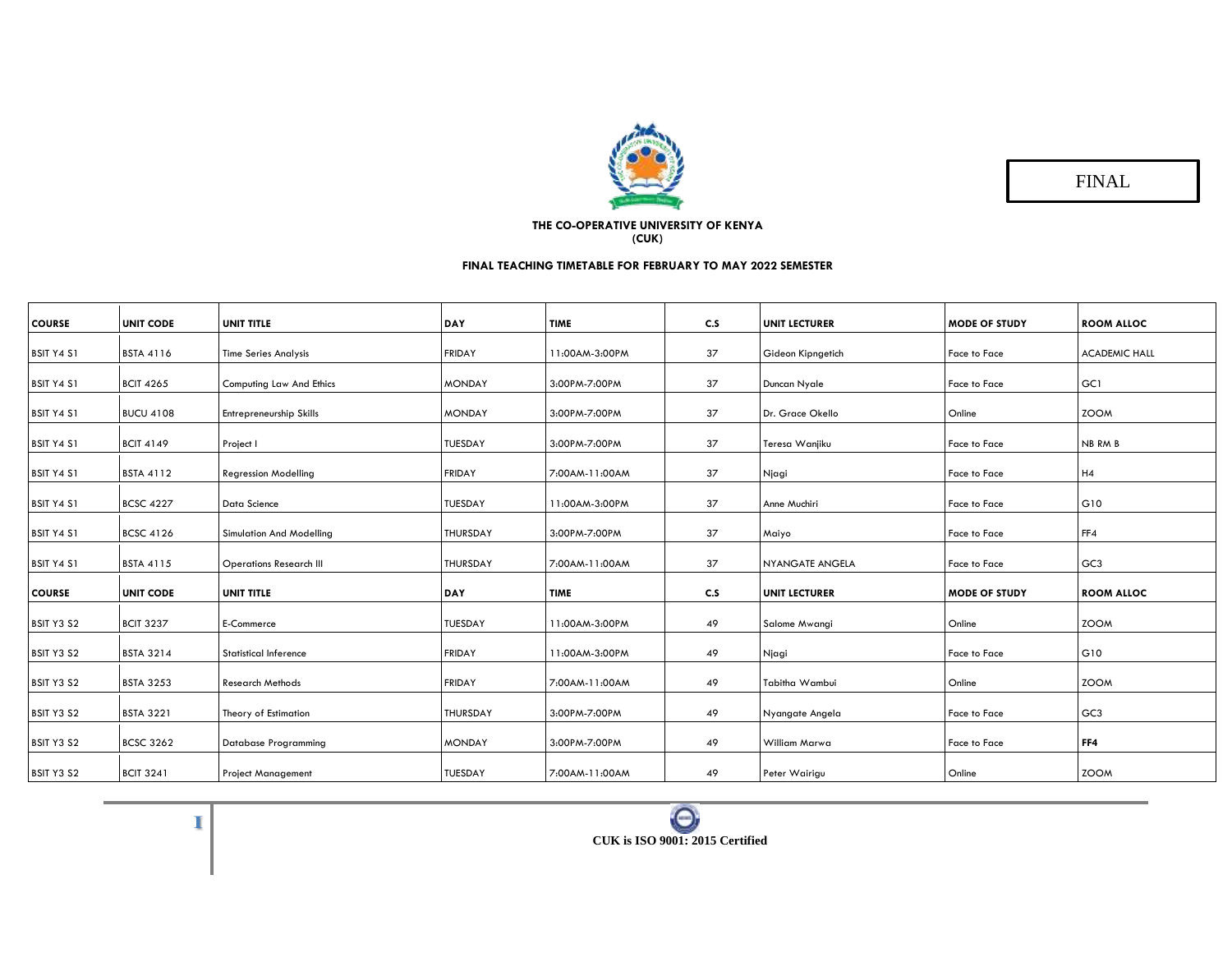| <b>BMAT 3213</b> | <b>Numerical Analysis</b>           | WEDNESDAY       | 11:00AM-3:00PM | 49  | Muriuki              | Face to Face         | <b>ACADEMIC HALL</b> |
|------------------|-------------------------------------|-----------------|----------------|-----|----------------------|----------------------|----------------------|
| <b>UNIT CODE</b> | <b>UNIT TITLE</b>                   | <b>DAY</b>      | <b>TIME</b>    | C.S | <b>UNIT LECTURER</b> | <b>MODE OF STUDY</b> | <b>ROOM ALLOC</b>    |
| <b>BCSC 1202</b> | Introduction to Programming         | <b>THURSDAY</b> | 3:00PM-7:00PM  | 52  | <b>Edward Njambi</b> | Face to Face         | FF3                  |
| <b>BCIT 1105</b> | Introduction to Operating Systems   | TUESDAY         | 11:00AM-3:00PM | 52  | Teresa Wanjiku       | Online               | <b>ZOOM</b>          |
| <b>BUCU 1203</b> | <b>Development Studies</b>          | <b>FRIDAY</b>   | 3:00PM-7:00PM  | 52  | Dr.Odollo            | Online               | <b>ZOOM</b>          |
| <b>BMAT 1204</b> | <b>Discrete Mathematics</b>         | <b>THURSDAY</b> | 7:00AM-11:00AM | 52  | Dr E. Anyika         | Face to Face         | NB RM E              |
| <b>BMAT 1205</b> | Calculus I                          | WEDNESDAY       | 7:00AM-11:00AM | 52  | Mwikali              | Face to Face         | FF3                  |
| <b>BCSC 1204</b> | Data Structures and Algorithms      | <b>FRIDAY</b>   | 11:00AM-3:00PM | 52  | Kangogo              | Face to Face         | G7                   |
| <b>BSTA 1203</b> | Probability and Statistics I        | WEDNESDAY       | 11:00AM-3:00PM | 52  | Dr E. Anyika         | Face to Face         | H4                   |
| <b>UNIT CODE</b> | UNIT TITLE                          | <b>DAY</b>      | <b>TIME</b>    | C.S | <b>UNIT LECTURER</b> | <b>MODE OF STUDY</b> | <b>ROOM ALLOC</b>    |
| <b>BUCU 1203</b> | <b>Development Studies</b>          | <b>FRIDAY</b>   | 3:00PM-7:00PM  | 26  | Dr.Odollo            | Online               | <b>ZOOM</b>          |
| <b>BSTA 1233</b> | Principles of Sample Surveys        | <b>FRIDAY</b>   | 7:00AM-11:00AM | 26  | Symon Matony0        | Face to Face         | FF4                  |
| <b>BSTA 1203</b> | Probability and Statistics I        | WEDNESDAY       | 11:00AM-3:00PM | 26  | Dr E. Anyika         | Face to Face         | H4                   |
| <b>BPHY 1201</b> | Physics                             | <b>THURSDAY</b> | 11:00AM-3:00PM | 26  | Dr. Ogalo            | Face to Face         | GC <sub>3</sub>      |
| <b>BMAT 1205</b> | Calculus I                          | WEDNESDAY       | 3:00PM-7:00PM  | 26  | Mwikali              | Face to Face         | G7                   |
| <b>BMAT 1204</b> | <b>Discrete Mathematics</b>         | THURSDAY        | 7:00AM-11:00AM | 26  | Dr E. Anyika         | Face to Face         | NB RM E              |
| <b>BCSC 1202</b> | Introduction To Programming         | THURSDAY        | 3:00PM-7:00PM  | 26  | <b>Edward Njambi</b> | Face to Face         | FF3                  |
| <b>UNIT CODE</b> | UNIT TITLE                          | DAY             | <b>TIME</b>    | C.S | <b>UNIT LECTURER</b> | <b>MODE OF STUDY</b> | <b>ROOM ALLOC</b>    |
| <b>BCIT 1103</b> | <b>Computer Applications</b>        | <b>THURSDAY</b> | 11:00AM-3:00PM | 59  | Salome Mwangi        | Face to Face         | NORDIC HALL          |
| <b>BMAT 1204</b> | <b>Discrete Mathematics</b>         | THURSDAY        | 7:00AM-11:00AM | 59  | Dr E. Anyika         | Face to Face         | NB RM E              |
| <b>BMAT 1205</b> | Calculus I                          | WEDNESDAY       | 7:00AM-11:00AM | 59  | Mwikali              | Face to Face         | FF3                  |
| <b>BSTA 1203</b> | <b>Probability And Statistics I</b> | WEDNESDAY       | 11:00AM-3:00PM | 59  | Dr E. Anyika         | Face to Face         | H4                   |
|                  |                                     |                 |                |     |                      |                      |                      |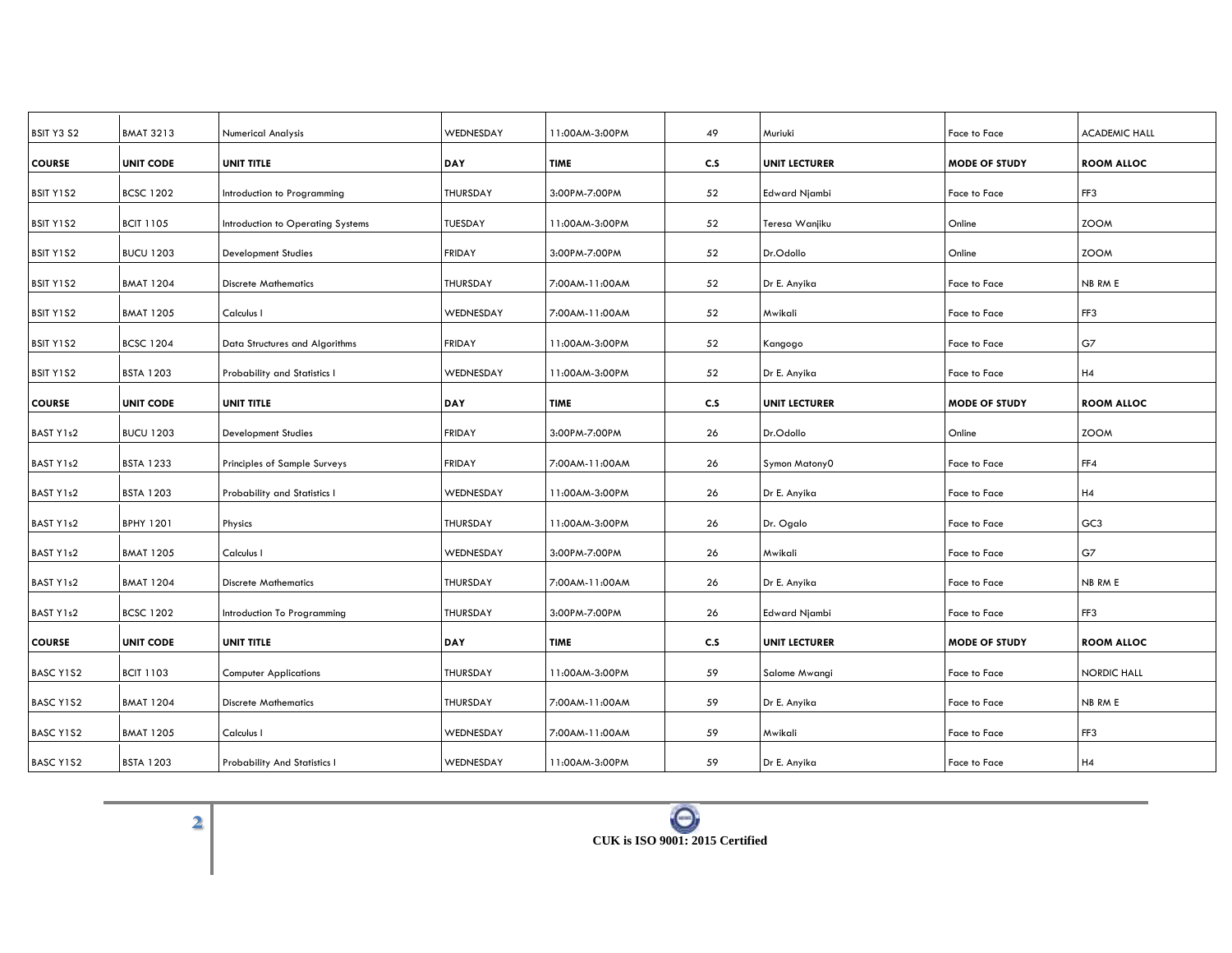| <b>BUCU 1203</b> | <b>Development Studies</b>            | <b>FRIDAY</b>   | 3:00PM-7:00PM  | 59  | Dr.Odollo                    | Online               | <b>ZOOM</b>        |
|------------------|---------------------------------------|-----------------|----------------|-----|------------------------------|----------------------|--------------------|
| <b>BECO 1211</b> | Introduction to Macroeconomics        | <b>THURSDAY</b> | 3:00PM-7:00PM  | 59  | Muthama combine with BBM 1.2 | Online               | <b>ZOOM</b>        |
| <b>BACC 1202</b> | Financial Accounting II               | <b>FRIDAY</b>   | 11:00AM-3:00PM | 59  | Dr. J. Maina                 | Face to Face         | GC <sub>2</sub>    |
| <b>UNIT CODE</b> | UNIT TITLE                            | <b>DAY</b>      | <b>TIME</b>    | C.S | <b>UNIT LECTURER</b>         | <b>MODE OF STUDY</b> | <b>ROOM ALLOC</b>  |
| <b>BCIT 4139</b> | <b>Computer Systems Security</b>      | <b>THURSDAY</b> | 7:00AM-11:00AM | 70  | Dr. Omollo                   | Online               | <b>ZOOM</b>        |
| <b>BCSC 4126</b> | Simulation And Modeling               | WEDNESDAY       | 7:00AM-11:00AM | 70  | Maiyo                        | Face to Face         | NB RM B            |
| <b>BCSC 4234</b> | Computer Graphics                     | <b>FRIDAY</b>   | 7:00AM-11:00AM | 70  | Yutoi                        | Face to Face         | FF3                |
| <b>BCIT 3134</b> | Software Project Management           | WEDNESDAY       | 11:00AM-3:00PM | 70  | David Wachira                | Face to Face         | NB RM B            |
| <b>BCIT 4149</b> | Project I                             | TUESDAY         | 3:00PM-7:00PM  | 70  | Anne Muchiri                 | Online               | <b>ZOOM</b>        |
| <b>BCSC 4143</b> | Virtual Reality                       | TUESDAY         | 11:00AM-3:00PM | 70  | O'Dambatafwa Maurice.        | Face to Face         | <b>NORDIC HALL</b> |
| <b>BCSC 4147</b> | Machine Learning                      | <b>FRIDAY</b>   | 11:00AM-3:00PM | 70  | Obuhuma                      | Face to Face         | NB RM B            |
| <b>UNIT CODE</b> | UNIT TITLE                            | DAY             | <b>TIME</b>    | C.S | <b>UNIT LECTURER</b>         | <b>MODE OF STUDY</b> | <b>ROOM ALLOC</b>  |
| <b>BCIT 2153</b> | Network Design and Management         | WEDNESDAY       | 3:00PM-7:00PM  | 70  | Dr.Mile                      | Online               | <b>ZOOM</b>        |
| <b>BCSC 3259</b> | Database Programming                  | WEDNESDAY       | 7:00AM-11:00AM | 70  | Ronald Ojino                 | Face to Face         | FF4                |
| <b>BCIT 4261</b> | System Security and Audit             | THURSDAY        | 11:00AM-3:00PM | 70  | Dr. Omollo                   | Online               | <b>ZOOM</b>        |
| <b>BCSC 3219</b> | Human Computer Interaction            | TUESDAY         | 3:00PM-7:00PM  | 70  | Kinyua                       | Face to Face         | NB RM E            |
| <b>BCSC 3260</b> | Software Engineering                  | TUESDAY         | 11:00AM-3:00PM | 70  | Ronald Ojino                 | Face to Face         | NB RM A            |
| <b>BSTA 3253</b> | <b>Research Methods</b>               | WEDNESDAY       | 11:00AM-3:00PM | 70  | Prof Karume                  | Online               | <b>ZOOM</b>        |
| <b>BCSC 3225</b> | Artificial Intelligence               | <b>FRIDAY</b>   | 11:00AM-3:00PM | 70  | Yutoi                        | Face to Face         | NB RM E            |
| <b>UNIT CODE</b> | UNIT TITLE                            | <b>DAY</b>      | <b>TIME</b>    | C.S | <b>UNIT LECTURER</b>         | <b>MODE OF STUDY</b> | <b>ROOM ALLOC</b>  |
| <b>BUCU 1103</b> | <b>Development Studies</b>            | TUESDAY         | 3:00PM-7:00PM  | 50  | Teresa Ngugi                 | Online               | <b>ZOOM</b>        |
| <b>BCSC 1201</b> | Digital Logic and Electronic Circuits | <b>FRIDAY</b>   | 11:00AM-3:00PM | 50  | <b>Prof Karume</b>           | Online               | <b>ZOOM</b>        |
|                  |                                       |                 |                |     |                              |                      |                    |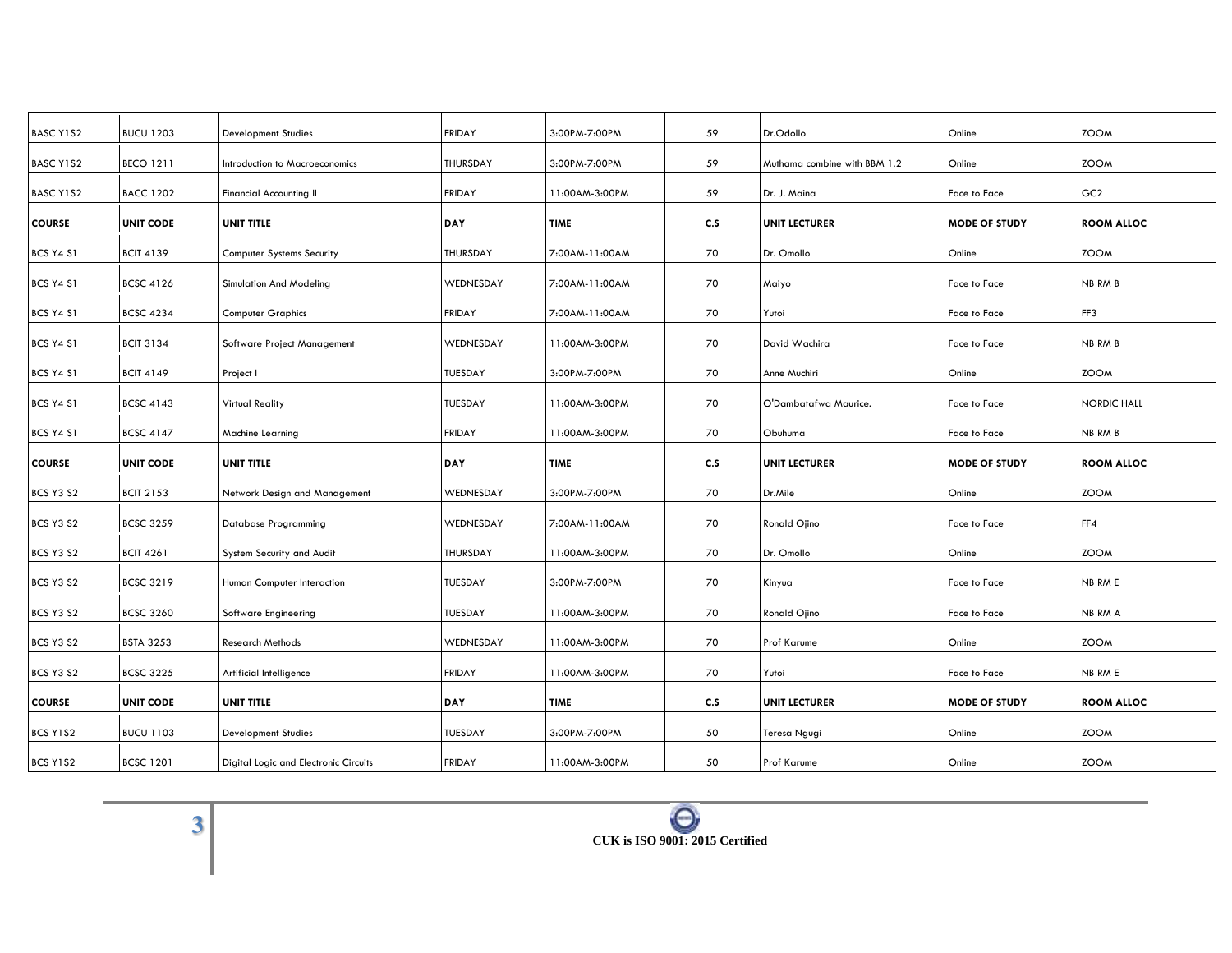| BCS Y1S2          | <b>BCSC 1204</b> | Data Structures and Algorithms        | <b>MONDAY</b>   | 3:00PM-7:00PM  | 50  | Dr. Mbandu           | Face to Face         | NORDIC HALL        |
|-------------------|------------------|---------------------------------------|-----------------|----------------|-----|----------------------|----------------------|--------------------|
| BCS Y1S2          | <b>BCIT 1103</b> | <b>Computer Applications</b>          | <b>THURSDAY</b> | 11:00AM-3:00PM | 50  | Salome Mwangi        | Face to Face         | NORDIC HALL        |
| BCS Y1S2          | <b>BCSC 1241</b> | Discrete Structures II                | <b>FRIDAY</b>   | 7:00AM-11:00AM | 50  | Obuhuma              | Face to Face         | NB RM D            |
| BCS Y1S2          | <b>BCSC 1202</b> | Introduction To Programming           | WEDNESDAY       | 11:00AM-3:00PM | 50  | Dr. Mbandu           | Face to Face         | NB RM D            |
| BCS Y1S2          | <b>BSTA 1203</b> | Probability And Statistics I          | WEDNESDAY       | 7:00AM-11:00AM | 50  | Dr. Anyika           | Face to Face         | H4                 |
| <b>COURSE</b>     | <b>UNIT CODE</b> | <b>UNIT TITLE</b>                     | <b>DAY</b>      | <b>TIME</b>    | C.S | <b>UNIT LECTURER</b> | <b>MODE OF STUDY</b> | <b>ROOM ALLOC</b>  |
| <b>BBIT Y4 S1</b> | <b>BCIT 4159</b> | Intellectual Property Management      | WEDNESDAY       | 11:00AM-3:00PM | 90  | David Wachira        | Face to Face         | GC <sub>2</sub>    |
| <b>BBIT Y4 S1</b> | <b>BCBS 2102</b> | Ethics & Integrity                    | <b>THURSDAY</b> | 3:00PM-7:00PM  | 90  | Sarah Awuor          | Online               | <b>ZOOM</b>        |
| <b>BBIT Y4 S1</b> | <b>BUCU 4108</b> | Entrepreneurship Skills               | <b>FRIDAY</b>   | 11:00AM-3:00PM | 90  | Dr. Otengo           | Online               | <b>ZOOM</b>        |
| <b>BBIT Y4 S1</b> | <b>BCIT 4148</b> | Information Assurance & Security      | WEDNESDAY       | 3:00PM-7:00PM  | 90  | <b>Edward Njambi</b> | Face to Face         | NB RM C            |
| <b>BBIT Y4 S1</b> | <b>BCIT 4149</b> | Project I                             | <b>FRIDAY</b>   | 7:00AM-11:00AM | 90  | Kangogo              | Online               | <b>ZOOM</b>        |
| <b>BBIT Y4 S1</b> | <b>BCSC 3117</b> | The Internet of Things                | <b>THURSDAY</b> | 11:00AM-3:00PM | 90  | Dr. Mile             | Online               | <b>ZOOM</b>        |
| <b>BBIT Y4 S1</b> | <b>BCSC 4126</b> | Simulation and Modeling               | WEDNESDAY       | 7:00AM-11:00AM | 90  | Maiyo                | Face to Face         | NB RM B            |
| <b>COURSE</b>     | <b>UNIT CODE</b> | <b>UNIT TITLE</b>                     | <b>DAY</b>      | <b>TIME</b>    | c.s | <b>UNIT LECTURER</b> | <b>MODE OF STUDY</b> | <b>ROOM ALLOC</b>  |
| BBIT Y3 S2        | <b>BACC 3101</b> | <b>Financial Management</b>           | <b>MONDAY</b>   | 7:00AM-11:00AM | 110 | Ken Okeyo            | Face to Face         | H4                 |
| BBIT Y3 S2        | <b>BSTA 3253</b> | <b>Research Methods</b>               | WEDNESDAY       | 7:00AM-11:00AM | 110 | Prof. Karume         | Online               | <b>ZOOM</b>        |
| BBIT Y3 S2        | <b>BCIT 3237</b> | E-Commerce                            | <b>THURSDAY</b> | 3:00PM-7:00PM  | 110 | Salome Mwangi        | Face to Face         | NORDIC HALL        |
| BBIT Y3 S2        | <b>BCSC 3158</b> | <b>Mobile Application Development</b> | <b>MONDAY</b>   | 11:00AM-3:00PM | 110 | William Marwa        | Online               | <b>ZOOM</b>        |
|                   |                  |                                       |                 |                |     |                      |                      |                    |
| BBIT Y3 S2        | <b>BCIT 3240</b> | Computerized Financial Accounting     | WEDNESDAY       | 3:00PM-7:00PM  | 110 | Dr.Konya             | Face to Face         | <b>NORDIC HALL</b> |
| BBIT Y3 S2        | <b>BCIT 3131</b> | ICT Project Management                | THURSDAY        | 7:00AM-11:00AM | 110 | David Wachira        | Face to Face         | NB RM C            |
| BBIT Y3 S2        | <b>BCIT 3242</b> | Advanced Database Management Systems  | WEDNESDAY       | 11:00AM-3:00PM | 110 | Ronald Ojino         | Face to Face         | NORDIC HALL        |
|                   |                  |                                       |                 |                |     |                      |                      |                    |
|                   |                  |                                       |                 |                |     |                      |                      |                    |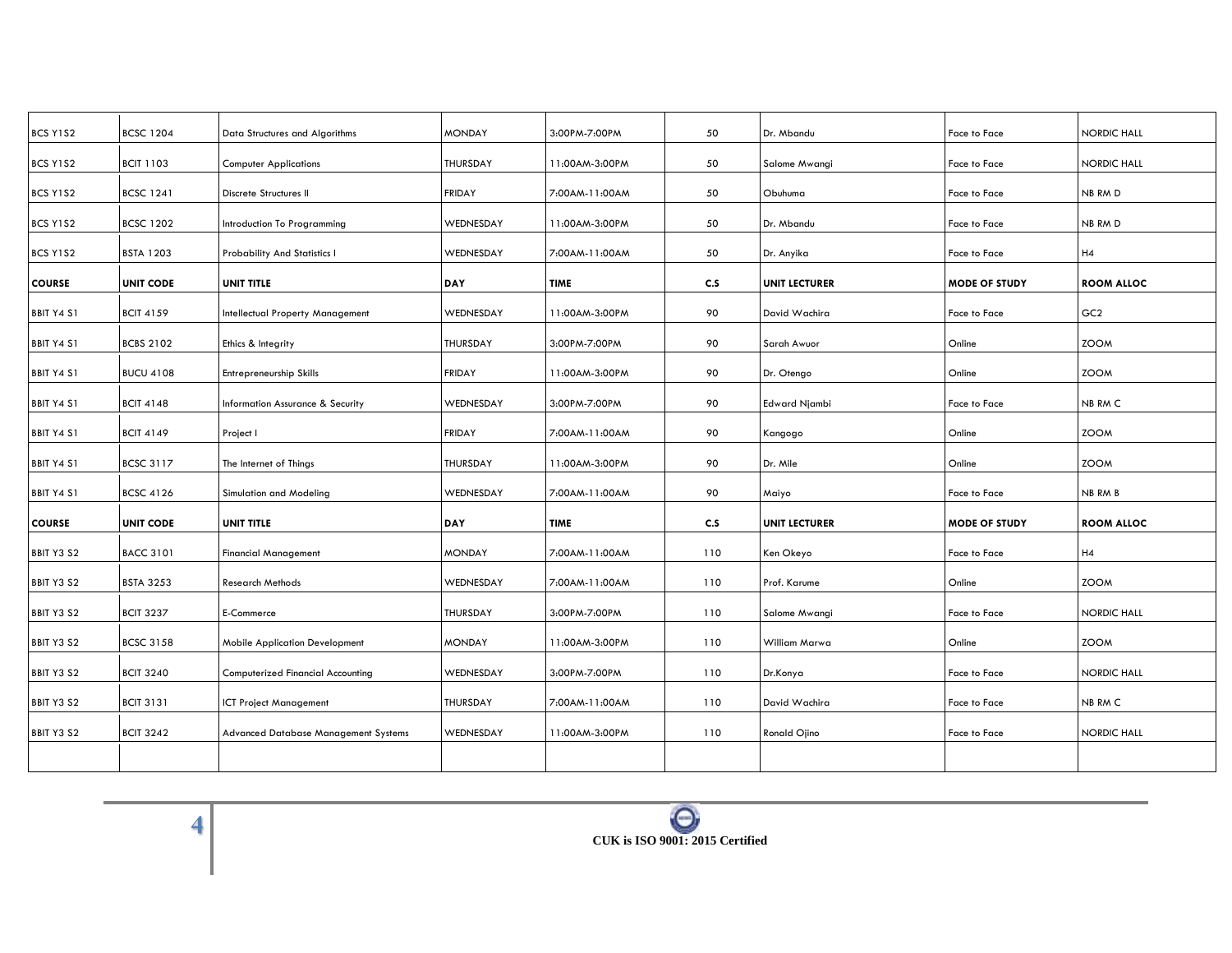| <b>UNIT CODE</b> | UNIT TITLE                               | DAY                  | <b>TIME</b>    | C.S            | <b>UNIT LECTURER</b> | <b>MODE OF STUDY</b> | <b>ROOM ALLOC</b>    |
|------------------|------------------------------------------|----------------------|----------------|----------------|----------------------|----------------------|----------------------|
| <b>BCIT 3126</b> | Human Computer Interaction               | TUESDAY              | 3:00PM-7:00PM  | 13             | Kinyua               | Face to Face         | NB RM E              |
|                  |                                          |                      |                |                |                      |                      |                      |
|                  |                                          |                      |                |                |                      |                      | NB RM A              |
| <b>BCSC 3113</b> | Cloud Services & Analytics               | <b>FRIDAY</b>        | 11:00AM-3:00PM | 13             | Dr.Mile              | Online               | <b>ZOOM</b>          |
| <b>BCSC 4214</b> | <b>Mobile Computing</b>                  | <b>MONDAY</b>        | 7:00AM-11:00AM | 13             | Duncan Nyale         | Face to Face         | GC <sub>2</sub>      |
| <b>BSTA 3108</b> | <b>Operations Research</b>               | <b>MONDAY</b>        | 3:00PM-7:00PM  | 13             | Symon Matonyo        | Face to Face         | <b>NB RM B</b>       |
| <b>BCIT 3163</b> | <b>Business System Modelling</b>         | WEDNESDAY            | 11:00AM-3:00PM | 13             | Nyapete              | Face to Face         | G7                   |
| <b>BCIT 2217</b> | <b>Object Oriented Programming II</b>    | <b>MONDAY</b>        | 11:00AM-3:00PM | 13             | Duncan Nyale         | Face to Face         | Computer Lab         |
| <b>UNIT CODE</b> | UNIT TITLE                               | <b>DAY</b>           | <b>TIME</b>    | C.S            | <b>UNIT LECTURER</b> | <b>MODE OF STUDY</b> | <b>ROOM ALLOC</b>    |
| <b>BACC 1101</b> | <b>Financial Accounting</b>              | <b>MONDAY</b>        | 3:00PM-7:00PM  | 50             | Joan Mbiruwa         | Face to Face         | GC <sub>3</sub>      |
| <b>BUCU 1103</b> | <b>Development Studies</b>               | <b>TUESDAY</b>       | 11:00AM-3:00PM | 50             | Teresa Ngugi         | Online               | <b>ZOOM</b>          |
| <b>BPSY 2201</b> | Organizational Behaviour                 | WEDNESDAY            | 3:00PM-7:00PM  | 50             | Diana Okwisa         | Online               | <b>ZOOM</b>          |
| <b>BCIT 1207</b> | Introduction to Information Systems      | <b>TUESDAY</b>       | 3:00PM-7:00PM  | 50             | Salome Mwangi        | Face to Face         | FF1                  |
| <b>BCSC 1202</b> | Introduction to Programming              | WEDNESDAY            | 11:00AM-3:00PM | 50             | Dr. Mbandu           | Face to Face         | NB RM D              |
| <b>BMAT 2105</b> | Management Mathematics II                | <b>MONDAY</b>        | 11:00AM-3:00PM | 50             | Dr. Biketi           | Face to Face         | FF1                  |
| <b>BCIT 1208</b> | Computer Networks                        | WEDNESDAY            | 7:00AM-11:00AM | 50             | Dr. Katila           | Face to Face         | G10                  |
| <b>UNIT CODE</b> | UNIT TITLE                               | DAY                  | <b>TIME</b>    | c.s            | <b>UNIT LECTURER</b> | <b>MODE OF STUDY</b> | <b>ROOM ALLOC</b>    |
| <b>BUCU 1103</b> | <b>Development Studies</b>               | <b>MONDAY</b>        | 11:00AM-3:00PM | 50             | Caleb Balongo        | Online               | <b>ZOOM</b>          |
| <b>BCSC 1204</b> | Data Structures and Algorithms           | <b>MONDAY</b>        | 3:00PM-7:00PM  | 50             | Dr. Mbandu           | Face to Face         | <b>NORDIC HALL</b>   |
| <b>BCSC 1203</b> | Computer Design and Organization         | <b>FRIDAY</b>        | 7:00AM-11:00AM | 50             | <b>Prof Karume</b>   | Online               | <b>ZOOM</b>          |
| <b>BCIT 1202</b> | Data Communication and Computer Networks | WEDNESDAY            | 11:00AM-3:00PM | 50             | Dr. Katila           | Face to Face         | FF4                  |
| <b>BPHY 1203</b> | Physics                                  | THURSDAY             | 3:00PM-7:00PM  | 50             | Dr. Ogaro            | Face to Face         | <b>ACADEMIC HALL</b> |
|                  | <b>BCSC 3112</b>                         | Software Engineering | TUESDAY        | 11:00AM-3:00PM | 13                   | Ronald Ojino         | Face to Face         |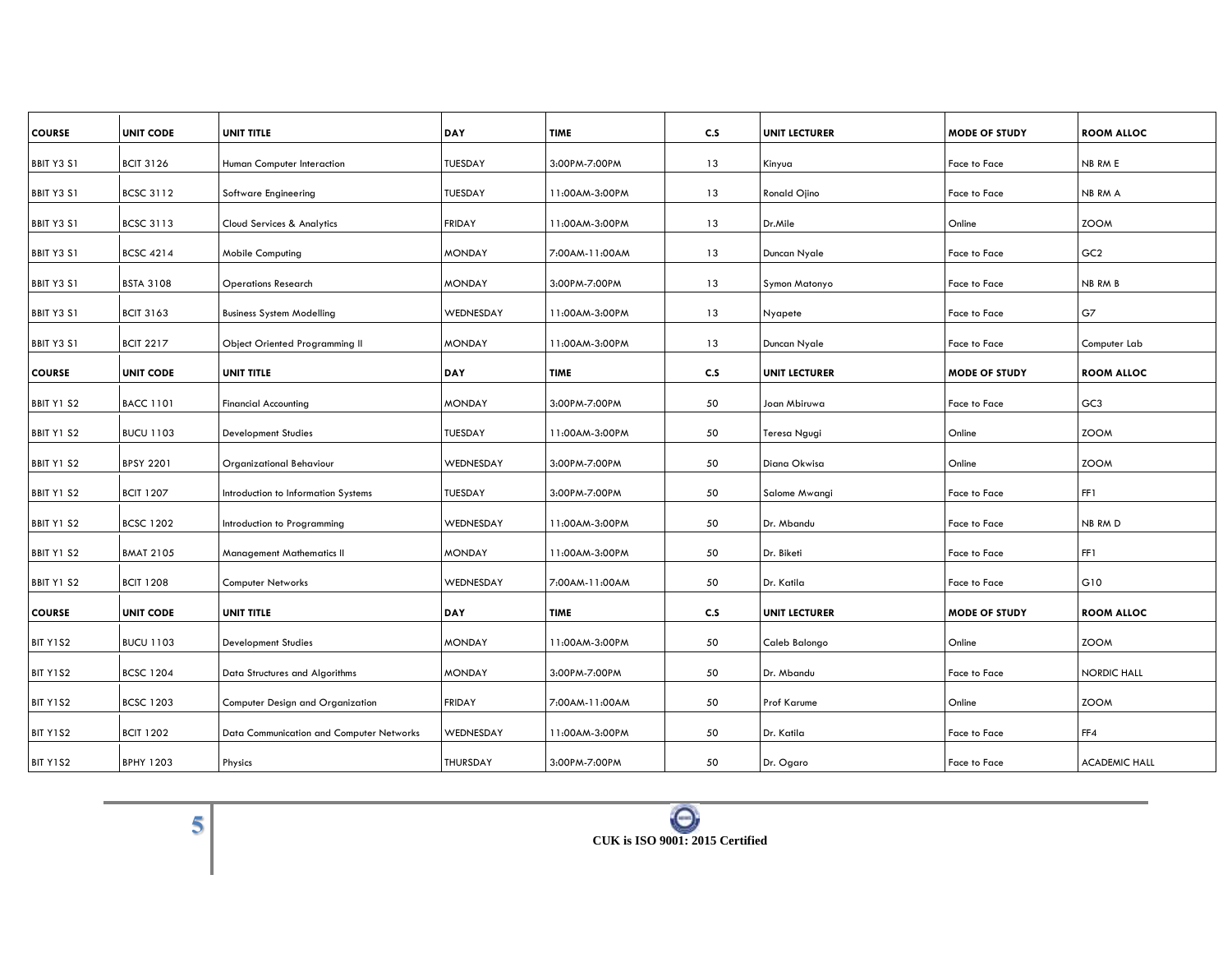| BIT Y1S2         | <b>BCIT 2110</b> | <b>Database Management Systems</b>        | TUESDAY         | 3:00PM-7:00PM  | 50  | Ronald Ojino         | Face to Face         | FF4                  |
|------------------|------------------|-------------------------------------------|-----------------|----------------|-----|----------------------|----------------------|----------------------|
| BIT Y1S2         | <b>BMAT 1204</b> | <b>Discrete Mathematics</b>               | WEDNESDAY       | 7:00AM-11:00AM | 50  | David Muriuki        | Face to Face         | G7                   |
| <b>COURSE</b>    | <b>UNIT CODE</b> | UNIT TITLE                                | DAY             | <b>TIME</b>    | c.s | <b>UNIT LECTURER</b> | <b>MODE OF STUDY</b> | <b>ROOM ALLOC</b>    |
| <b>BIT Y2 S2</b> | <b>BCIT 2217</b> | <b>Object Oriented Programming II</b>     | <b>MONDAY</b>   | 11:00AM-3:00PM | 15  | Duncan Nyale         | Face to Face         | Computer Lab         |
| <b>BIT Y2 S2</b> | <b>BCSC 2261</b> | Cellular Networks                         | <b>MONDAY</b>   | 7:00AM-11:00AM | 15  | Duncan Nyale         | Face to Face         | GC <sub>2</sub>      |
| <b>BIT Y2 S2</b> | <b>BCSC 1201</b> | Digital Logic And Electronic Circuits     | <b>FRIDAY</b>   | 11:00AM-3:00PM | 15  | <b>Prof Karume</b>   | Online               | <b>ZOOM</b>          |
| <b>BIT Y2 S2</b> | <b>BCSC 3260</b> | Software Engineering                      | <b>TUESDAY</b>  | 11:00AM-3:00PM | 15  | Ronald Ojino         | Face to Face         | NB RM A              |
| <b>BIT Y2 S2</b> | <b>BCIT 2213</b> | Network And Systems Administration        | <b>FRIDAY</b>   | 3:00PM-7:00PM  | 15  | Kinyua               | Online               | <b>ZOOM</b>          |
| <b>BIT Y2 S2</b> | <b>BMAT 1206</b> | Calculus                                  | <b>FRIDAY</b>   | 7:00AM-11:00AM | 15  | Gideon Kipngetich    | Face to Face         | G7                   |
| <b>BIT Y2 S2</b> | <b>BSTA 1222</b> | <b>Business Statistics</b>                | <b>TUESDAY</b>  | 7:00AM-11:00AM | 15  | Kamina Kavyu         | Face to Face         | <b>ACADEMIC HALL</b> |
| <b>COURSE</b>    | <b>UNIT CODE</b> | <b>UNIT TITLE</b>                         | <b>DAY</b>      | <b>TIME</b>    | C.S | <b>UNIT LECTURER</b> | <b>MODE OF STUDY</b> | <b>ROOM ALLOC</b>    |
| <b>BIT Y3 S2</b> | <b>BCSC 3225</b> | Artificial Intelligence                   | <b>FRIDAY</b>   | 11:00AM-3:00PM | 70  | Yutoi                | Face to Face         | NB RM E              |
| <b>BIT Y3 S2</b> | <b>BCIT 3244</b> | Computer Animation and Multimedia Systems | THURSDAY        | 3:00PM-7:00PM  | 70  | Dr. Omollo           | Online               | <b>ZOOM</b>          |
| BIT Y3 S2        | <b>BCIT 3232</b> | <b>Advanced Web Development</b>           | <b>THURSDAY</b> | 11:00AM-3:00PM | 70  | Teresa Wanjiku       | Face to Face         | GC <sub>2</sub>      |
| <b>BIT Y3 S2</b> | <b>BSTA 3253</b> | <b>Research Methods</b>                   | WEDNESDAY       | 11:00AM-3:00PM | 70  | Prof Karume          | Online               | <b>ZOOM</b>          |
| <b>BIT Y3 S2</b> | <b>BCIT 3264</b> | <b>Distributed Systems</b>                | <b>MONDAY</b>   | 11:00AM-3:00PM | 70  | Kinyua               | Face to Face         | NORDIC HALL          |
| <b>BIT Y3 S2</b> | <b>BUCU 4108</b> | Entrepreneurship Skills                   | <b>FRIDAY</b>   | 7:00AM-11:00AM | 70  | Dr. Otengo           | Online               | <b>ZOOM</b>          |
| <b>BIT Y3 S2</b> | <b>BCSC 3219</b> | Human Computer Interaction                | <b>TUESDAY</b>  | 11:00AM-3:00PM | 70  | Kinyua               | Face to Face         | NB RM E              |
| <b>COURSE</b>    | <b>UNIT CODE</b> | UNIT TITLE                                | <b>DAY</b>      | <b>TIME</b>    | c.s | <b>UNIT LECTURER</b> | <b>MODE OF STUDY</b> | <b>ROOM ALLOC</b>    |
| <b>BIT Y4 S1</b> | <b>BFIN 4202</b> | <b>Financial Management</b>               | WEDNESDAY       | 11:00AM-3:00PM | 70  | Elizabeth Ndichu     | Face to Face         | NB RM C              |
| BIT Y4 S1        | <b>BCSC 4227</b> | Data Science                              | <b>TUESDAY</b>  | 7:00AM-11:00AM | 70  | Anne Muchiri         | Face to Face         | FF4                  |
| BIT Y4 S1        | <b>BCSC 4108</b> | <b>Systems Programming</b>                | <b>FRIDAY</b>   | 3:00PM-7:00PM  | 70  | Yutoi                | Face to Face         | NB RM C              |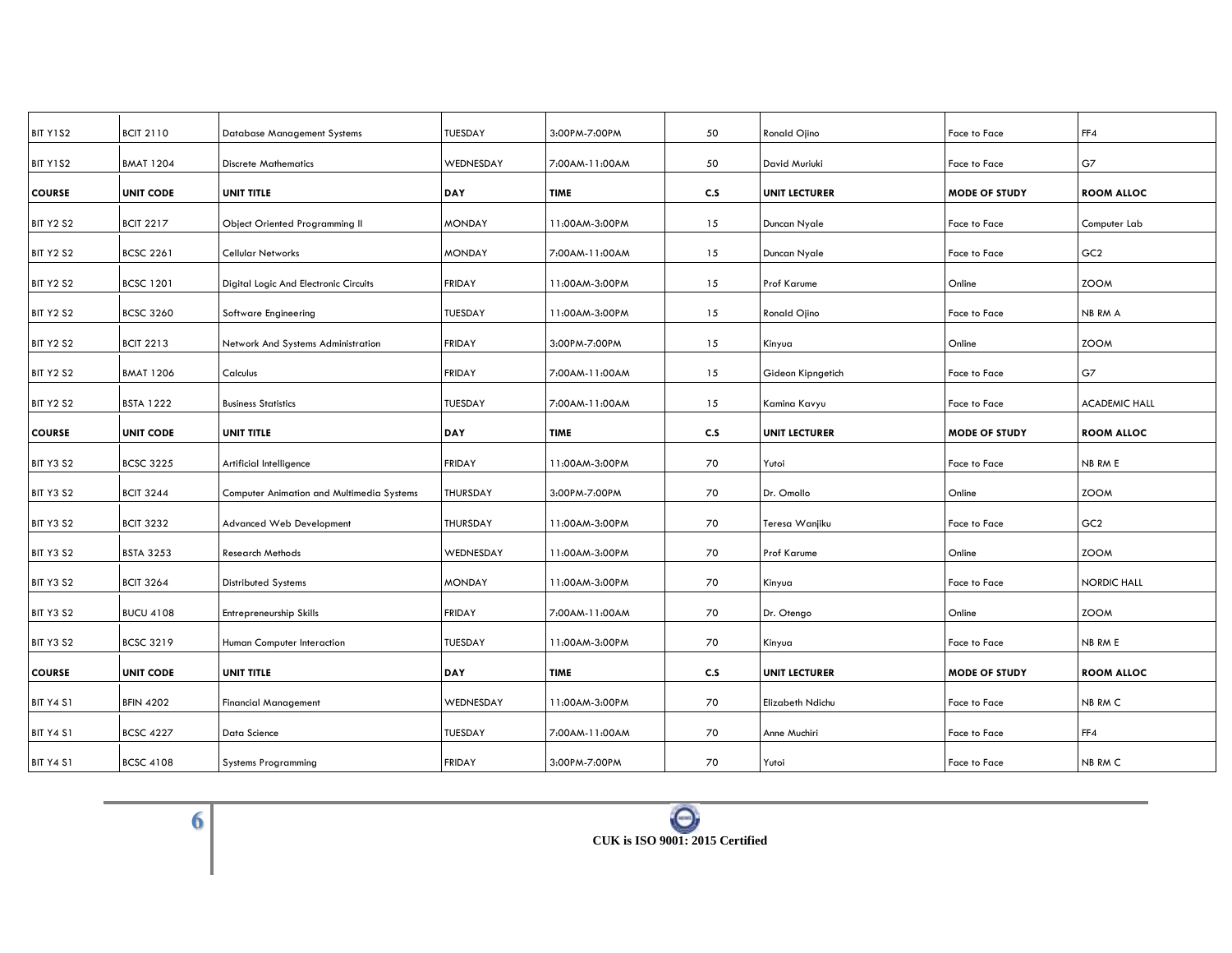| <b>BCSC 4126</b> | Simulation and Modeling               | THURSDAY        | 11:00AM-3:00PM | 70  | Maiyo                           | Face to Face         | G <sub>2</sub>    |
|------------------|---------------------------------------|-----------------|----------------|-----|---------------------------------|----------------------|-------------------|
| <b>BCIT 4141</b> | <b>Cloud Computing</b>                | WEDNESDAY       | 3:00PM-7:00PM  | 70  | Dr. Mile                        | Online               | <b>ZOOM</b>       |
| <b>BCIT 4139</b> | <b>Computer Systems Security</b>      | <b>THURSDAY</b> | 7:00AM-11:00AM | 70  | Dr. Omollo                      | Online               | <b>ZOOM</b>       |
| <b>BCIT 4149</b> | Project I                             | <b>TUESDAY</b>  | 11:00AM-3:00PM | 70  | Wairigu                         | Online               | <b>ZOOM</b>       |
|                  | <b>BSEN SOFTWARE ENGINEERING</b>      |                 |                |     |                                 |                      |                   |
| <b>UNIT CODE</b> | UNIT TITLE                            | DAY             | <b>TIME</b>    | C.S | <b>UNIT LECTURER</b>            | <b>MODE OF STUDY</b> | <b>ROOM ALLOC</b> |
| <b>BCSE 1202</b> | Open-Source and Free Software Tools   | <b>TUESDAY</b>  | 7:00AM-11:00AM | 52  | O'Dambatafwa Maurice.           | Online               | <b>ZOOM</b>       |
| <b>BCSE 1203</b> | Structured Programming Lab            | <b>MONDAY</b>   | 11:00AM-3:00PM | 52  | Dr Mbandu                       | Face to Face         | LAB               |
| <b>BCSC 1204</b> | Data Structures and Algorithms        | WEDNESDAY       | 3:00PM-7:00PM  | 52  | Dr Mbandu                       | Face to Face         | G10               |
| <b>BCSC 1241</b> | Discrete Structures II                | <b>FRIDAY</b>   | 7:00AM-11:00AM | 52  | Obuhuma                         | Face to Face         | NB RM D           |
| <b>BMAT 1205</b> | Calculus I                            | WEDNESDAY       | 11:00AM-3:00PM | 52  | Njagi                           | Face to Face         | G10               |
| <b>BSTA 1203</b> | Probability and Statistics I          | <b>MONDAY</b>   | 7:00AM-11:00AM | 52  | Dr. Biketi                      | Face to Face         | <b>NB RMD</b>     |
| <b>BUCU 1203</b> | <b>Development Studies</b>            | TUESDAY         | 11:00AM-3:00PM | 52  | Teresa Ngugi                    | Online               | <b>ZOOM</b>       |
| <b>UNIT CODE</b> | UNIT TITLE                            | DAY             | <b>TIME</b>    | C.S | <b>UNIT LECTURER</b>            | <b>MODE OF STUDY</b> | <b>ROOM ALLOC</b> |
| <b>BENT 2105</b> | Principles and Practice of Management | TUESDAY         | 11:00AM-3:00PM | 18  | Owen Mbogo                      | Online               | <b>ZOOM</b>       |
| <b>BUCU 2104</b> | Development Studies and Ethics        | <b>MONDAY</b>   | 3:00PM-7:00PM  | 18  | Caleb Balongo                   | Online               | <b>ZOOM</b>       |
| <b>BENT 2106</b> | <b>Financial Accounting II</b>        | <b>TUESDAY</b>  | 7:00AM-11:00AM | 18  | Joan Mbiruwa                    | Face to Face         | GC <sub>3</sub>   |
| <b>BENT 2107</b> | Principles of Macro economics         | <b>FRIDAY</b>   | 7:00AM-11:00AM | 18  | Muthama(Combined with BHRM 1.2) | Online               | <b>ZOOM</b>       |
| <b>BENT 2108</b> | <b>Foundation of Mathematics</b>      | <b>FRIDAY</b>   | 11:00AM-3:00PM | 18  | Tabitha Wambui                  | Face to Face         | NB RM E           |
| <b>BENT 2109</b> | Principles of Microfinance            | <b>MONDAY</b>   | 11:00AM-3:00PM | 18  | Doris Wangare                   | Online               | <b>ZOOM</b>       |
| <b>BENT 2104</b> | Philosophy of Entrepreneurship        | WEDNESDAY       | 7:00AM-11:00AM | 18  | Dr Lucy Kiganane                | Online               | <b>ZOOM</b>       |
| <b>BENT 2110</b> | <b>Entrepreneurial Marketing</b>      | WEDNESDAY       | 3:00PM-7:00PM  | 18  | Dr Lucy Kiganane                | Online               | <b>ZOOM</b>       |
|                  |                                       |                 |                |     |                                 |                      |                   |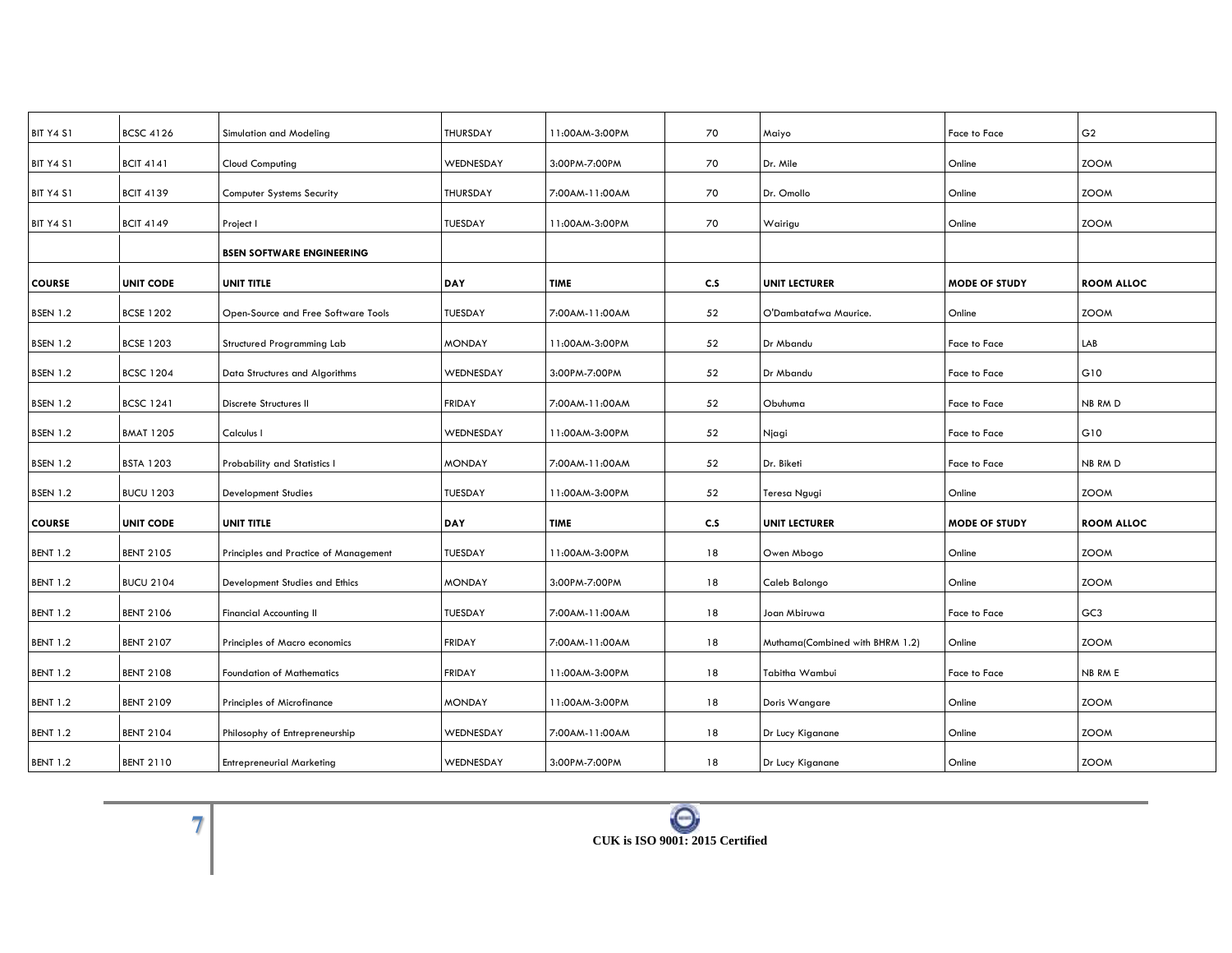| <b>COURSE</b>   | <b>UNIT CODE</b> | UNIT TITLE                                 | DAY           | <b>TIME</b>    | C.S | <b>UNIT LECTURER</b> | <b>MODE OF STUDY</b> | <b>ROOM ALLOC</b> |
|-----------------|------------------|--------------------------------------------|---------------|----------------|-----|----------------------|----------------------|-------------------|
| <b>BENT 3.2</b> | <b>BENT 2306</b> | <b>Total Quality Management</b>            | THURSDAY      | 11:00AM-3:00PM | 30  | Dr Namusonge         | Face to Face         | G4                |
| <b>BENT 3.2</b> | <b>BENT 2307</b> | <b>Business Ethics</b>                     | WEDNESDAY     | 11:00AM-3:00PM | 30  | Stanley Miringu      | Face to Face         | G <sub>2</sub>    |
|                 |                  |                                            |               |                |     |                      |                      |                   |
| <b>BENT 3.2</b> | <b>BENT 2308</b> | <b>Small Business Management</b>           | <b>FRIDAY</b> | 3:00PM-7:00PM  | 30  | Dr Beth Mbore        | Face to Face         | GC4               |
| <b>BENT 3.2</b> | <b>BENT 2309</b> | <b>Consultancy in Small Business</b>       | WEDNESDAY     | 7:00AM-11:00AM | 30  | Dr Kirima            | Online               | <b>ZOOM</b>       |
| <b>BENT 3.2</b> | <b>BENT 2310</b> | <b>Research Methods</b>                    | <b>FRIDAY</b> | 11:00AM-3:00PM | 30  | Dr Bichage Gesage    | Online               | <b>ZOOM</b>       |
| BENT 3.2        | <b>BENT 2501</b> | Sociology                                  | TUESDAY       | 7:00AM-11:00AM | 30  | Dr. Musili           | Face to Face         | NB RM D           |
| <b>BENT 3.2</b> | <b>BENT 2502</b> | <b>Constitution and Governance</b>         | <b>MONDAY</b> | 3:00PM-7:00PM  | 30  | Margaret Osure       | Face to Face         | NB RM D           |
| <b>COURSE</b>   | <b>UNIT CODE</b> | UNIT TITLE                                 | DAY           | <b>TIME</b>    | C.S | <b>UNIT LECTURER</b> | <b>MODE OF STUDY</b> | <b>ROOM ALLOC</b> |
| <b>BENT 4.1</b> | <b>BENT 2401</b> | Research Project I                         | TUESDAY       | 3:00PM-7:00PM  | 26  | Musyoki              | Online               | <b>ZOOM</b>       |
| <b>BENT 4.1</b> | <b>BENT 2402</b> | Technology & Innovation                    | TUESDAY       | 7:00AM-11:00AM | 26  | Dr Grace Okello      | Online               | <b>ZOOM</b>       |
|                 |                  |                                            |               |                |     |                      |                      |                   |
| <b>BENT 4.1</b> | <b>BENT 2403</b> | Training in Enterprise Development         | <b>MONDAY</b> | 7:00AM-11:00AM | 26  | Dr Kirima            | Face to Face         | G7                |
| <b>BENT 4.1</b> | <b>BENT 2404</b> | <b>Enterprise Credit Management</b>        | <b>MONDAY</b> | 3:00PM-7:00PM  | 26  | Pauline Mulwa        | Face to Face         | G10               |
| <b>BENT 4.1</b> | <b>BENT 2503</b> | Gender and Development                     | TUESDAY       | 11:00AM-3:00PM | 26  | Dr. Musili           | Face to Face         | NB RM A           |
| <b>COURSE</b>   | <b>UNIT CODE</b> | UNIT TITLE                                 | DAY           | <b>TIME</b>    | C.S | <b>UNIT LECTURER</b> | <b>MODE OF STUDY</b> | <b>ROOM ALLOC</b> |
| <b>BTM 1.2</b>  | <b>BMAT 1103</b> | <b>Fundamentals of Mathematics</b>         | <b>FRIDAY</b> | 11:00AM-3:00PM | 41  | Tabitha Wambui       | Face to Face         | NB RM E           |
| <b>BTM 1.2</b>  | <b>BUCU 1206</b> | Development studies and ethics             | TUESDAY       | 11:00AM-3:00PM | 41  | Dr.Odollo            | Online               | <b>ZOOM</b>       |
|                 |                  |                                            |               |                |     |                      |                      |                   |
| <b>BTM 1.2</b>  | <b>BTM 1201</b>  | Introduction to Travel and Tour Operations | WEDNESDAY     | 11:00AM-3:00PM | 41  | Prof. Kihima         | Online               | <b>ZOOM</b>       |
| <b>BTM 1.2</b>  | <b>BTM 1202</b>  | <b>Tourism Geography</b>                   | THURSDAY      | 7:00AM-11:00AM | 41  | Prof. Kihima         | Face to Face         | FF3               |
| <b>BTM 1.2</b>  | <b>BTM 1203</b>  | Leisure, Recreation and Play               | TUESDAY       | 7:00AM-11:00AM | 41  | F. Mburu             | Face to Face         | G10               |
| <b>BTM 1.2</b>  | <b>BTM 1205</b>  | <b>Travel Operations</b>                   | WEDNESDAY     | 7:00AM-11:00AM | 41  | F. Mburu             | Online               | <b>ZOOM</b>       |
| <b>BTM 1.2</b>  | <b>BLAN 1202</b> | French 1B                                  | <b>FRIDAY</b> | 7:00AM-11:00AM | 41  | Tommy Mpoyi          | Face to Face         | FF1               |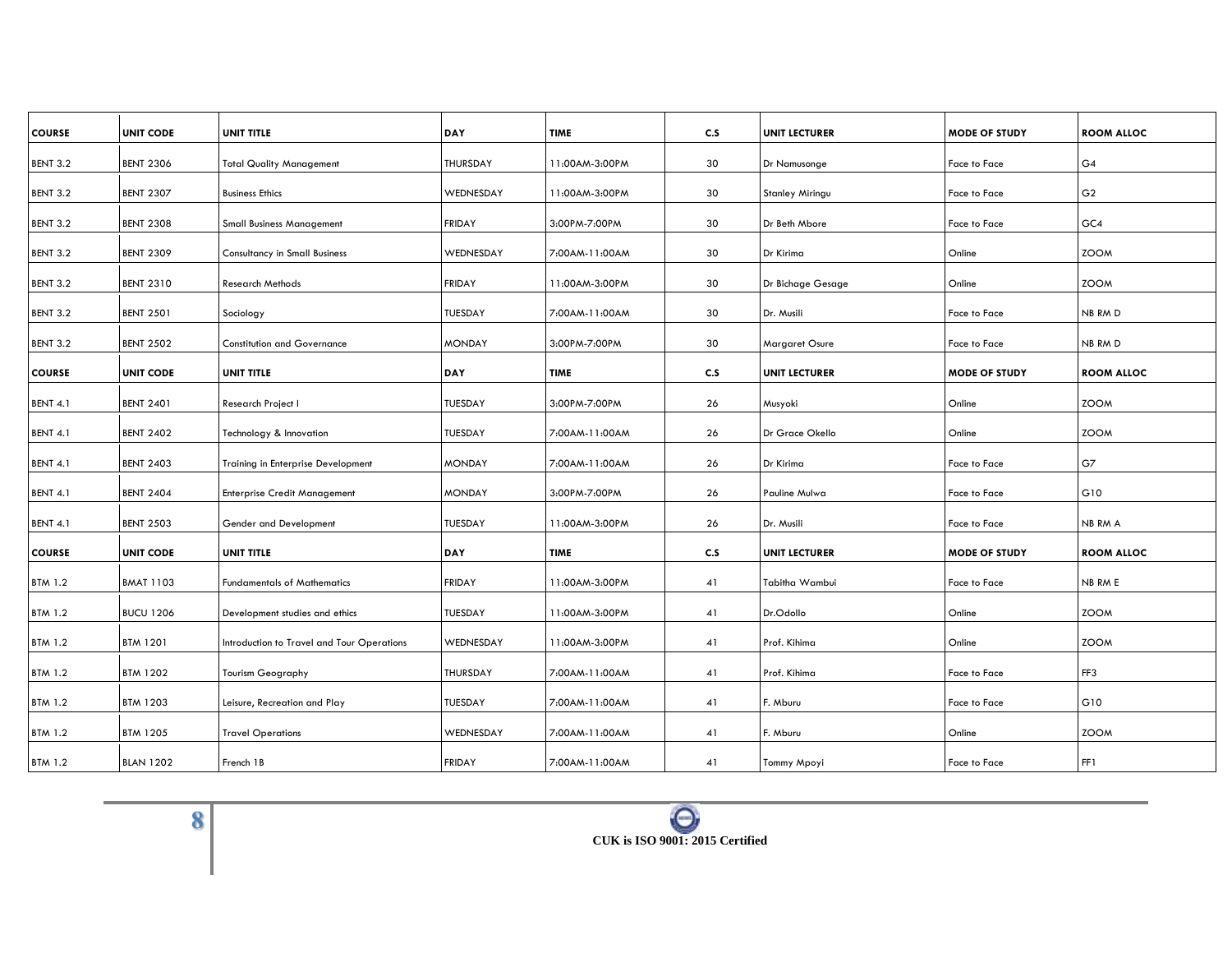| <b>UNIT CODE</b> | <b>UNIT TITLE</b>                                       | DAY                                                                                                                             | <b>TIME</b>                     | C.S                                             | <b>UNIT LECTURER</b>        | <b>MODE OF STUDY</b>                                                                                        | <b>ROOM ALLOC</b>                              |
|------------------|---------------------------------------------------------|---------------------------------------------------------------------------------------------------------------------------------|---------------------------------|-------------------------------------------------|-----------------------------|-------------------------------------------------------------------------------------------------------------|------------------------------------------------|
| <b>BHTS 3205</b> | Human Resource Management in Tourism                    | <b>THURSDAY</b>                                                                                                                 | 7:00AM-11:00AM                  | 24                                              | Dr. Gitari                  | Online                                                                                                      | <b>ZOOM</b>                                    |
| <b>BHTS 3206</b> |                                                         | TUESDAY                                                                                                                         | 7:00AM-11:00AM                  |                                                 |                             | Online                                                                                                      | <b>ZOOM</b>                                    |
|                  |                                                         |                                                                                                                                 |                                 |                                                 |                             |                                                                                                             |                                                |
|                  |                                                         |                                                                                                                                 |                                 |                                                 |                             |                                                                                                             | <b>ACADEMIC HALL</b>                           |
| <b>BTM 3202</b>  | <b>Tourism Economics</b>                                | <b>THURSDAY</b>                                                                                                                 | 11:00AM-3:00PM                  | 24                                              | Prof. Kihima                | Face to Face                                                                                                | <b>ACADEMIC HALL</b>                           |
| <b>BTM 3203</b>  | Sustainable Tourism                                     | WEDNESDAY                                                                                                                       | 7:00AM-11:00AM                  | 24                                              | Prof. Kihima                | Online                                                                                                      | <b>ZOOM</b>                                    |
| <b>BTM 3204</b>  | <b>Tourism Transport Management</b>                     | WEDNESDAY                                                                                                                       | 11:00AM-3:00PM                  | 24                                              | F. Mburu                    | Online                                                                                                      | <b>ZOOM</b>                                    |
| <b>BTM 3208</b>  | <b>Events Management</b>                                | <b>FRIDAY</b>                                                                                                                   | 7:00AM-11:00AM                  | 24                                              | F. Mburu                    | Online                                                                                                      | <b>ZOOM</b>                                    |
| <b>BLAN 3206</b> | French 3B                                               | <b>FRIDAY</b>                                                                                                                   | 11:00AM-3:00PM                  |                                                 |                             | Face to Face                                                                                                | GC <sub>3</sub>                                |
| <b>UNIT CODE</b> | UNIT TITLE                                              | <b>DAY</b>                                                                                                                      | <b>TIME</b>                     | C.S                                             | <b>UNIT LECTURER</b>        | <b>MODE OF STUDY</b>                                                                                        | <b>ROOM ALLOC</b>                              |
|                  |                                                         |                                                                                                                                 |                                 |                                                 |                             |                                                                                                             |                                                |
|                  |                                                         |                                                                                                                                 |                                 |                                                 |                             |                                                                                                             | <b>ZOOM</b>                                    |
| <b>BUCU 1204</b> | Development Studies and Ethics                          | TUESDAY                                                                                                                         | 11:00AM-3:00PM                  | 90                                              | Dr.Odollo                   | Online                                                                                                      | <b>ZOOM</b>                                    |
| <b>BACC 1202</b> | <b>Financial Accounting II</b>                          | THURSDAY                                                                                                                        | 7:00AM-11:00AM                  | 90                                              | Peter Kariuki               | Face to Face                                                                                                | NB RM D                                        |
| <b>BECO 1202</b> | <b>Principles of Macroeconomics</b>                     | <b>THURSDAY</b>                                                                                                                 | 11:00AM-3:00PM                  | 90                                              | Muthama                     | Online                                                                                                      | <b>ZOOM</b>                                    |
| <b>BENT 1207</b> | Entrepreneurship Skills                                 | <b>MONDAY</b>                                                                                                                   | 7:00AM-11:00AM                  | 90                                              | Dr Grace Okello             | Online                                                                                                      | <b>ZOOM</b>                                    |
| <b>BPSM 1202</b> | Supplies Management I                                   | <b>FRIDAY</b>                                                                                                                   | 7:00AM-11:00AM                  | 90                                              | Dr. Kamau                   | Online                                                                                                      | <b>ZOOM</b>                                    |
| <b>BPSM 1203</b> | Procurement Planning I                                  | <b>MONDAY</b>                                                                                                                   | 11:00AM-3:00PM                  | 90                                              | Dr Kirima                   | Face to Face                                                                                                | HALL 4                                         |
|                  |                                                         |                                                                                                                                 |                                 |                                                 |                             |                                                                                                             | <b>ROOM ALLOC</b>                              |
|                  |                                                         |                                                                                                                                 |                                 |                                                 |                             |                                                                                                             |                                                |
| <b>BPSM 1203</b> | Procurement Planning I                                  | THURSDAY                                                                                                                        | 11:00AM-3:00PM                  | 16                                              | Dr. Kirinya                 | Online                                                                                                      | <b>ZOOM</b>                                    |
| <b>BACC 2105</b> | <b>Cost Accounting</b>                                  | TUESDAY                                                                                                                         | 11:00AM-3:00PM                  | 16                                              | 2.1, bcom, bcob 2.1)        | Face to Face                                                                                                | FF4                                            |
| <b>BCLW 2102</b> | <b>Business Law</b>                                     | <b>THURSDAY</b>                                                                                                                 | 3:00PM-7:00PM                   | 16                                              | Ann Mbugua(bcom 2.1)        | Online                                                                                                      | <b>ZOOM</b>                                    |
| <b>BPSM 2105</b> | <b>Finance for Procurement</b>                          | <b>MONDAY</b>                                                                                                                   | 11:00AM-3:00PM                  | 16                                              | Dr. Bancy Wawira            | Online                                                                                                      | <b>ZOOM</b>                                    |
|                  | <b>BTM 3201</b><br><b>BADM 1201</b><br><b>UNIT CODE</b> | Organisational Behaviour in Tourism<br>Attraction and Visitor Management<br>Principles and Practice of Management<br>UNIT TITLE | TUESDAY<br><b>FRIDAY</b><br>DAY | 11:00AM-3:00PM<br>11:00AM-3:00PM<br><b>TIME</b> | 24<br>24<br>24<br>90<br>C.S | Owen Mbogo<br>F. Mburu<br>Tommy Mpoyi<br>Victor Ochieng<br><b>UNIT LECTURER</b><br>Magaki(combined with bsf | Face to Face<br>Online<br><b>MODE OF STUDY</b> |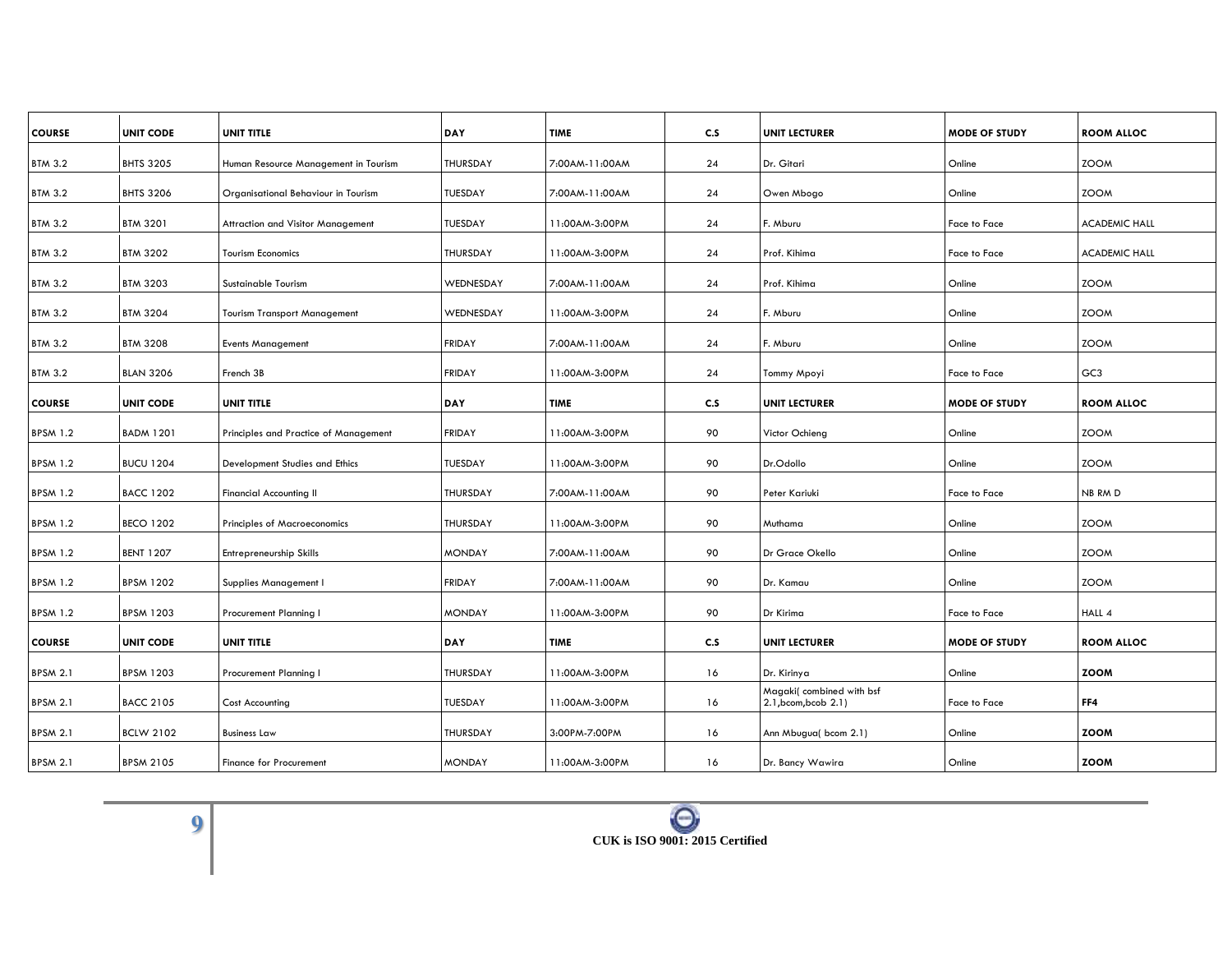| <b>BPSM 2.1</b> | <b>BPSM 2106</b> | <b>Stores and Stock Control</b>     | <b>TUESDAY</b>  | 3:00PM-7:00PM  | 16              | Vanessa Dacha(bcom 3.1)             | Online               | <b>ZOOM</b>          |
|-----------------|------------------|-------------------------------------|-----------------|----------------|-----------------|-------------------------------------|----------------------|----------------------|
| <b>BPSM 2.1</b> | <b>BPSM 2107</b> | Supplies Management II              | <b>THURSDAY</b> | 7:00AM-11:00AM | 16              | Maurice Kioko                       | Face to Face         | GC4                  |
| <b>COURSE</b>   | <b>UNIT CODE</b> | UNIT TITLE                          | DAY             | TIME           | c.s             | <b>UNIT LECTURER</b>                | <b>MODE OF STUDY</b> | <b>ROOM ALLOC</b>    |
| <b>BPSM 2.2</b> | <b>BPSM 2207</b> | <b>Principles of Marketing</b>      | THURSDAY        | 11:00AM-3:00PM | 16              | Lyn Chief                           | Online               | <b>ZOOM</b>          |
| <b>BPSM 2.2</b> | <b>BPSM 2208</b> | <b>Procurement Audit</b>            | <b>TUESDAY</b>  | 11:00AM-3:00PM | 16              | John Owour                          | <b>Face to Face</b>  | GC <sub>3</sub>      |
| <b>BPSM 2.2</b> | <b>BPSM 2209</b> | Risk management in SCM              | THURSDAY        | 7:00AM-11:00AM | 16              | Dr Bancy Wawira                     | Online               | <b>ZOOM</b>          |
| <b>BPSM 2.2</b> | <b>BPSM 2210</b> | Procurement of Consultancy Services | WEDNESDAY       | 11:00AM-3:00PM | 16              | Dr. Kirima                          | Online               | <b>ZOOM</b>          |
| <b>BPSM 2.2</b> | <b>BBMM 3105</b> | Organizational Behaviour            | WEDNESDAY       | 7:00AM-11:00AM | 16              | Owen Mbogo                          | Online               | <b>ZOOM</b>          |
| <b>BPSM 2.2</b> | <b>BSTA 2204</b> | <b>Business Statistics</b>          | <b>TUESDAY</b>  | 7:00AM-11:00AM | 16              | Kamina Kavyu                        | Face to Face         | <b>ACADEMIC HALL</b> |
| <b>COURSE</b>   | <b>UNIT CODE</b> | UNIT TITLE                          | DAY             | <b>TIME</b>    | c.s             | <b>UNIT LECTURER</b>                | <b>MODE OF STUDY</b> | <b>ROOM ALLOC</b>    |
| <b>BPSM 3.2</b> | <b>BPSM 3216</b> | <b>Research Methods</b>             | <b>FRIDAY</b>   | 11:00AM-3:00PM | 10              | Dr. Bichage(combined with BEP 3.2)  | Online               | <b>ZOOM</b>          |
| <b>BPSM 3.2</b> | <b>BPSM 3217</b> | <b>Contract Management</b>          | <b>TUESDAY</b>  | 3:00PM-7:00PM  | 10              | Maurice Kioko                       | Face to Face         | GC4                  |
| <b>BPSM 3.2</b> | <b>BENT 3206</b> | <b>Total Quality Management</b>     | THURSDAY        | 11:00AM-3:00PM | 10 <sup>°</sup> | Dr Namusonge(combined with BEP 3.2) | Face to Face         | G4                   |
| <b>BPSM 3.2</b> | <b>BPSM 3218</b> | <b>Contract Negotiations</b>        | THURSDAY        | 7:0AM-11:00AM  | 10              | Dr. Kirinya                         | Online               | <b>ZOOM</b>          |
| <b>BPSM 3.2</b> | <b>BPSM 3219</b> | <b>Category Management</b>          | <b>FRIDAY</b>   | 7:00AM-11:00AM | 10              | Desmond Mwangi                      | Online               | <b>ZOOM</b>          |
| <b>BPSM 3.2</b> | <b>BBMM 2202</b> | Office Organization and Procedures  | WEDNESDAY       | 3:00PM-7:00PM  | 10 <sup>°</sup> | Geoffrey Gathii                     | Face to Face         | GC4                  |
| <b>COURSE</b>   | <b>UNIT CODE</b> | UNIT TITLE                          | DAY             | <b>TIME</b>    | c.s             | <b>UNIT LECTURER</b>                | <b>MODE OF STUDY</b> | <b>ROOM ALLOC</b>    |
| <b>BPSM 4.1</b> | <b>BPSM 4121</b> | Research Project I                  | <b>TUESDAY</b>  | 7:00AM-11:00AM | 17              | Musyoki                             | Online               | <b>ZOOM</b>          |
| <b>BPSM 4.1</b> | <b>BPSM 4122</b> | <b>Operations Management</b>        | <b>FRIDAY</b>   | 11:00AM-3:00PM | 17              | Dr. Kamau                           | Online               | <b>ZOOM</b>          |
| <b>BPSM 4.1</b> | <b>BPSM 4123</b> | <b>Transport Economics</b>          | <b>FRIDAY</b>   | 3:00PM-7:00PM  | 17              | Antony(BCOM Purchasing option 3.2)  | Face to Face         | NORDIC HALL          |
| <b>BPSM 4.1</b> | <b>BENT 4207</b> | <b>Project Management</b>           | <b>MONDAY</b>   | 3:00PM-7:00PM  | 17              | Victor Wambua                       | Online               | <b>ZOOM</b>          |
| <b>BPSM 4.1</b> | <b>BENT 2503</b> | Gender and Development              | <b>TUESDAY</b>  | 11:00AM-3:00PM | 17              | Dr. Musili                          | Face to Face         | NB RM A              |
|                 |                  |                                     |                 |                |                 |                                     |                      |                      |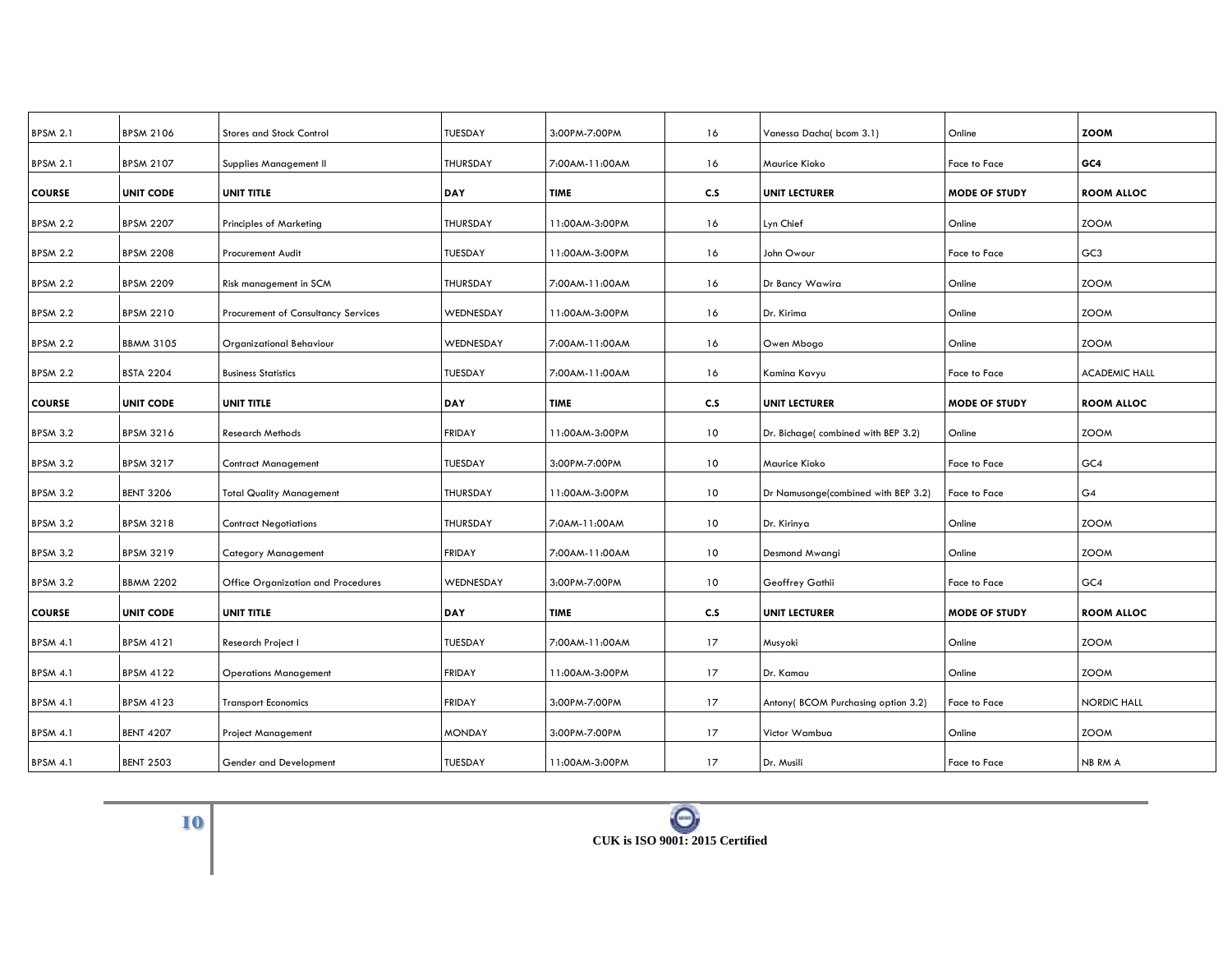| <b>COURSE</b>   | <b>UNIT CODE</b> | UNIT TITLE                            | DAY             | <b>TIME</b>    | C.S | <b>UNIT LECTURER</b>                       | <b>MODE OF STUDY</b> | <b>ROOM ALLOC</b> |
|-----------------|------------------|---------------------------------------|-----------------|----------------|-----|--------------------------------------------|----------------------|-------------------|
| <b>BHRM 1.2</b> | <b>BADM 1201</b> | Principles and Practice of Management | <b>THURSDAY</b> | 11:00AM-3:00PM | 84  | Dr. Gitari                                 | Online               | <b>ZOOM</b>       |
| <b>BHRM 1.2</b> | <b>BUCU 1204</b> | Development Studies and Ethics        | TUESDAY         | 3:00PM-7:00PM  | 84  | Teresa Ngugi                               | Online               | <b>ZOOM</b>       |
| <b>BHRM 1.2</b> | <b>BACC 1202</b> | Financial Accounting II               | <b>FRIDAY</b>   | 11:00AM-3:00PM | 84  | Evans Nyakundi                             | Face to Face         | NB RM D           |
| <b>BHRM 1.2</b> | <b>BECO 1202</b> | Principles of Macroeconomics          | <b>FRIDAY</b>   | 7:00AM-11:00AM | 84  | Charles Muthama(combined with BENT<br>1.2) | Online               | <b>ZOOM</b>       |
| <b>BHRM 1.2</b> | <b>BENT 4212</b> | Entrepreneurship Skills               | <b>MONDAY</b>   | 11:00AM-3:00PM | 84  | Dr Grace Okello                            | Online               | <b>ZOOM</b>       |
| <b>BHRM 1.2</b> | <b>BMAT 1102</b> | <b>Management Mathematics</b>         | TUESDAY         | 11:00AM-3:00PM | 84  | Kamina Kavyu                               | Face to Face         | FF3               |
| <b>COURSE</b>   | <b>UNIT CODE</b> | UNIT TITLE                            | <b>DAY</b>      | <b>TIME</b>    | C.S | <b>UNIT LECTURER</b>                       | <b>MODE OF STUDY</b> | <b>ROOM ALLOC</b> |
| <b>BHRM 2.2</b> | <b>BHRM 2207</b> | Labour Laws                           | <b>THURSDAY</b> | 11:00AM-3:00PM | 11  | Ann Wangare                                | Online               | <b>ZOOM</b>       |
| <b>BHRM 2.2</b> | <b>BHRM 2208</b> | Human Resource Information Systems    | TUESDAY         | 7:00AM-11:00AM | 11  | Beatrice Karanja                           | Face to Face         | <b>NB RM B</b>    |
| <b>BHRM 2.2</b> | <b>BHRM 2209</b> | Sociology of Work                     | WEDNESDAY       | 7:00AM-11:00AM | 11  | Dr. Gitari                                 | Online               | <b>ZOOM</b>       |
| <b>BHRM 2.2</b> | <b>BHRM 2210</b> | Office Administration and Practice    | TUESDAY         | 11:00AM-3:00PM | 11  | <b>Rita Oduk</b>                           | Face to Face         | <b>NB RM B</b>    |
| <b>BHRM 2.2</b> | <b>BHRM 2111</b> | <b>Customer Care</b>                  | WEDNESDAY       | 11:00AM-3:00PM | 11  | Mosongo                                    | Online               | <b>ZOOM</b>       |
| <b>COURSE</b>   | <b>UNIT CODE</b> | UNIT TITLE                            | <b>DAY</b>      | <b>TIME</b>    | C.S | <b>UNIT LECTURER</b>                       | <b>MODE OF STUDY</b> | <b>ROOM ALLOC</b> |
| <b>BCHM 1.2</b> | <b>BMAT 1103</b> | <b>Fundamentals of Mathematics</b>    | <b>FRIDAY</b>   | 11:00AM-3:00PM | 28  | Tabitha Wambui                             | Face to Face         | NB RM E           |
| <b>BCHM 1.2</b> | <b>BUCU 1103</b> | Development Studies & Ethics          | TUESDAY         | 11:00AM-3:00PM | 28  | Teresa Ngugi                               | Online               | <b>ZOOM</b>       |
| <b>BCHM 1.2</b> | <b>BCIT 1103</b> | <b>Computer Applications</b>          | THURSDAY        | 11:00AM-3:00PM | 28  | Salome Mwangi                              | Face to Face         | NORDIC HALL       |
| <b>BCHM 1.2</b> | <b>BCHM 1212</b> | Food Hygiene & Safety                 | <b>FRIDAY</b>   | 7:00AM-11:00AM | 28  | Dr Bichage Gesage                          | Online               | <b>ZOOM</b>       |
| <b>BCHM 1.2</b> | <b>BCHM 1231</b> | Food & Beverage Production Practical  | <b>MONDAY</b>   | 7:00AM-11:00AM | 28  | G. Bitange                                 | Face to Face         | <b>KITCHEN</b>    |
| <b>BCHM 1.2</b> | <b>BCHM 1232</b> | Food & Beverage Service Practical     | <b>MONDAY</b>   | 3:00PM-7:00PM  | 28  | G .Bitange                                 | Face to Face         | <b>KITCHEN</b>    |
| <b>BCHM 1.2</b> | <b>BLAN 1202</b> | French 1B                             | <b>THURSDAY</b> | 3:00PM-7:00PM  | 28  | Winrose Wamalwa                            | Face to Face         | FF1               |
|                 |                  |                                       |                 |                |     |                                            |                      |                   |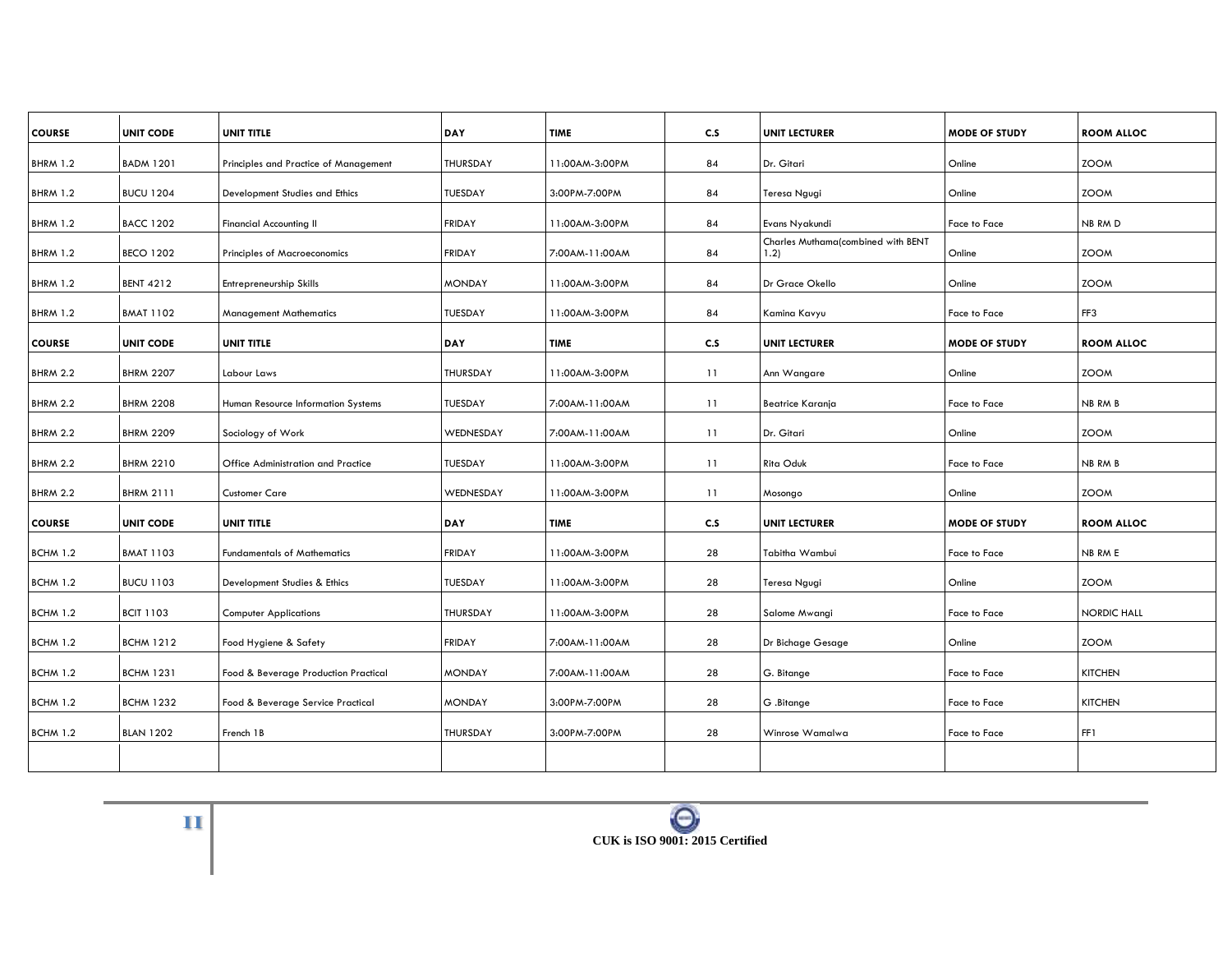| <b>COURSE</b>   | <b>UNIT CODE</b> | <b>UNIT TITLE</b>                     | DAY             | <b>TIME</b>    | c.s | <b>UNIT LECTURER</b>                        | <b>MODE OF STUDY</b> | <b>ROOM ALLOC</b>  |
|-----------------|------------------|---------------------------------------|-----------------|----------------|-----|---------------------------------------------|----------------------|--------------------|
| <b>BBM 1.2</b>  | <b>BADM 1201</b> | Principles and Practice of Management | <b>TUESDAY</b>  | 11:00AM-3:00PM | 52  | Owen Mbogo (combined with BENT 1.2) Online  |                      | <b>ZOOM</b>        |
| <b>BBM 1.2</b>  | <b>BUCU 1204</b> | Development Studies and Ethics        | <b>MONDAY</b>   | 11:00AM-3:00PM | 52  | Caleb Balongo                               | Online               | <b>ZOOM</b>        |
| <b>BBM 1.2</b>  | <b>BACC 1202</b> | <b>Financial Accounting II</b>        | THURSDAY        | 7:00AM-11:00AM | 52  | Johnson Munene                              | Face to Face         | GC4                |
| <b>BBM 1.2</b>  | <b>BECO 1202</b> | <b>Principles of Macroeconomics</b>   | <b>FRIDAY</b>   | 11:00AM-3:00PM | 52  | Muthama combined with BASC 1.2              | Online               | <b>ZOOM</b>        |
| <b>BBM 1.2</b>  | <b>BENT1207</b>  | Entrepreneurship Skills               | <b>MONDAY</b>   | 3:00PM-7:00PM  | 52  | Dr Grace Okello( combined with BSIT<br>4.1) | Online               | <b>ZOOM</b>        |
| <b>BBM 1.2</b>  | <b>BMKT 1203</b> | <b>Principles of Marketing</b>        | THURSDAY        | 11:00AM-3:00PM | 52  | Lyn Chief                                   | Online               | <b>ZOOM</b>        |
| <b>COURSE</b>   | <b>UNIT CODE</b> | UNIT TITLE                            | <b>DAY</b>      | <b>TIME</b>    | c.s | <b>UNIT LECTURER</b>                        | <b>MODE OF STUDY</b> | <b>ROOM ALLOC</b>  |
| BCOM 1.2        | <b>BUCU 1103</b> | Development Studies and Ethics        | <b>THURSDAY</b> | 7:00AM-11:00AM | 300 | <b>Balongo Caleb</b>                        | Online               | <b>ZOOM</b>        |
| BCOM 1.2        | <b>BACC 2201</b> | Financial Accounting II               | THURSDAY        | 11:00AM-3:00PM | 300 | Johnson Munene                              | Face to Face         | NB RM A            |
| BCOM 1.2        | <b>BMGT 1101</b> | Principles of Practice and Management | <b>FRIDAY</b>   | 11:00AM-3:00PM | 300 | Dr. Caroline Kiarie                         | Online               | <b>ZOOM</b>        |
| BCOM 1.2        | <b>BMAT 2105</b> | <b>Management Mathematics II</b>      | <b>MONDAY</b>   | 11:00AM-3:00PM | 300 | Ogeto Nyaberi                               | Face to Face         | <b>NB RM A</b>     |
| BCOM 1.2        | <b>BENT 4212</b> | Entrepreneurship Skills               | <b>FRIDAY</b>   | 7:00AM-11:00AM | 300 | Dr Mary Mwihaki                             | Online               | <b>ZOOM</b>        |
| BCOM 1.2        | <b>BECO 1211</b> | Principles of Macro-economics         | <b>TUESDAY</b>  | 11:00AM-3:00PM | 300 | Mbaye                                       | Online               | <b>ZOOM</b>        |
| <b>BCOM 1.2</b> | <b>BACC 1203</b> | Principles of Auditing                | <b>TUESDAY</b>  | 7:00AM-11:00AM | 300 | Jackson Kimani                              | Face to Face         | NB RM A            |
| <b>COURSE</b>   | <b>UNIT CODE</b> | UNIT TITLE                            | <b>DAY</b>      | TIME           | C.S | <b>UNIT LECTURER</b>                        | <b>MODE OF STUDY</b> | <b>ROOM ALLOC</b>  |
| BCOM 2.1        | <b>BACC 2101</b> | Intermediate Accounting 1             | WEDNESDAY       | 11:00AM-3:00PM | 15  | Irene Mogere                                | Face to Face         | GC4                |
| BCOM 2.1        | <b>BFIN 2101</b> | Introduction to Financial Management  | TUESDAY         | 7:00AM-11:00AM | 15  | Elizabeth Ndichu                            | Face to Face         | FF1                |
| BCOM 2.1        | <b>BACC 2105</b> | Cost Accounting                       | <b>TUESDAY</b>  | 11:00AM-3:00PM | 15  | David Magaki                                | Face to Face         | FF4                |
| BCOM 2.1        | <b>BSTA 1223</b> | <b>Business Statistics 1</b>          | WEDNESDAY       | 7:00AM-11:00AM | 15  | Ochieng Obuya                               | Face to Face         | <b>NORDIC HALL</b> |
| BCOM 2.1        | <b>BECO 2103</b> | Intermediate Microeconomics           | <b>FRIDAY</b>   | 7:00AM-11:00AM | 15  | Peter Ongeso                                | Online               | <b>ZOOM</b>        |
| BCOM 2.1        | <b>BCLW 2103</b> | <b>Business Law</b>                   | THURSDAY        | 3:00PM-7:00PM  | 15  | Ann Mbugua                                  | Online               | <b>ZOOM</b>        |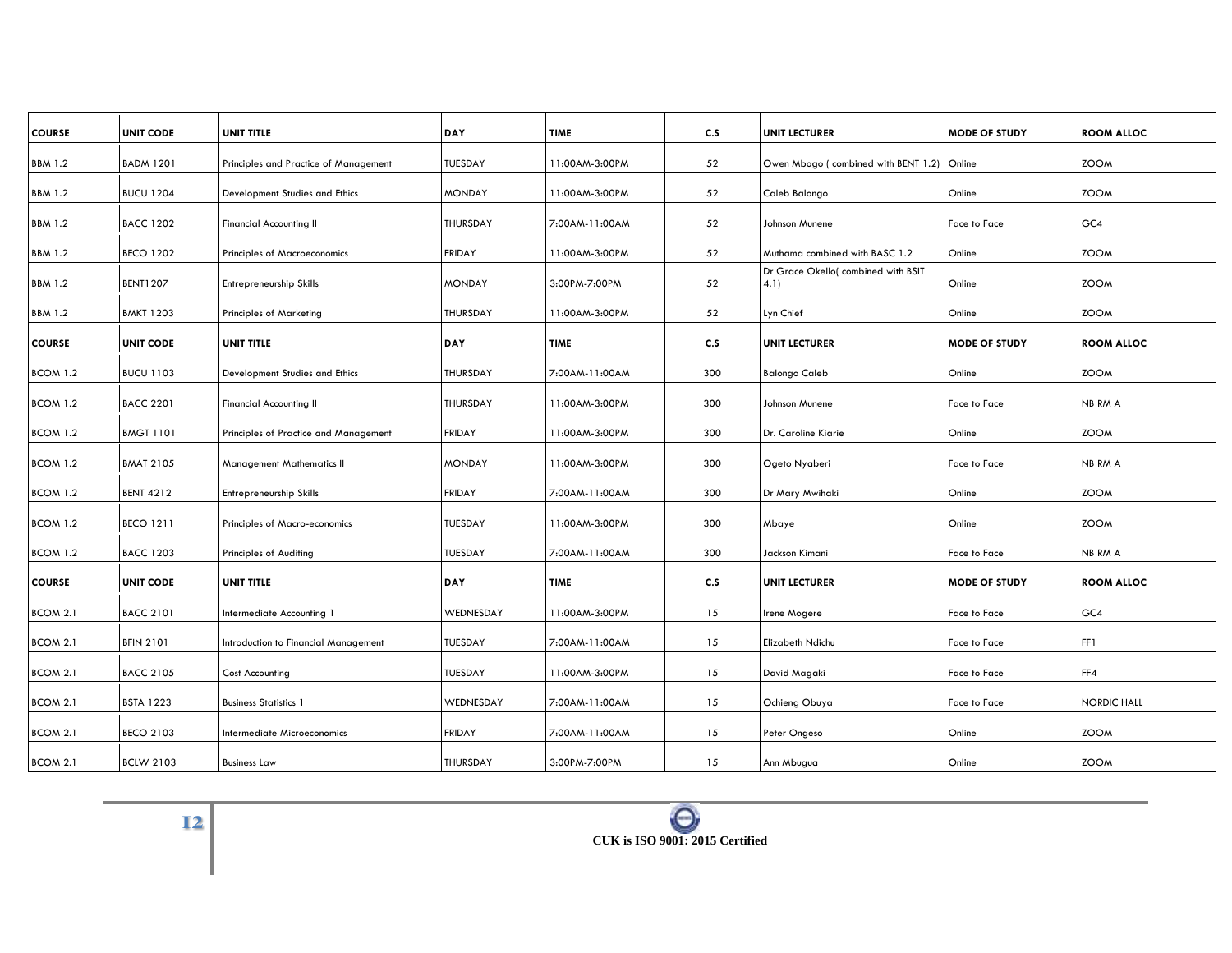| <b>BMKT 1101</b> | <b>Principles of Marketing</b>                                                   | THURSDAY                                                        | 11:00AM-3:00PM | 15             | Lyn Chief                                             | Online                                                               | <b>ZOOM</b>       |
|------------------|----------------------------------------------------------------------------------|-----------------------------------------------------------------|----------------|----------------|-------------------------------------------------------|----------------------------------------------------------------------|-------------------|
| <b>BMAT 2105</b> | <b>Management Mathematics II</b>                                                 | <b>MONDAY</b>                                                   | 11:00AM-3:00PM | 15             | Ogeto Nyaberi                                         | Face to Face                                                         | NB RM A           |
| <b>BACC 2201</b> | <b>Financial Accounting II</b>                                                   | <b>MONDAY</b>                                                   | 7:00AM-11:00AM | 15             | Naftali Indeche                                       | Face to Face                                                         | GC4               |
| <b>UNIT CODE</b> | UNIT TITLE                                                                       | DAY                                                             | <b>TIME</b>    | C.S            | <b>UNIT LECTURER</b>                                  | <b>MODE OF STUDY</b>                                                 | <b>ROOM ALLOC</b> |
| <b>BACC 2206</b> | Intermediate accounting II                                                       | TUESDAY                                                         | 3:00PM-7:00PM  | 60             | Evans Nyakundi                                        | Face to Face                                                         | GC <sub>2</sub>   |
| <b>BSTA 2202</b> | <b>Business Statistics II</b>                                                    | THURSDAY                                                        | 7:00AM-11:00AM | 60             | Collins Kipkorir                                      | Face to Face                                                         | GC <sub>2</sub>   |
| <b>BACC 2207</b> | Introduction to Taxation                                                         | WEDNESDAY                                                       | 3:00PM-7:00PM  | 60             | Phostine Kanyi                                        | Face to Face                                                         | NB RM A           |
| <b>BFIN 2202</b> |                                                                                  | WEDNESDAY                                                       | 7:00AM-11:00AM |                |                                                       | Face to Face                                                         | GC <sub>2</sub>   |
| <b>BECO 2204</b> | Intermediate Macroeconomics                                                      | TUESDAY                                                         | 11:00AM-3:00PM | 60             |                                                       | Online                                                               | <b>ZOOM</b>       |
|                  |                                                                                  |                                                                 |                |                |                                                       |                                                                      | <b>ZOOM</b>       |
| <b>BHRM 2201</b> | Human Resource Management                                                        | <b>FRIDAY</b>                                                   | 3:00PM-7:00PM  | 60             | Dr Ngero(combined bccd 3.2, bcob 1.2,<br>babm $3.1$ ) | Face To Face                                                         | H4                |
| <b>BMFI 2201</b> | Banking and Microfinance (New)                                                   | TUESDAY                                                         | 7:00AM-11:00AM | 60             | Weru Mwangi                                           | Online                                                               | <b>ZOOM</b>       |
| <b>BMKT-1101</b> | <b>Principles of Marketing</b>                                                   | <b>MONDAY</b>                                                   | 11:00AM-3:00PM | 60             | Phyllis Muturi                                        | Online                                                               | <b>ZOOM</b>       |
| <b>UNIT CODE</b> | UNIT TITLE                                                                       | <b>DAY</b>                                                      | <b>TIME</b>    | C.S            | <b>UNIT LECTURER</b>                                  | <b>MODE OF STUDY</b>                                                 | <b>ROOM ALLOC</b> |
| <b>BADM 3106</b> | <b>Strategic Management</b>                                                      | WEDNESDAY                                                       | 11:00AM-3:00PM | 83             | Dr Ngala                                              | Online                                                               | <b>ZOOM</b>       |
| <b>BSTA 3107</b> | <b>Operations Research</b>                                                       | <b>MONDAY</b>                                                   | 3:00PM-7:00PM  | 83             | Symon Matonyo                                         | Face to Face                                                         | <b>NB RM B</b>    |
| <b>HCOB 2501</b> | Sociology                                                                        | TUESDAY                                                         | 7:00AM-11:00AM | 83             | Dr. Musili                                            | Face to Face                                                         | NB RM D           |
|                  | <b>ACCOUNTING OPTION (SSP ONLY) : CORE</b><br><b>COURSE SPECIALIZATION UNITS</b> |                                                                 |                |                |                                                       |                                                                      |                   |
| <b>UNIT CODE</b> | UNIT TITLE                                                                       | DAY                                                             | <b>TIME</b>    | C.S            | <b>UNIT LECTURER</b>                                  | <b>MODE OF STUDY</b>                                                 | <b>ROOM ALLOC</b> |
| <b>BACC 3108</b> | <b>Financial Reporting</b>                                                       | THURSDAY                                                        | 11:00AM-3:00PM | 20             | Dr. Konya                                             | Face to Face                                                         | FF1               |
| <b>BACC 3109</b> | <b>Advanced Taxation</b>                                                         | WEDNESDAY                                                       | 7:00AM-11:00AM | 20             | Phostine Kanyi                                        | Face to Face                                                         | GC <sub>3</sub>   |
| <b>BACC 3110</b> | Auditing and Assurance                                                           | TUESDAY                                                         | 3:00PM-7:00PM  | 20             | Joan Mbiruwa                                          | Online                                                               | <b>ZOOM</b>       |
|                  | <b>BPSM 2201</b>                                                                 | <b>Risk Management</b><br>Principles of Purchasing and Supplies | <b>FRIDAY</b>  | 11:00AM-3:00PM | 60<br>60                                              | Elizabeth Ndichu<br>Mbaye(combined bcob & bsf 2.2)<br>Desmond Mwangi | Online            |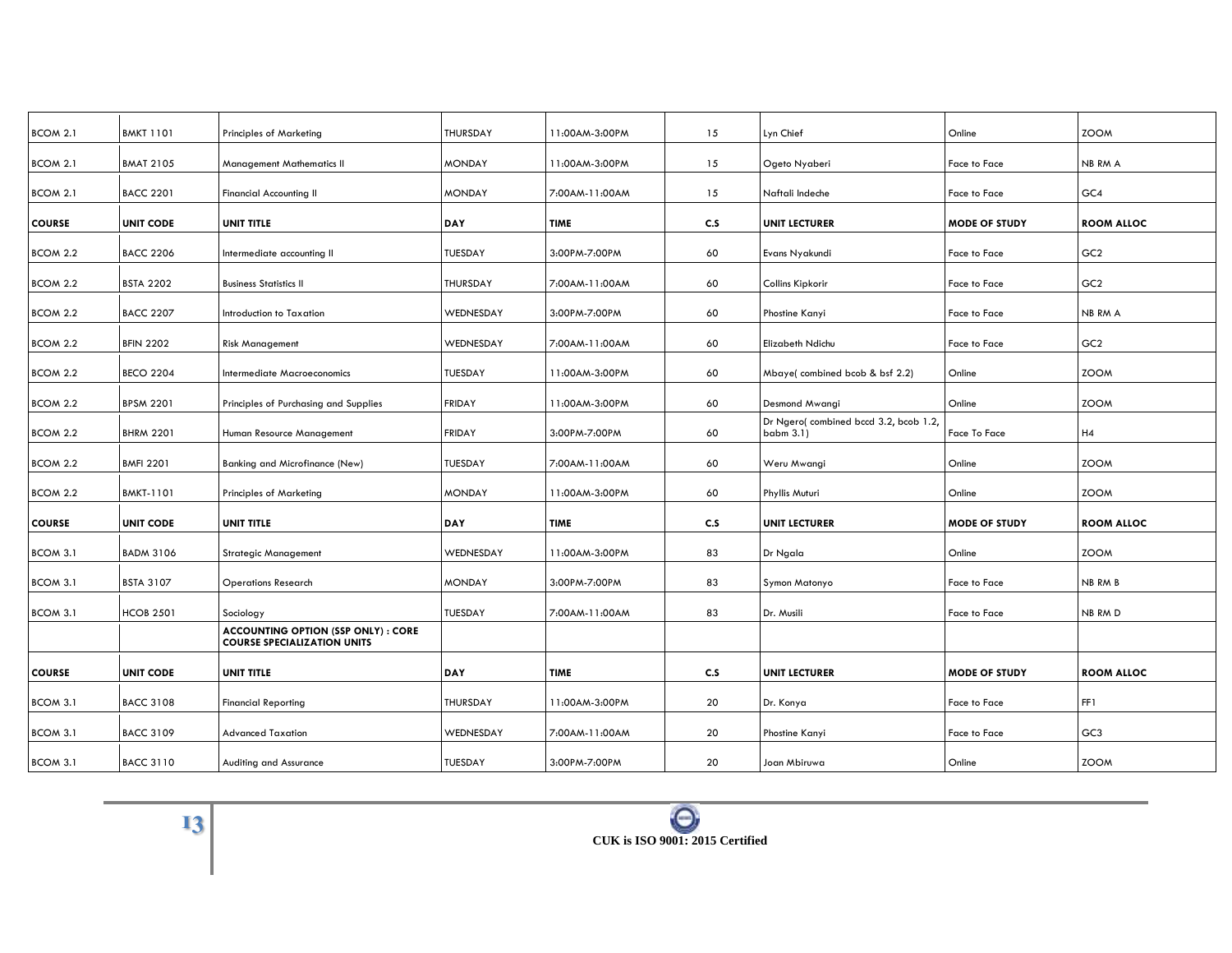|               | <b>FINANCE OPTION:</b>             | <b>CORE COURSE SPECIALIZATION UNITS</b>                           |                |                |                 |                      |                      |                   |
|---------------|------------------------------------|-------------------------------------------------------------------|----------------|----------------|-----------------|----------------------|----------------------|-------------------|
| <b>COURSE</b> | <b>UNIT CODE</b>                   | <b>UNIT TITLE</b>                                                 | <b>DAY</b>     | <b>TIME</b>    | C.S             | <b>UNIT LECTURER</b> | MODE OF STUDY        | <b>ROOM ALLOC</b> |
| BCOM 3.1      | <b>BFIN 3104</b>                   | Financial institutions and markets                                | WEDNESDAY      | 11:00AM-3:00PM | 25              | Kenneth Mwangi       | Online               | <b>ZOOM</b>       |
| BCOM 3.1      | <b>BFIN 3105</b>                   | <b>Advanced Financial Management</b>                              | <b>FRIDAY</b>  | 11:00AM-3:00PM | 25              | Dr. Jedida K. Mwiti  | Face to Face         | NB RM C           |
| BCOM 3.1      | <b>BFIN 3106</b>                   | <b>Public Finance</b>                                             | WEDNESDAY      | 7:00AM-11:00AM | 25              | Jeremiah Mugo        | Online               | <b>ZOOM</b>       |
|               | <b>MARKETING</b><br><b>OPTION:</b> | <b>CORE COURSE SPECIALIZATION UNITS</b>                           |                |                |                 |                      |                      |                   |
| <b>COURSE</b> | <b>UNIT CODE</b>                   | <b>UNIT TITLE</b>                                                 | <b>DAY</b>     | <b>TIME</b>    | C.S             | <b>UNIT LECTURER</b> | <b>MODE OF STUDY</b> | <b>ROOM ALLOC</b> |
| BCOM 3.1      | <b>BMKT 3102</b>                   | <b>Consumer Behaviour</b>                                         | WEDNESDAY      | 7:00AM-11:00AM | 10              | Jackline Mutheu      | Online               | <b>ZOOM</b>       |
| BCOM 3.1      | <b>BMKT 3103</b>                   | <b>Sales Management</b>                                           | TUESDAY        | 3:00PM-7:00PM  | 10              | Kamamia              | Online               | <b>ZOOM</b>       |
| BCOM 3.1      | <b>BMKT 3104</b>                   | <b>Marketing Management</b>                                       | THURSDAY       | 11:00AM-3:00PM | 10 <sup>°</sup> | D.Langat             | Online               | <b>ZOOM</b>       |
|               |                                    | HUMAN RESOURCE OPTION: SPECIALIZATION<br><b>UNITS</b>             |                |                |                 |                      |                      |                   |
| <b>COURSE</b> | <b>UNIT CODE</b>                   | <b>UNIT TITLE</b>                                                 | <b>DAY</b>     | <b>TIME</b>    | C.S             | <b>UNIT LECTURER</b> | <b>MODE OF STUDY</b> | <b>ROOM ALLOC</b> |
| BCOM 3.1      | <b>BHRM 3102</b>                   | Procurement of Human Resources                                    | TUESDAY        | 3:00PM-7:00PM  | 8               | Prof. Gongera        | Online               | <b>ZOOM</b>       |
| BCOM 3.1      | <b>BHRM 3103</b>                   | Human Resource Development                                        | WEDNESDAY      | 7:00AM-11:00AM | 8               | Prof. Gongera        | Online               | <b>ZOOM</b>       |
| BCOM 3.1      | <b>BHRM 3104</b>                   | <b>Employee Relations</b>                                         | WEDNESDAY      | 11:00AM-3:00PM | 8               | Dr. Gitari           | Online               | <b>ZOOM</b>       |
|               |                                    | PURCHASING AND SUPPLIES MANAGEMENT:<br><b>SPECILIZATION UNITS</b> |                |                |                 |                      |                      |                   |
| <b>COURSE</b> | <b>UNIT CODE</b>                   | <b>UNIT TITLE</b>                                                 | <b>DAY</b>     | <b>TIME</b>    | C.S             | <b>UNIT LECTURER</b> | <b>MODE OF STUDY</b> | <b>ROOM ALLOC</b> |
| BCOM 3.1      | <b>BPSM 3102</b>                   | Stores Management and Stock Control                               | <b>TUESDAY</b> | 3:00PM-7:00PM  | 15              | Vanessa Dacha        | Online               | <b>ZOOM</b>       |
| BCOM 3.1      | <b>BPSM 3103</b>                   | Supplies and Materials Management I                               | WEDNESDAY      | 7:00AM-11:00AM | 15              | Desmond Mwangi       | Online               | <b>ZOOM</b>       |
| BCOM 3.1      | <b>BPSM 3104</b>                   | <b>Retail and Merchandise Management</b>                          | WEDNESDAY      | 11:00AM-3:00PM | 15              | Maurice Kioko        | Online               | <b>ZOOM</b>       |
|               |                                    | <b>MICROFINANCE OPTION: SPECIALIZATION</b><br><b>UNITS</b>        |                |                |                 |                      |                      |                   |
| <b>COURSE</b> | <b>UNIT CODE</b>                   | UNIT TITLE                                                        | <b>DAY</b>     | <b>TIME</b>    | C.S             | <b>UNIT LECTURER</b> | <b>MODE OF STUDY</b> | <b>ROOM ALLOC</b> |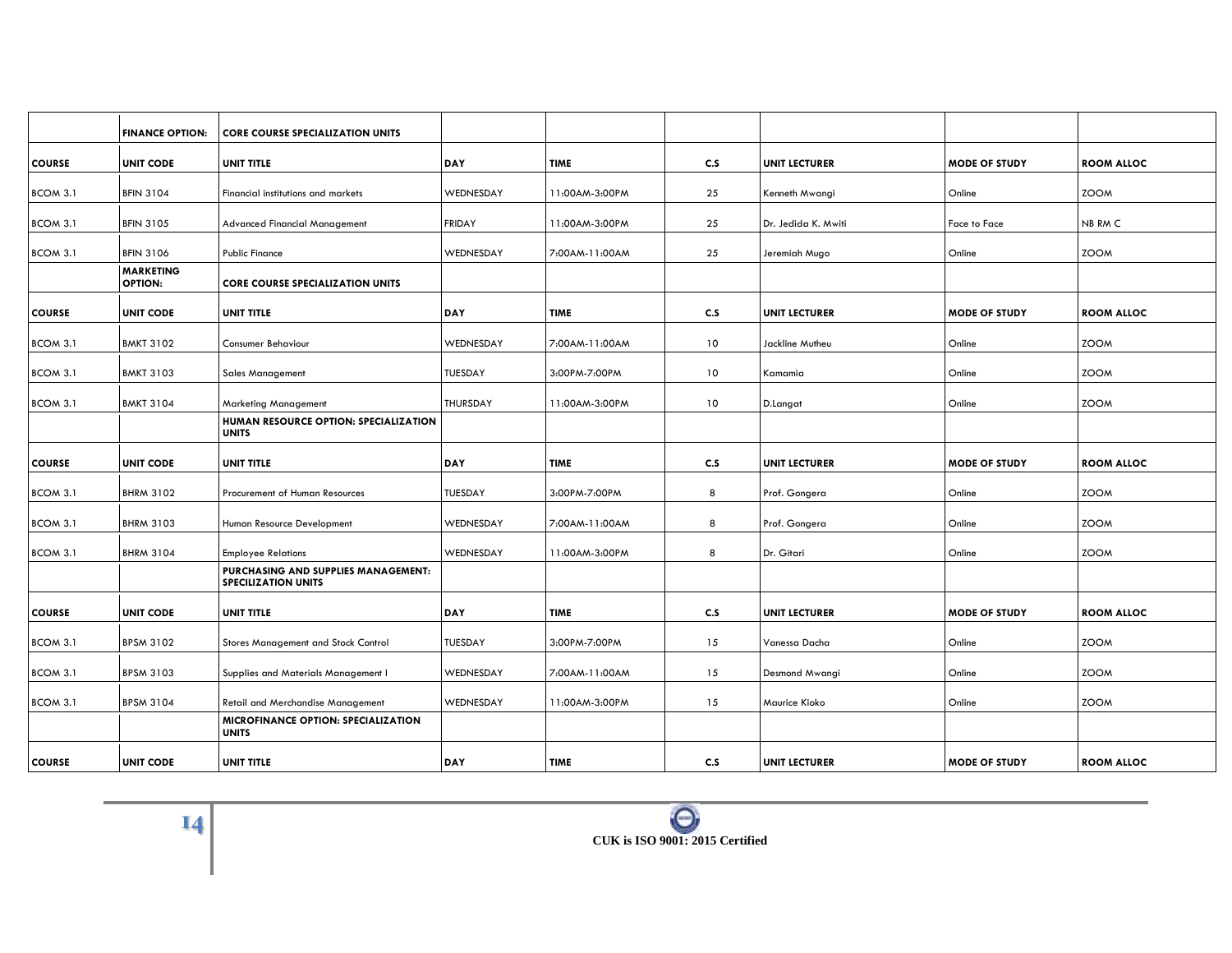| BCOM 3.1        | <b>BMFI 3103</b> | Microfinance Practice                                                      | TUESDAY        | 3:00PM-7:00PM  | 10  | Weru Mwangi          | Online               | <b>ZOOM</b>       |
|-----------------|------------------|----------------------------------------------------------------------------|----------------|----------------|-----|----------------------|----------------------|-------------------|
| BCOM 3.1        | <b>BBAN 3101</b> | <b>Banking practice</b>                                                    | WEDNESDAY      | 7:00AM-11:00AM | 10  | Doris Wangare        | Online               | <b>ZOOM</b>       |
| <b>BCOM 3.1</b> | <b>BMFI 3102</b> | Microfinance Laws and Regulations                                          | WEDNESDAY      | 11:00AM-3:00PM | 10  | Weru Mwangi          | Online               | <b>ZOOM</b>       |
| <b>COURSE</b>   | <b>UNIT CODE</b> | UNIT TITLE                                                                 | DAY            | <b>TIME</b>    | C.S | <b>UNIT LECTURER</b> | <b>MODE OF STUDY</b> | <b>ROOM ALLOC</b> |
| BCOM 3.2        | <b>BCOM 3201</b> | <b>Research Methods</b>                                                    | <b>FRIDAY</b>  | 11:00AM-3:00PM | 390 | Chris Jared Odondi   | Face to Face         | NB RM A           |
| BCOM 3.2        | <b>BENT 3206</b> | <b>Total Quality Management</b>                                            | <b>FRIDAY</b>  | 3:00PM-7:00PM  | 390 | Festus Kioko         | Face to Face         | NB RM A           |
| BCOM 3.2        | <b>BADM 3207</b> | Company Law                                                                | <b>MONDAY</b>  | 7:00AM-11:00AM | 390 | Ken Okeyo            | Face to Face         | NB RM A           |
|                 |                  | <b>ACCOUNTING OPTION: CORE COURSE</b><br><b>SPECIALIZATION UNITS (120)</b> |                |                |     |                      |                      |                   |
| <b>COURSE</b>   | <b>UNIT CODE</b> | UNIT TITLE                                                                 | DAY            | <b>TIME</b>    | C.S | <b>UNIT LECTURER</b> | <b>MODE OF STUDY</b> | <b>ROOM ALLOC</b> |
| BCOM 3.2        | <b>BACC 3201</b> | <b>Management Accounting</b>                                               | <b>MONDAY</b>  | 11:00AM-3:00PM |     | David Riitho         | Face to Face         | <b>NB RM B</b>    |
| BCOM 3.2        | <b>BACC 3202</b> | Computerized Accounting                                                    | <b>FRIDAY</b>  | 7:00AM-11:00AM |     | Dr. Konya            | Face to Face         | NB RM E           |
| BCOM 3.2        | <b>BACC 3203</b> | Advanced Auditing and Assurance                                            | WEDNESDAY      | 3:00PM-7:00PM  |     | Dr. J. Maina         | Online               | <b>ZOOM</b>       |
|                 |                  | <b>FINANCE OPTION: CORE COURSE</b><br><b>SPECIALIZATION UNITS (155)</b>    |                |                |     |                      |                      |                   |
| <b>COURSE</b>   | <b>UNIT CODE</b> | UNIT TITLE                                                                 | DAY            | <b>TIME</b>    | C.S | <b>UNIT LECTURER</b> | <b>MODE OF STUDY</b> | <b>ROOM ALLOC</b> |
| BCOM 3.2        | <b>BFIN 3201</b> | Investment Analysis and Portfolio Management                               | <b>FRIDAY</b>  | 7:00AM-11:00AM | 155 | Evans Nyakundi       | Face to Face         | NB RM B           |
| BCOM 3.2        | <b>BFIN 3202</b> | <b>Real Estate Finance and Alternative Investments</b>                     | TUESDAY        | 11:00AM-3:00PM | 155 | Dr. Bancy Wawira     | Face to Face         | H4                |
| BCOM 3.2        | <b>BFIN 3203</b> | <b>Credit Management</b>                                                   | WEDNESDAY      | 3:00PM-7:00PM  | 155 | Moses Wandera        | Face to Face         | NB RM E           |
|                 |                  | <b>MARKETING OPTION: CORE COURSE</b><br><b>SPECIALIZATION UNITS (45)</b>   |                |                |     |                      |                      |                   |
| <b>COURSE</b>   | <b>UNIT CODE</b> | UNIT TITLE                                                                 | DAY            | <b>TIME</b>    | c.s | <b>UNIT LECTURER</b> | <b>MODE OF STUDY</b> | <b>ROOM ALLOC</b> |
| BCOM 3.2        | <b>BMKT 3201</b> | <b>Marketing Logistics</b>                                                 | WEDNESDAY      | 3:00PM-7:00PM  | 45  | Dr. Kiprop Kibos     | Face to Face         |                   |
| BCOM 3.2        | <b>BMKT 3202</b> | Marketing Research                                                         | <b>TUESDAY</b> | 11:00AM-3:00PM | 45  | Daniel Langat        | Online               | <b>ZOOM</b>       |
| BCOM 3.2        | <b>BMKT 3203</b> | <b>Industrial Marketing</b>                                                | TUESDAY        | 7:00AM-11:00AM | 45  | Kamamia              | Online               | <b>ZOOM</b>       |
|                 |                  |                                                                            |                |                |     |                      |                      |                   |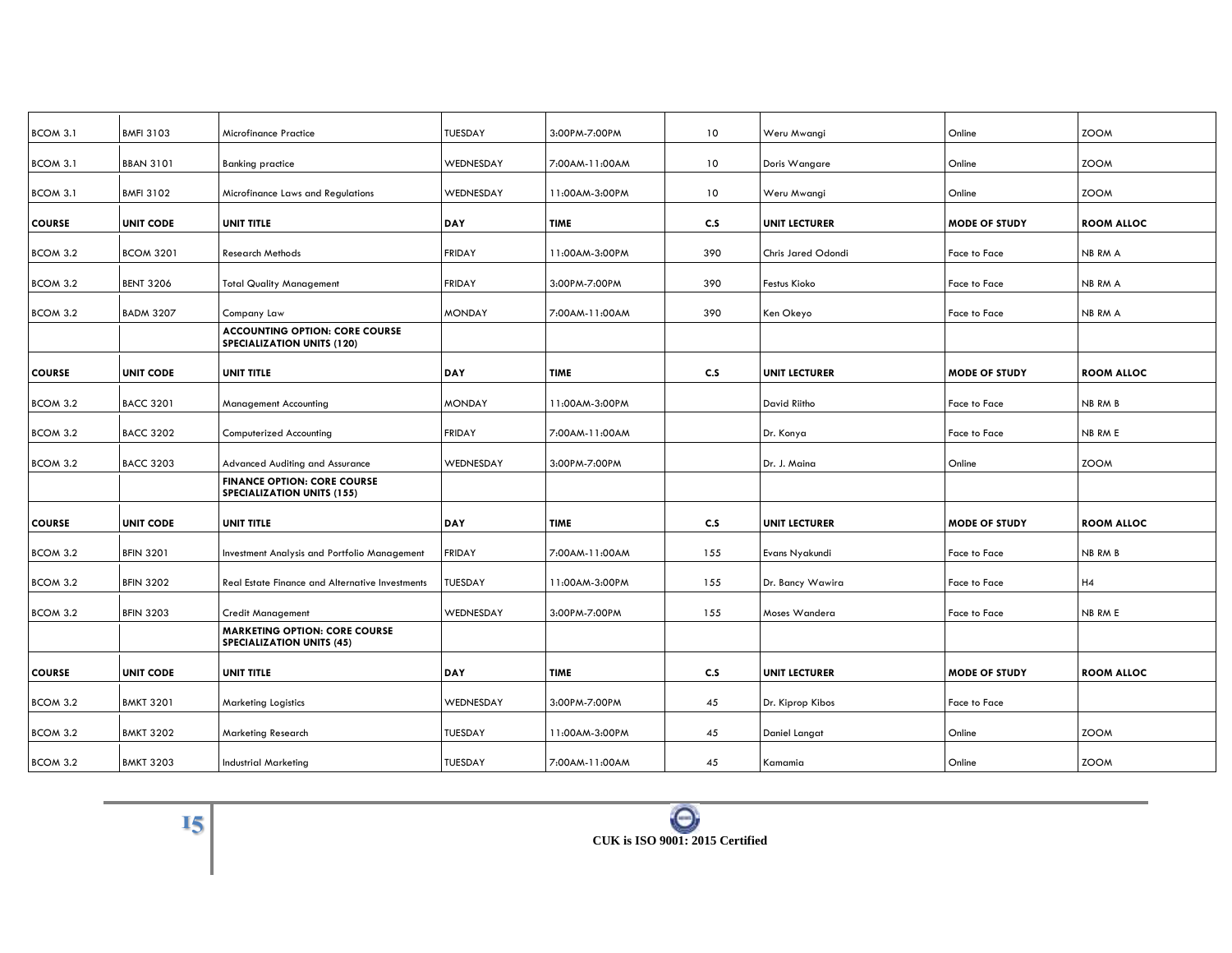|                 |                  | HUMAN RESOURCE OPTION: CORE COURSE<br><b>SPECIALIZATION UNITS (26)</b>             |                 |                |     |                      |                      |                    |
|-----------------|------------------|------------------------------------------------------------------------------------|-----------------|----------------|-----|----------------------|----------------------|--------------------|
| <b>COURSE</b>   | <b>UNIT CODE</b> | <b>UNIT TITLE</b>                                                                  | DAY             | <b>TIME</b>    | C.S | <b>UNIT LECTURER</b> | <b>MODE OF STUDY</b> | <b>ROOM ALLOC</b>  |
| BCOM 3.2        | <b>BHRM 3201</b> | <b>Performance Management</b>                                                      | WEDNESDAY       | 3:00PM-7:00PM  | 26  | Dr. Gitari           | Online               | <b>ZOOM</b>        |
| BCOM 3.2        | <b>BHRM 3202</b> | <b>Employment Laws</b>                                                             | TUESDAY         | 7:00AM-11:00AM | 26  | Prof. Gongera        | Online               | <b>ZOOM</b>        |
| BCOM 3.2        | <b>BHRM 3203</b> | <b>Reward Management</b>                                                           | <b>THURSDAY</b> | 3:00PM-7:00PM  | 26  | Dr. Gitari           | Online               | <b>ZOOM</b>        |
|                 |                  | PURCHASING AND SUPPLIES MANAGEMENT:<br><b>CORE COURSE SPECILIZATION UNITS (35)</b> |                 |                |     |                      |                      |                    |
| <b>COURSE</b>   | <b>UNIT CODE</b> | <b>UNIT TITLE</b>                                                                  | DAY             | <b>TIME</b>    | C.S | <b>UNIT LECTURER</b> | <b>MODE OF STUDY</b> | <b>ROOM ALLOC</b>  |
| BCOM 3.2        | <b>BPSM 3201</b> | <b>Inventory Management</b>                                                        | WEDNESDAY       | 11:00AM-3:00PM | 35  | Desmond Mwangi       | Online               | <b>ZOOM</b>        |
| <b>BCOM 3.2</b> | <b>BPSM 3202</b> | Distribution and Warehousing                                                       | WEDNESDAY       | 3:00PM-7:00PM  | 35  | Maurice Kioko        | Online               | <b>ZOOM</b>        |
| BCOM 3.2        | <b>BPSM 3203</b> | Supplies and Materials Management II                                               | TUESDAY         | 7:00AM-11:00AM | 35  | Vanessa Dacha        | Online               | <b>ZOOM</b>        |
| <b>COURSE</b>   | <b>UNIT CODE</b> | <b>UNIT TITLE</b>                                                                  | DAY             | <b>TIME</b>    | C.S | <b>UNIT LECTURER</b> | <b>MODE OF STUDY</b> | <b>ROOM ALLOC</b>  |
| BCOM 4.1        | <b>BCOM 4203</b> | Research Project I                                                                 | WEDNESDAY       | 7:00AM-11:00AM | 281 | Indika               | Online               | <b>ZOOM</b>        |
| BCOM 4.1        | <b>BENT 4202</b> | Technology and Innovations                                                         | <b>TUESDAY</b>  | 3:00PM-7:00PM  | 281 | Dr. Odollo           | Online               | <b>ZOOM</b>        |
| BCOM 4.1        | <b>BDEV 2210</b> | Gender and Development                                                             | <b>FRIDAY</b>   | 11:00AM-3:00PM | 281 | Dr. Okumbe           | Online               | <b>ZOOM</b>        |
|                 |                  | <b>ACCOUNTING OPTION: SPECIALIZATION</b><br><b>UNITS</b>                           |                 |                |     |                      |                      |                    |
| <b>COURSE</b>   | <b>UNIT CODE</b> | <b>UNIT TITLE</b>                                                                  | DAY             | <b>TIME</b>    | C.S | <b>UNIT LECTURER</b> | <b>MODE OF STUDY</b> | <b>ROOM ALLOC</b>  |
| <b>BCOM 4.1</b> | <b>BACC 4114</b> | <b>Advanced Financial Reporting</b>                                                | <b>THURSDAY</b> | 7:00AM-11:00AM | 110 | Samuel Kariuki       | Face to Face         | <b>NORDIC HALL</b> |
| BCOM 4.1        | <b>BACC 4115</b> | <b>Advanced Management Accounting</b>                                              | WEDNESDAY       | 11:00AM-3:00PM | 110 | David Magaki         | Face to Face         | NB RM E            |
| BCOM 4.1        | <b>BACC 4116</b> | <b>Financial Statement Analysis</b>                                                | TUESDAY         | 11:00AM-3:00PM | 110 | Kenneth Mwangi       | Face to Face         | NB RM C            |
|                 |                  | <b>FINANCE OPTION: SPECIALIZATION UNITS</b>                                        |                 |                |     |                      |                      |                    |
| <b>COURSE</b>   | <b>UNIT CODE</b> | <b>UNIT TITLE</b>                                                                  | DAY             | <b>TIME</b>    | C.S | <b>UNIT LECTURER</b> | <b>MODE OF STUDY</b> | <b>ROOM ALLOC</b>  |
| BCOM 4.1        | <b>BFIN 4111</b> | <b>International Finance</b>                                                       | TUESDAY         | 11:00AM-3:00PM | 115 | Joan Mbiruwa         | Online               | <b>ZOOM</b>        |

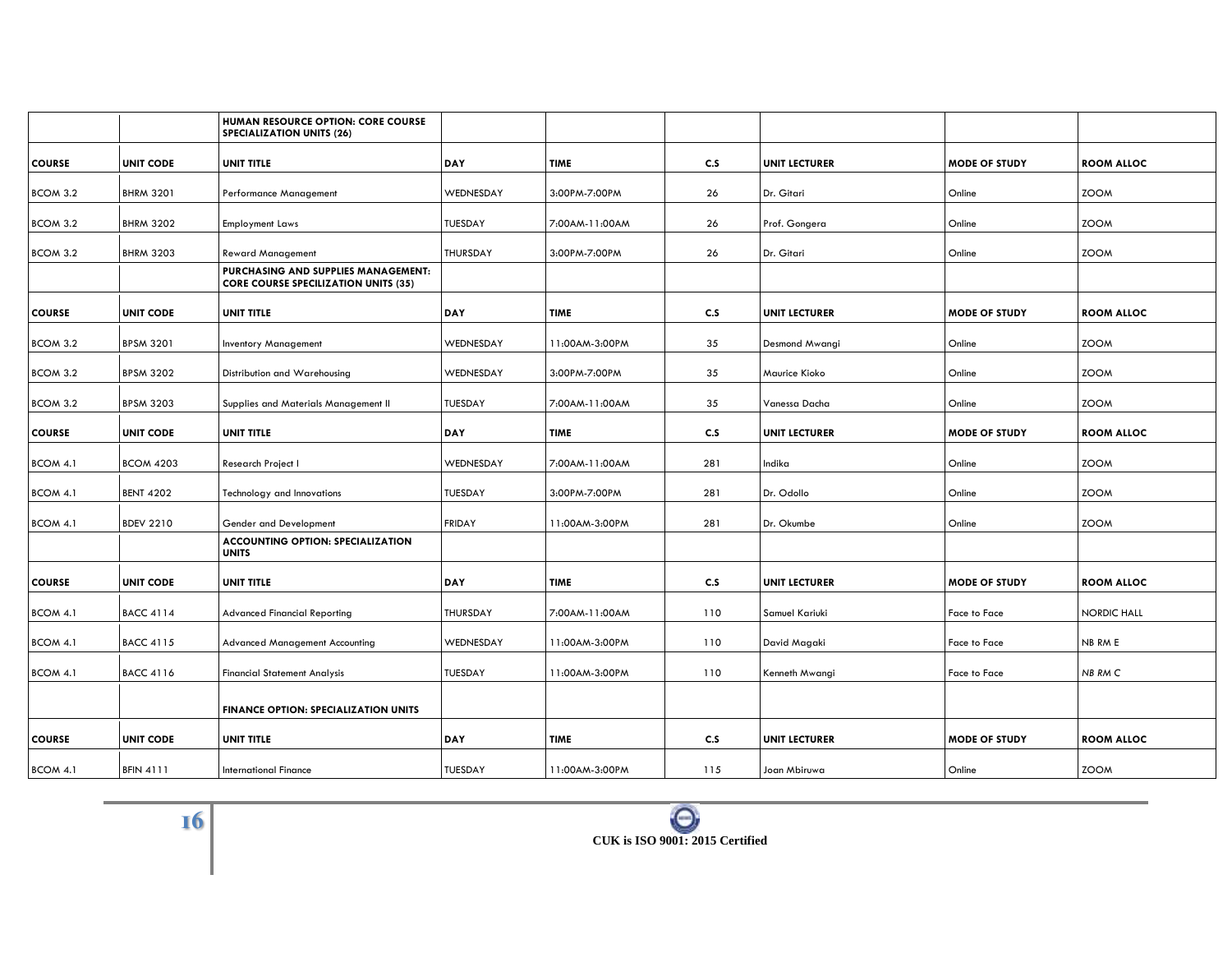| BCOM 4.1       | <b>BFIN 4112</b> | Pensions Fund Management                                          | WEDNESDAY       | 11:00AM-3:00PM | 115 | Moses Wandera                   | Online               | <b>ZOOM</b>        |
|----------------|------------------|-------------------------------------------------------------------|-----------------|----------------|-----|---------------------------------|----------------------|--------------------|
| BCOM 4.1       | <b>BFIN 4113</b> | <b>Financial Risk Management</b>                                  | <b>MONDAY</b>   | 3:00PM-7:00PM  | 115 | Joseph Jamwaka                  | Face to Face         | NB RM C            |
|                |                  | <b>MARKETING OPTION: SPECIALIZATION UNITS</b>                     |                 |                |     |                                 |                      |                    |
| <b>COURSE</b>  | <b>UNIT CODE</b> | <b>UNIT TITLE</b>                                                 | DAY             | <b>TIME</b>    | C.S | <b>UNIT LECTURER</b>            | <b>MODE OF STUDY</b> | <b>ROOM ALLOC</b>  |
| BCOM 4.1       | <b>BMKT 4108</b> | <b>Strategic Marketing</b>                                        | WEDNESDAY       | 11:00AM-3:00PM |     | Dr. Kiprop Kibos                | Online               | <b>ZOOM</b>        |
| BCOM 4.1       | <b>BMKT 4109</b> | <b>Marketing Communication Strategy</b>                           | <b>THURSDAY</b> | 7:00AM-11:00AM |     | Jackline Mutheu                 | Online               | <b>ZOOM</b>        |
| BCOM 4.1       | <b>BMKT 4110</b> | Advertising                                                       | TUESDAY         | 7:00AM-11:00AM |     | Daniel Langat                   | Online               | <b>ZOOM</b>        |
|                |                  | HUMAN RESOURCES OPTION:<br><b>SPECIALIZATION UNITS</b>            |                 |                |     |                                 |                      |                    |
| <b>COURSE</b>  | <b>UNIT CODE</b> | <b>UNIT TITLE</b>                                                 | DAY             | <b>TIME</b>    | C.S | <b>UNIT LECTURER</b>            | <b>MODE OF STUDY</b> | <b>ROOM ALLOC</b>  |
| BCOM 4.1       | <b>BHRM 4108</b> | <b>Labour Economics</b>                                           | THURSDAY        | 11:00AM-3:00PM |     | Muritu                          | Online               | <b>ZOOM</b>        |
| BCOM 4.1       | <b>BHRM 4109</b> | <b>Public Relations</b>                                           | WEDNESDAY       | 11:00AM-3:00PM |     | Gathii                          | Online               | <b>ZOOM</b>        |
| BCOM 4.1       | <b>BHRM 4110</b> | Leadership and Team Building                                      | TUESDAY         | 11:00AM-3:00PM |     | Prof. Gongera                   | Online               | <b>ZOOM</b>        |
|                |                  | PURCHASING AND SUPPLIES MANAGEMENT:<br><b>SPECILIZATION UNITS</b> |                 |                |     |                                 |                      |                    |
| <b>COURSE</b>  | <b>UNIT CODE</b> | UNIT TITLE                                                        | DAY             | <b>TIME</b>    | C.S | <b>UNIT LECTURER</b>            | <b>MODE OF STUDY</b> | <b>ROOM ALLOC</b>  |
| BCOM 4.1       | <b>BPSM 4108</b> | Purchasing Policy and Strategy                                    | TUESDAY         | 11:00AM-3:00PM |     | Maurice Kioko                   | Online               | <b>ZOOM</b>        |
| BCOM 4.1       | <b>BECO 4109</b> | <b>Transport Economics</b>                                        | <b>FRIDAY</b>   | 3:00PM-7:00PM  |     | Antony                          | Face to Face         | <b>NORDIC HALL</b> |
| BCOM 4.1       | <b>BPSM 4110</b> | Materials Handling and Storage Management                         | THURSDAY        | 7:00AM-11:00AM |     | Dr Namusonge                    | Online               | <b>ZOOM</b>        |
| <b>COURSE</b>  | <b>UNIT CODE</b> | <b>UNIT TITLE</b>                                                 | DAY             | <b>TIME</b>    | C.S | <b>UNIT LECTURER</b>            | <b>MODE OF STUDY</b> | <b>ROOM ALLOC</b>  |
| <b>BSF 1.2</b> | <b>BUCU 1103</b> | <b>Development Studies</b>                                        | TUESDAY         | 3:00PM-7:00PM  | 70  | <b>Balongo Caleb</b>            | Online               | <b>ZOOM</b>        |
| <b>BSF 1.2</b> | <b>BECO 1211</b> | Introduction to Macroeconomics                                    | THURSDAY        | 3:00PM-7:00PM  | 70  | Muritu (combined with BCOB 1.2) | Online               | <b>ZOOM</b>        |
| <b>BSF 1.2</b> | <b>BACC 2201</b> | Financial Accounting II                                           | <b>MONDAY</b>   | 3:00PM-7:00PM  | 70  | Phostine Kanyi                  | Face to Face         | NB RM A            |
| <b>BSF 1.2</b> | <b>BMKT 1101</b> | <b>Principles of Marketing</b>                                    | <b>MONDAY</b>   | 11:00AM-3:00PM | 70  | Jackline Mutheu                 | Online               | <b>ZOOM</b>        |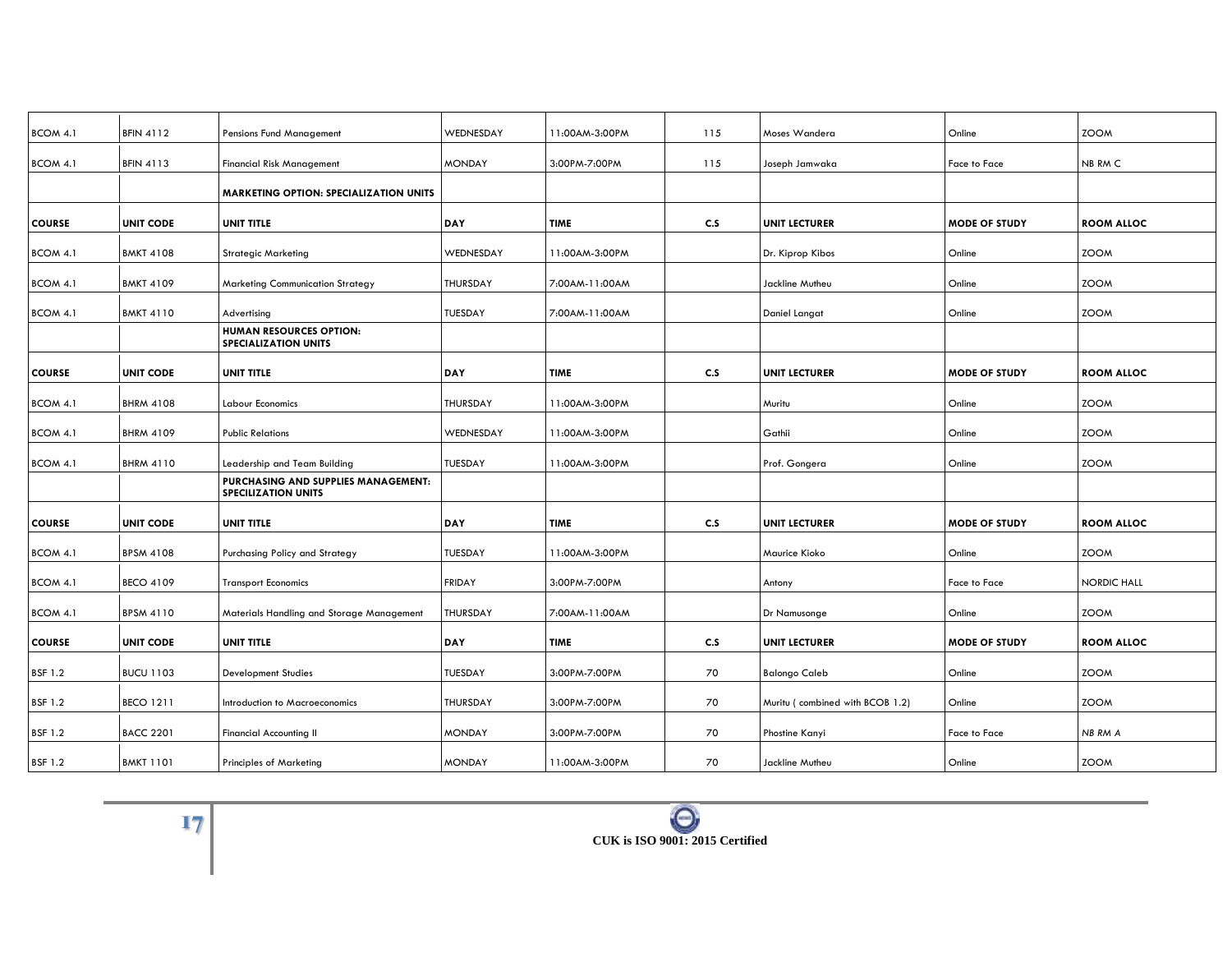| <b>BSTA 1223</b> | <b>Business Statistics I</b>                               | WEDNESDAY       | 7:00AM-11:00AM | 70  | Ochieng Obuya                 | Face to Face         | <b>NORDIC HALL</b>   |
|------------------|------------------------------------------------------------|-----------------|----------------|-----|-------------------------------|----------------------|----------------------|
| <b>BFIN 2202</b> | Introduction to Financial Management                       | <b>TUESDAY</b>  | 11:00AM-3:00PM | 70  | Dr. Dickson Kinyariro         | Online               | <b>ZOOM</b>          |
| <b>BMAT 2105</b> | <b>Management Mathematics II</b>                           | <b>THURSDAY</b> | 11:00AM-3:00PM | 70  | David Muriuki                 | Face to Face         | NB RM B              |
| <b>BCLW 1101</b> | <b>Business Law I</b>                                      | THURSDAY        | 7:00AM-11:00AM | 70  | Trizah Maina                  | Online               | <b>ZOOM</b>          |
| <b>UNIT CODE</b> | <b>UNIT TITLE</b>                                          | DAY             | <b>TIME</b>    | C.S | <b>UNIT LECTURER</b>          | <b>MODE OF STUDY</b> | <b>ROOM ALLOC</b>    |
| <b>BACC 2201</b> | <b>Financial Accounting II</b>                             | <b>MONDAY</b>   | 7:00AM-11:00AM | 15  | Naftali Indeche               | Face to Face         | GC4                  |
| <b>BSTA 1223</b> | <b>Business Statistics I</b>                               | WEDNESDAY       | 7:00AM-11:00AM | 15  | Ochieng Obuya                 | Face to Face         | <b>NORDIC HALL</b>   |
| <b>BFIN 2202</b> | Financial Management I                                     | <b>TUESDAY</b>  | 7:00AM-11:00AM | 15  | Elizabeth Ndichu              | Online               | <b>ZOOM</b>          |
| <b>BMAT 2105</b> | <b>Management Mathematics II</b>                           | <b>THURSDAY</b> | 11:00AM-3:00PM | 15  | David Muriuki                 | Face to Face         | NB RM B              |
| <b>BACC 2105</b> | Cost Accounting                                            | <b>TUESDAY</b>  | 11:00AM-3:00PM | 15  | David Magaki                  | Face to Face         | FF4                  |
| <b>BACC 2101</b> | Intermediate Accounting I                                  | WEDNESDAY       | 11:00AM-3:00PM | 15  | Irene Mogere                  | Face to Face         | GC4                  |
| <b>BECO 2118</b> | Intermediate Microeconomics                                | <b>FRIDAY</b>   | 7:00AM-11:00AM | 15  | Peter Ongeso                  | Online               | <b>ZOOM</b>          |
| <b>BCLW 2118</b> | <b>Business Law II</b>                                     | THURSDAY        | 3:00PM-7:00PM  | 15  | Trizah Maina                  | Online               | <b>ZOOM</b>          |
| <b>BBAN 3203</b> | Money and Banking                                          | THURSDAY        | 7:00AM-11:00AM | 15  | Jeremiah Mugo                 | Online               | <b>ZOOM</b>          |
| <b>UNIT CODE</b> | UNIT TITLE                                                 | DAY             | <b>TIME</b>    | C.S | <b>UNIT LECTURER</b>          | <b>MODE OF STUDY</b> | <b>ROOM ALLOC</b>    |
| <b>BFIN 3105</b> | Financial Management II / Advanced Financial<br>Management | FRIDAY          | 11:00AM-3:00PM | 30  | Dr. Jedida K. Mwiti           | Face to Face         | NB RM C              |
| <b>BSTA 2124</b> | <b>Business Statistics II</b>                              | THURSDAY        | 7:00AM-11:00AM | 30  | Collins Kipkorir              | Face to Face         | <b>ACADEMIC HALL</b> |
| <b>BECO 2223</b> | <b>Intermediate Macroeconomics</b>                         | <b>TUESDAY</b>  | 11:00AM-3:00PM | 30  | Mbaye(combined with BCOB 2.2) | Online               | <b>ZOOM</b>          |
| <b>Back 2203</b> | Intermediate Accounting II                                 | <b>FRIDAY</b>   | 7:00AM-11:00AM | 30  | Johnson Munene                | Face to Face         | GC4                  |
| <b>BACC 3105</b> | <b>Managerial Accounting</b>                               | <b>MONDAY</b>   | 11:00AM-3:00PM | 30  | David Riitho                  | Face to Face         | NB RM B              |
| <b>BSTA 2207</b> | <b>Operations Research I</b>                               | THURSDAY        | 3:00PM-7:00PM  | 30  | Collins Kipkorir              | Online               | <b>ZOOM</b>          |
| <b>BCLW 2204</b> | Company Law                                                | <b>MONDAY</b>   | 3:00PM-7:00PM  | 30  | Dr. Kerosi                    | Online               | <b>ZOOM</b>          |
|                  |                                                            |                 |                |     |                               |                      |                      |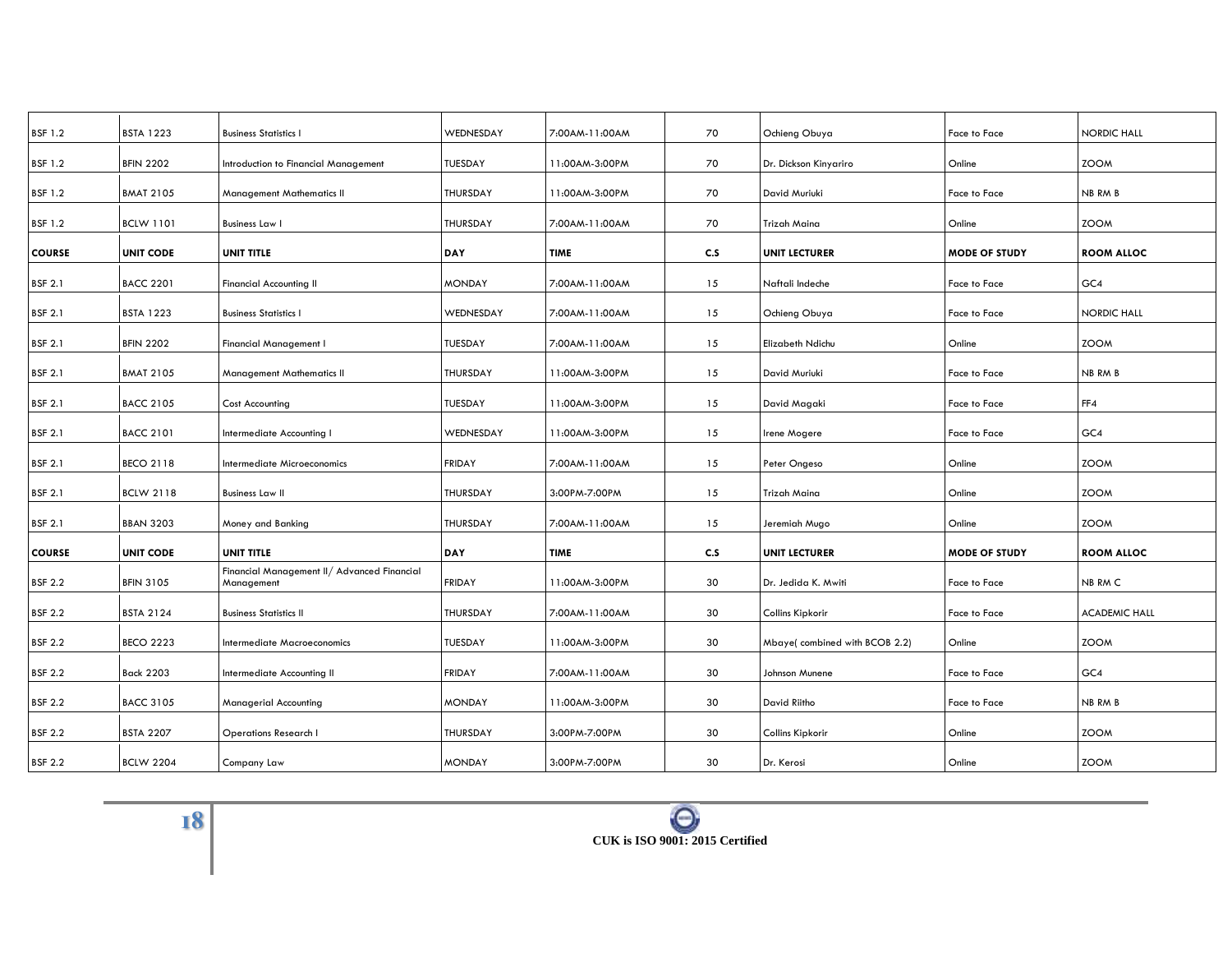| <b>BFIN 2201</b> | <b>Public Finance and Taxation</b>        | WEDNESDAY       | 3:00PM-7:00PM  | 30  | Jeremiah Mugo        | Face to Face         | GC2                  |
|------------------|-------------------------------------------|-----------------|----------------|-----|----------------------|----------------------|----------------------|
| <b>BFIN 3104</b> | <b>Financial Institutions and Markets</b> | WEDNESDAY       | 11:00AM-3:00PM | 30  | Kenneth Mwangi       | Online               | <b>ZOOM</b>          |
| <b>UNIT CODE</b> | UNIT TITLE                                | <b>DAY</b>      | <b>TIME</b>    | c.s | <b>UNIT LECTURER</b> | <b>MODE OF STUDY</b> | <b>ROOM ALLOC</b>    |
| <b>BECO 3207</b> | <b>Financial Econometrics II</b>          | <b>FRIDAY</b>   | 7:00AM-11:00AM | 205 | Andrew Ndambiri      | Face to Face         | NB RM C              |
| <b>BMFI 2308</b> | Research Methods in Finance               | <b>THURSDAY</b> | 7:00AM-11:00AM | 205 | Dr. Nderitu          | Online               | <b>ZOOM</b>          |
| <b>BFIN 3203</b> | Derivative Analysis and Valuation         | FRIDAY          | 11:00AM-3:00PM | 205 | Dr. Argan Wekesa     | Face to Face         | <b>NORDIC HALL</b>   |
| <b>BFIN 3207</b> | Portfolio and Investment Analysis         | THURSDAY        | 11:00AM-3:00PM | 205 | Prof. Ken Waweru     | Face to Face         | HALL 4               |
| <b>BACC 3201</b> | Auditing and Assurance                    | <b>FRIDAY</b>   | 3:00PM-7:00PM  | 205 | Dr. James Ndegwa     | Online               | <b>ZOOM</b>          |
| <b>BFIN 4207</b> | <b>Financial Mathematics II</b>           | <b>THURSDAY</b> | 3:00PM-7:00PM  | 205 | Dr. Argan Wekesa     | Face to Face         | NB RM C              |
| <b>UNIT CODE</b> | <b>UNIT TITLE</b>                         | <b>DAY</b>      | <b>TIME</b>    | c.s | <b>UNIT LECTURER</b> | <b>MODE OF STUDY</b> | <b>ROOM ALLOC</b>    |
| <b>BFIN 4104</b> | <b>Investment Ethics and Standards</b>    | <b>FRIDAY</b>   | 11:00AM-3:00PM | 200 | Dr. James Ndegwa     | Online               | <b>ZOOM</b>          |
| <b>BFIN 4101</b> | Corporate Finance                         | <b>MONDAY</b>   | 11:00AM-3:00PM | 200 | Josiah Moriasi       | Online               | <b>ZOOM</b>          |
| <b>BSTA 2124</b> | <b>Business Statistics II (SSP ONLY)</b>  | THURSDAY        | 7:00AM-11:00AM | 24  | Collins Kipkorir     | Face to Face         | <b>ACADEMIC HALL</b> |
| <b>BFIN 3105</b> | Financial Management II (SSP ONLY)        | WEDNESDAY       | 11:00AM-3:00PM | 24  | Ndwiga Peter         | Face to Face         | FF <sub>2</sub>      |
| <b>BFIN 3205</b> | Financial Modeling and Forecasting        | <b>TUESDAY</b>  | 7:00AM-11:00AM | 200 | Andrew Ndambiri      | Face to Face         | NB RM C              |
| <b>BFIN 4204</b> | <b>International Finance</b>              | THURSDAY        | 3:00PM-7:00PM  | 200 | Peter Kariuki        | Face to Face         | HALL 4               |
| <b>BCOM 4203</b> | Research Project I                        | <b>TUESDAY</b>  | 3:00PM-7:00PM  | 200 | Indika               | Online               | <b>ZOOM</b>          |
| <b>BFIN 4102</b> | <b>Real Estate Finance</b>                | WEDNESDAY       | 7:00AM-11:00AM | 200 | Moses Wandera        | Face to Face         | <b>NB RMD</b>        |
| <b>UNIT CODE</b> | UNIT TITLE                                | <b>DAY</b>      | TIME           | C.S | <b>UNIT LECTURER</b> | <b>MODE OF STUDY</b> | <b>ROOM ALLOC</b>    |
| <b>BACC 2201</b> | <b>Financial Accounting II</b>            | <b>MONDAY</b>   | 11:00AM-3:00PM | 150 | Phostine Kanyi       | Face to Face         | NB RM D              |
| <b>BACC 1203</b> | Principles of Auditing                    | <b>TUESDAY</b>  | 11:00AM-3:00PM | 150 | Jacob Indika         | Online               | <b>ZOOM</b>          |
| <b>BMGT 1101</b> | Principles and Practice of Management     | <b>FRIDAY</b>   | 11:00AM-3:00PM | 150 | Victor Ochieng       | Online               | <b>ZOOM</b>          |
|                  |                                           |                 |                |     |                      |                      |                      |

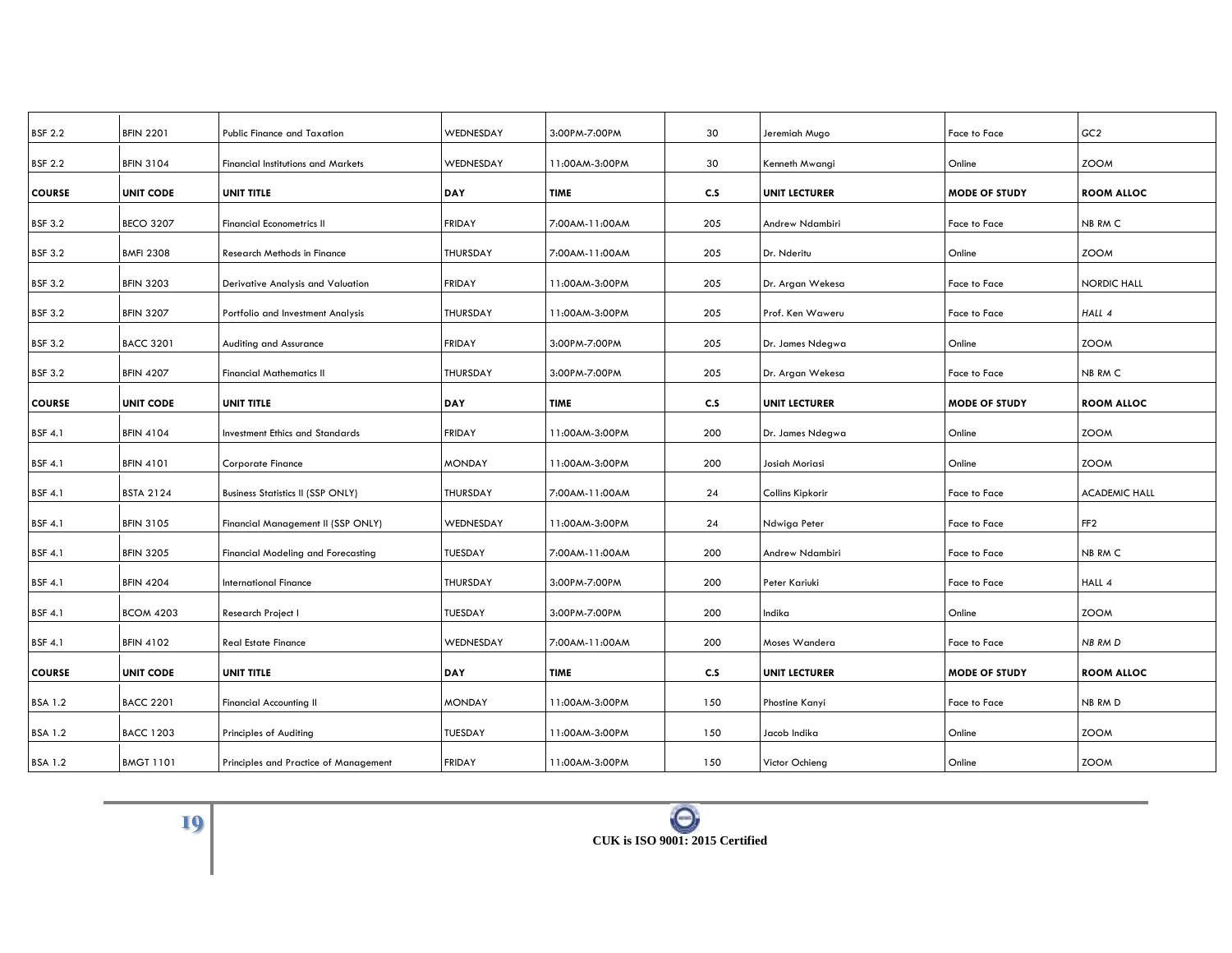| <b>BSA 1.2</b>   | <b>BECO 1211</b> | Macroeconomics                          | <b>MONDAY</b>   | 7:00AM-11:00AM | 150 | Mbaye                | Face to Face         | NB RM B              |
|------------------|------------------|-----------------------------------------|-----------------|----------------|-----|----------------------|----------------------|----------------------|
| <b>BSA 1.2</b>   | <b>BENT 4212</b> | Entrepreneurship Skills                 | <b>THURSDAY</b> | 3:00PM-7:00PM  | 150 | Felista Maina        | Online               | <b>ZOOM</b>          |
| <b>BSA 1.2</b>   | <b>BMAT 1207</b> | <b>Management Mathematics II</b>        | <b>FRIDAY</b>   | 7:00AM-11:00AM | 150 | Simion Nyakora       | Face to Face         | NB RM A              |
| <b>BSA 1.2</b>   | <b>BUCU 1103</b> | Development Studies and Ethics          | TUESDAY         | 3:00PM-7:00PM  | 150 | <b>Balongo Caleb</b> | Online               | <b>ZOOM</b>          |
| <b>COURSE</b>    | <b>UNIT CODE</b> | <b>UNIT TITLE</b>                       | DAY             | <b>TIME</b>    | C.S | <b>UNIT LECTURER</b> | <b>MODE OF STUDY</b> | <b>ROOM ALLOC</b>    |
| BCCD Y1S2        | <b>BUCU 2104</b> | <b>Development Studies</b>              | <b>TUESDAY</b>  | 3:00PM-7:00PM  | 25  | Teresa Ngugi         | Online               | <b>ZOOM</b>          |
| BCCD Y1S2        | <b>BUCU 1105</b> | Cooperative philosophy                  | <b>MONDAY</b>   | 11:00AM-3:00PM | 25  | Victor Wambua        | Online               | <b>ZOOM</b>          |
| BCCD Y1S2        | <b>BBEC 1124</b> | Introduction to Micro economics         | <b>TUESDAY</b>  | 11:00AM-3:00PM | 25  | Muritu               | Face to Face         | FF1                  |
| BCCD Y1S2        | <b>BSOC 1202</b> | Socialization process                   | THURSDAY        | 3:00PM-7:00PM  | 25  | Dr Misati            | <b>Face to Face</b>  | GC <sub>2</sub>      |
| BCCD Y1S2        | <b>BSTA 1223</b> | Statistics I                            | WEDNESDAY       | 7:00AM-11:00AM | 25  | Ochieng Obuya        | Face to Face         | <b>NORDIC HALL</b>   |
| BCCD Y1S2        | <b>BCLW 1101</b> | <b>Business Law I</b>                   | <b>THURSDAY</b> | 7:00AM-11:00AM | 25  | Trizah Maina         | Online               | <b>ZOOM</b>          |
| BCCD Y1S2        | <b>BAFS 3119</b> | <b>Financial Accounting II</b>          | <b>FRIDAY</b>   | 11:00AM-3:00PM | 25  | Dr. J. Maina         | <b>Face to Face</b>  | GC <sub>2</sub>      |
| <b>COURSE</b>    | <b>UNIT CODE</b> | UNIT TITLE                              | DAY             | TIME           | c.s | <b>UNIT LECTURER</b> | <b>MODE OF STUDY</b> | <b>ROOM ALLOC</b>    |
| BCCD Y3S2        | <b>BRES 3201</b> | Research Methodology                    | <b>THURSDAY</b> | 11:00AM-3:00PM | 38  | Prof. Oboka          | Face to Face         | NB RM C              |
| BCCD Y3S2        | <b>BHRM 1101</b> | Human Resources management              | <b>FRIDAY</b>   | 3:00PM-7:00PM  | 38  | Dr. Ngero            | Face to Face         | H4                   |
| BCCD Y3S2        | <b>BCOB 2113</b> | Management of SACCOs                    | <b>MONDAY</b>   | 3:00PM-7:00PM  | 38  | Mburu Zachariah      | Face to Face         | GC4                  |
| BCCD Y3S2        | <b>BCLW 2203</b> | Cooperative law II                      | <b>MONDAY</b>   | 11:00AM-3:00PM | 38  | Margaret Osure       | Face to Face         | <b>ACADEMIC HALL</b> |
| BCCD Y3S2        | <b>BDEV 3209</b> | Sustainable development                 | <b>TUESDAY</b>  | 11:00AM-3:00PM | 38  | Dr. Okinda           | Online               | <b>ZOOM</b>          |
| BCCD Y3S2        | <b>BSWE 3103</b> | Social policy & Administration          | <b>TUESDAY</b>  | 3:00PM-7:00PM  | 38  | Dr. Musili           | Face to Face         | NB RM C              |
| <b>COURSE</b>    | <b>UNIT CODE</b> | <b>UNIT TITLE</b>                       | DAY             | <b>TIME</b>    | C.S | <b>UNIT LECTURER</b> | <b>MODE OF STUDY</b> | <b>ROOM ALLOC</b>    |
| <b>BCCD Y4S1</b> | <b>BENT 2409</b> | Entrepreneurship Skills                 | <b>THURSDAY</b> | 11:00AM-3:00PM | 68  | Felista Maina        | Online               | <b>ZOOM</b>          |
| BCCD Y4S1        | <b>BCOB 2115</b> |                                         | TUESDAY         | 7:00AM-11:00AM | 68  |                      | Online               | <b>ZOOM</b>          |
|                  |                  | Technology & Innovation in Cooperatives |                 |                |     | Mosongo              |                      |                      |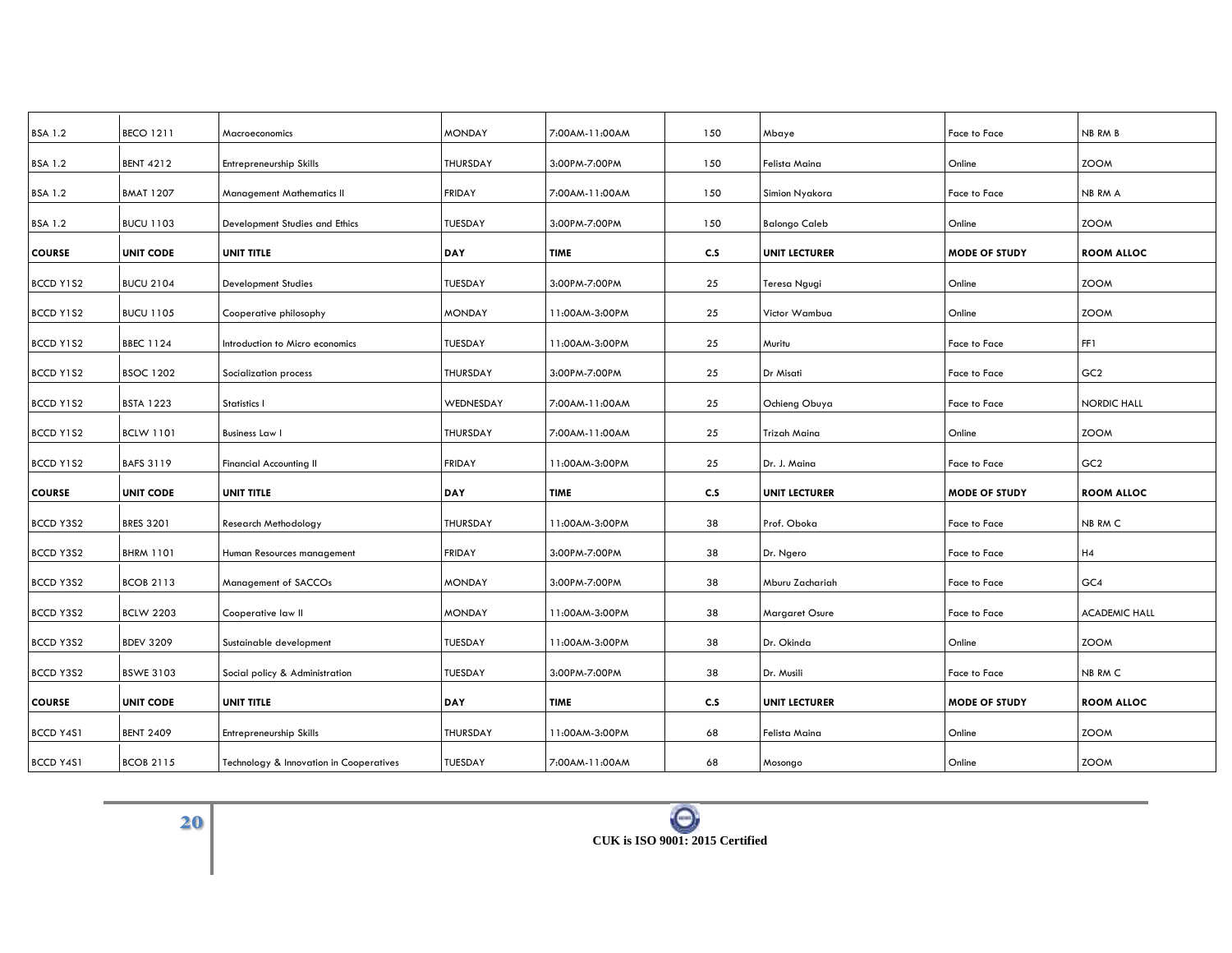| <b>BCCD Y4S1</b> | <b>BDEV 2210</b> | Gender & Development                                    | <b>TUESDAY</b> | 11:00AM-3:00PM | 68  | Dr. Musili                                                                                               | <b>Face to Face</b>  | NB RM A           |
|------------------|------------------|---------------------------------------------------------|----------------|----------------|-----|----------------------------------------------------------------------------------------------------------|----------------------|-------------------|
| <b>BCCD Y4S1</b> | <b>BCRP 4101</b> | Research Project I                                      | WEDNESDAY      | 3:00PM-7:00PM  | 68  | Dr Musili (13); Balongo (13); Dr Wambu<br>(13); Nyankone (13); Margaret Osure<br>(13); Phinous Okoth (3) | Face to Face         | GC <sub>3</sub>   |
| <b>BCCD Y4S1</b> | <b>BCIT 1207</b> | Information systems management                          | <b>FRIDAY</b>  | 11:00AM-3:00PM | 68  | Peter Wairigu                                                                                            | <b>Face to Face</b>  | FF3               |
| <b>BCCD Y4S1</b> | <b>BCOB 4208</b> | Cooperatives development policies and Analysis          | WEDNESDAY      | 11:00AM-3:00PM | 68  | Mwangeka                                                                                                 | Face to Face         | FF3               |
| BCCD Y4S1        | <b>BMGT 2207</b> | Leadership & Change management                          | <b>TUESDAY</b> | 3:00PM-7:00PM  | 68  | Victor Ochieng                                                                                           | Online               | <b>ZOOM</b>       |
| <b>COURSE</b>    | <b>UNIT CODE</b> | UNIT TITLE                                              | DAY            | <b>TIME</b>    | C.S | <b>UNIT LECTURER</b>                                                                                     | <b>MODE OF STUDY</b> | <b>ROOM ALLOC</b> |
| BDRMY1S2         | <b>BUCU 1104</b> | Cooperative Philosophy                                  | <b>MONDAY</b>  | 7:00AM-11:00AM | 110 | Kamamia                                                                                                  | <b>Face to Face</b>  | NB RM E           |
| BDRMY1S2         | <b>BECO 1202</b> | <b>Fundamentals of Macro economics</b>                  | <b>TUESDAY</b> | 11:00AM-3:00PM | 110 | Peter Ongeso                                                                                             | Face to Face         | NB RM D           |
| BDRMY1S2         | <b>BENV 1201</b> | Principles of Conservation & resource use               | WEDNESDAY      | 11:00AM-3:00PM | 110 | Elmah Odhiambo                                                                                           | Face to Face         | NB RM A           |
| BDRMY1S2         | <b>BDRM 1202</b> | Fundamentals of Disaster risk reduction                 | <b>MONDAY</b>  | 11:00AM-3:00PM | 110 | Dr. Kingori                                                                                              | Face to Face         | NB RM E           |
| BDRMY1S2         | <b>BENV 1202</b> | Human & Physical Geography                              | THURSDAY       | 7:00AM-11:00AM | 110 | Githiora, V                                                                                              | <b>Face to Face</b>  | NB RM A           |
| BDRMY1S2         | <b>BDEV 1103</b> | introduction to development Studies                     | WEDNESDAY      | 7:00AM-11:00AM | 110 | Dr. Okinda                                                                                               | Face to Face         | NB RM A           |
| BDRMY1S2         | <b>BENV 1203</b> | <b>Environmental Biology</b>                            | THURSDAY       | 3:00PM-7:00PM  | 110 | Githiora, V                                                                                              | Face to Face         | NB RM D           |
| <b>COURSE</b>    | <b>UNIT CODE</b> | UNIT TITLE                                              | <b>DAY</b>     | <b>TIME</b>    | c.s | <b>UNIT LECTURER</b>                                                                                     | <b>MODE OF STUDY</b> | <b>ROOM ALLOC</b> |
| BDRMY3S2         | <b>BENV 3211</b> | Climate Change vulnerability and adaptation             | TUESDAY        | 11:00AM-3:00PM | 27  | Dr. Kalele                                                                                               | Blended              | GC4               |
| BDRMY3S2         | <b>BDRM 3208</b> | Community based disaster risk reduction                 | <b>MONDAY</b>  | 7:00AM-11:00AM | 27  | Dr. Kingori                                                                                              | Face to Face         | GC1               |
| BDRMY3S2         | <b>BSTA 2101</b> | Statistics for social sciences                          | <b>FRIDAY</b>  | 11:00AM-3:00PM | 27  | <b>Bichanga Simion</b>                                                                                   | Online               | <b>ZOOM</b>       |
| BDRMY3S2         | <b>BDRM 3209</b> | <b>Disaster Management logistics</b>                    | <b>MONDAY</b>  | 11:00AM-3:00PM | 27  | Dr Evans Gacheru                                                                                         | Face to Face         | GC <sub>3</sub>   |
| BDRMY3S2         | <b>BENV 3212</b> | Ecosystem management and conservation                   | WEDNESDAY      | 7:00AM-11:00AM | 27  | Elmah Odhiambo                                                                                           | Online               | <b>ZOOM</b>       |
| BDRMY3S2         | <b>BENV 3213</b> | Environmental technology for sustainable<br>development | THURSDAY       | 11:00AM-3:00PM | 27  | Dr. Othoo                                                                                                | Face to Face         | FF <sub>2</sub>   |
| BDRMY3S2         | <b>BRES 3201</b> | Research methods                                        | THURSDAY       | 11:00AM-3:00PM | 27  | Prof.Oboka                                                                                               | <b>Face to Face</b>  | NB RM C           |
| <b>COURSE</b>    | <b>UNIT CODE</b> | UNIT TITLE                                              | DAY            | <b>TIME</b>    | c.s | <b>UNIT LECTURER</b>                                                                                     | <b>MODE OF STUDY</b> | <b>ROOM ALLOC</b> |

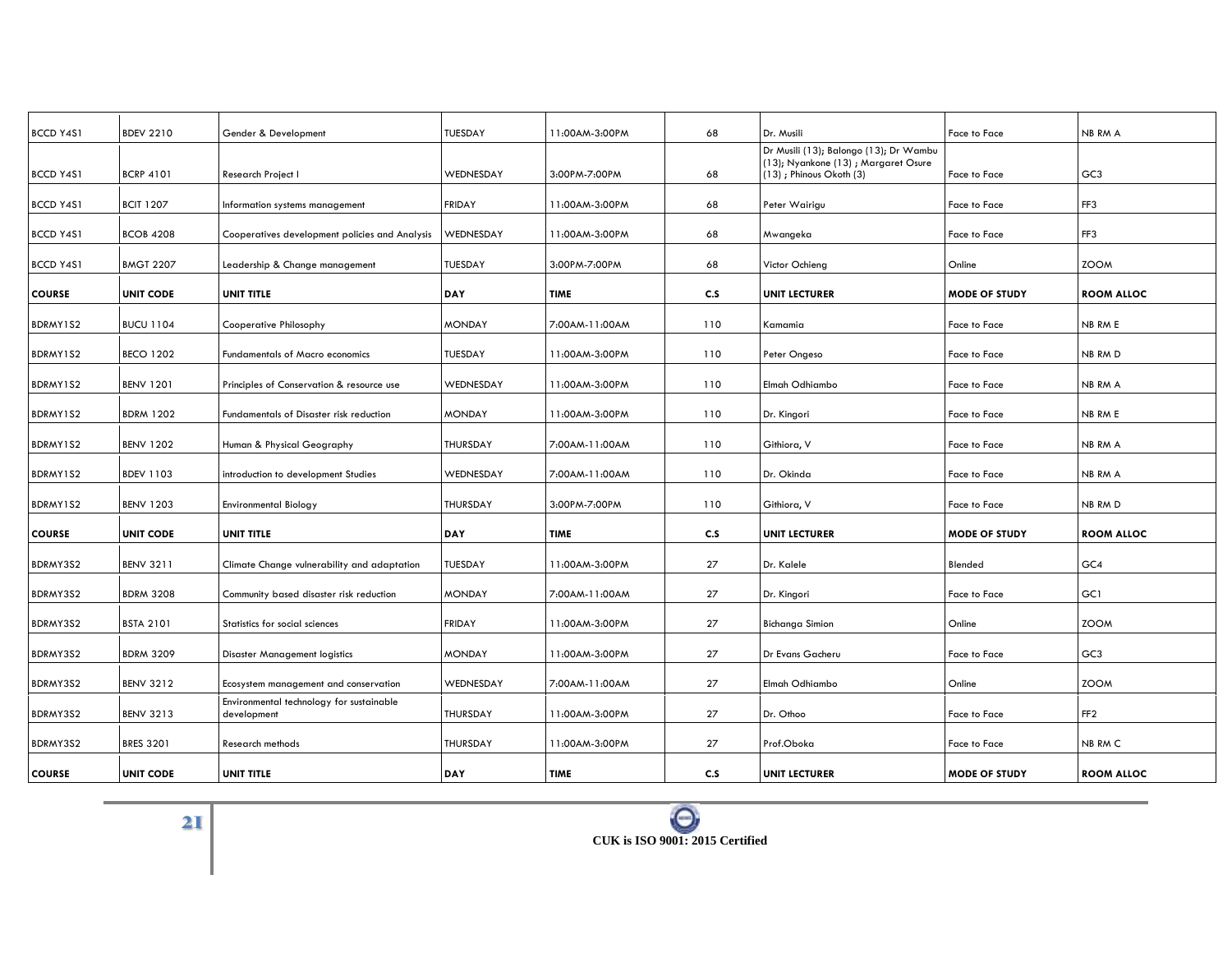| BDRMY4S1      | <b>BENV 4114</b> | Environmental law & Policy                    | <b>TUESDAY</b>  | 11:00AM-3:00PM | 20  | Benson Nyankone                   | Online               | <b>ZOOM</b>        |
|---------------|------------------|-----------------------------------------------|-----------------|----------------|-----|-----------------------------------|----------------------|--------------------|
| BDRMY4S1      | <b>BDRM 4110</b> | Post disaster rehabilitation & Recovery       | <b>MONDAY</b>   | 7:00AM-11:00AM | 20  | Dr. Gacheru                       | <b>Face to Face</b>  | G7                 |
| BDRMY4S1      | <b>BDRM 4111</b> | Disaster preparedness & Planning              | <b>TUESDAY</b>  | 7:00AM-11:00AM | 20  | Dr. Kingori                       | Online               | <b>ZOOM</b>        |
| BDRMY4S1      | <b>BENV 4116</b> | Hazardous material and waste management       | WEDNESDAY       | 7:00AM-11:00AM | 20  | Dr. Othoo                         | Online               | <b>ZOOM</b>        |
| BDRMY4S1      | <b>BDRM 4112</b> | Urban disaster planning                       | THURSDAY        | 11:00AM-3:00PM | 20  | Dr Gikungu                        | <b>Face to Face</b>  | FF4                |
| BDRMY4S1      | <b>BENV 4115</b> | Globalization & Sustainable development       | WEDNESDAY       | 11:00AM-3:00PM | 20  | Dr. Okinda                        | Online               | <b>ZOOM</b>        |
| BDRMY4S1      | <b>BCRP 4101</b> | Research Project I                            | THURSDAY        | 3:00PM-7:00PM  | 20  | Prof.Oboka (10); Dr. Kingori (10) | <b>Face to Face</b>  | NB RM B            |
| <b>COURSE</b> | <b>UNIT CODE</b> | UNIT TITLE                                    | <b>DAY</b>      | <b>TIME</b>    | C.S | <b>UNIT LECTURER</b>              | <b>MODE OF STUDY</b> | <b>ROOM ALLOC</b>  |
| BCD Y1S2      | <b>BSOC 1206</b> | Introduction to Anthropology                  | <b>FRIDAY</b>   | 11:00AM-3:00PM | 110 | Dr Thamari                        | Online               | <b>ZOOM</b>        |
| BCD Y1S2      | <b>BSOC 1207</b> | Human lifespan Development                    | THURSDAY        | 11:00AM-3:00PM | 110 | G. Nyangena                       | Online               | <b>ZOOM</b>        |
| BCD Y1S2      | <b>BCOD 1203</b> | Agriculture & food security in kenya          | <b>THURSDAY</b> | 7:00AM-11:00AM | 110 | Dr Ann Mwangi                     | Face to Face         | NB RM B            |
| BCD Y1S2      | <b>BCOD 1207</b> | Self-help organizations                       | <b>MONDAY</b>   | 7:00AM-11:00AM | 110 | Mburu M. Zachariah                | Online               | <b>ZOOM</b>        |
| BCD Y1S2      | <b>BCOD 1208</b> | Models of Community development Practice      | TUESDAY         | 11:00AM-3:00PM | 110 | Nyambeki                          | Online               | <b>ZOOM</b>        |
| BCD Y1S2      | <b>BECO 1208</b> | <b>Fundamentals of Economics</b>              | <b>TUESDAY</b>  | 3:00PM-7:00PM  | 110 | Peter Ongeso                      | <b>Face to Face</b>  | NB RM D            |
| BCD Y1S2      | <b>BCIT 1103</b> | Computer applications                         | <b>FRIDAY</b>   | 7:00AM-11:00AM | 110 | Peter Wairigu                     | Face to Face         | <b>NORDIC HALL</b> |
| <b>COURSE</b> | <b>UNIT CODE</b> | UNIT TITLE                                    | DAY             | <b>TIME</b>    | c.s | <b>UNIT LECTURER</b>              | <b>MODE OF STUDY</b> | <b>ROOM ALLOC</b>  |
|               |                  |                                               |                 |                |     |                                   |                      |                    |
| BCD Y3S2      | <b>BSOC 3211</b> | Collective behaviour and social movements     | THURSDAY        | 7:00AM-11:00AM | 24  | Dr Misati                         | Face to Face         | FF4                |
| BCD Y3S2      | <b>BENT 4207</b> | Project design & Management                   | <b>FRIDAY</b>   | 7:00AM-11:00AM | 24  | Dr. Odollo                        | Online               | <b>ZOOM</b>        |
| BCD Y3S2      | <b>BOCD 3203</b> | Urbanization processes in developed countries | <b>MONDAY</b>   | 3:00PM-7:00PM  | 24  | Steve Owino                       | <b>Face to Face</b>  | FF1                |
| BCD Y3S2      | <b>BCOD 3202</b> | Sustainable Community Development strategies  | WEDNESDAY       | 7:00AM-11:00AM | 24  | Dr. Wambu                         | Online               | <b>ZOOM</b>        |
| BCD Y3S2      | <b>BRES 3202</b> | Social Research methods                       | <b>TUESDAY</b>  | 11:00AM-3:00PM | 24  | James Njuguna                     | Face to Face         | FF <sub>2</sub>    |
| BCD Y3S2      | <b>BCOD 3221</b> | Development & Welfare agencies                | <b>TUESDAY</b>  | 7:00AM-11:00AM | 24  | Dr. Okinda                        | Face to Face         | FF3                |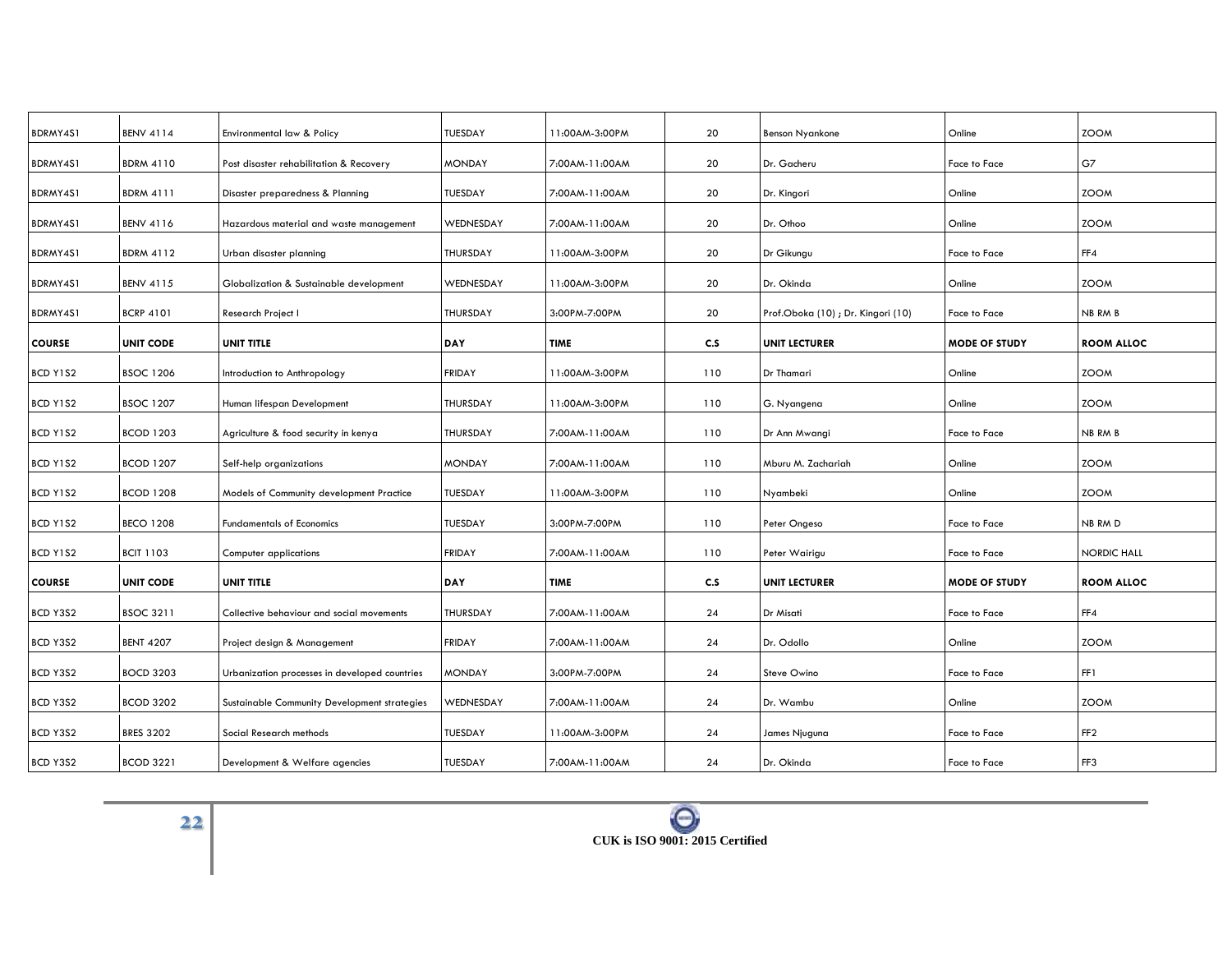| BCD Y3S2         | <b>BSOC 3213</b> | Emerging issues of ageing in developed<br>Countries | THURSDAY        | 11:00AM-3:00PM | 24  | Jasper Nyaura                                              | Online               | <b>ZOOM</b>          |
|------------------|------------------|-----------------------------------------------------|-----------------|----------------|-----|------------------------------------------------------------|----------------------|----------------------|
| <b>COURSE</b>    | <b>UNIT CODE</b> | <b>UNIT TITLE</b>                                   | <b>DAY</b>      | <b>TIME</b>    | C.S | <b>UNIT LECTURER</b>                                       | <b>MODE OF STUDY</b> | <b>ROOM ALLOC</b>    |
| BCD Y4S1         | <b>BCOD 4115</b> | Community Leadership and Philanthropy               | WEDNESDAY       | 11:00AM-3:00PM | 11  | Dr. Wambu                                                  | Online               | <b>ZOOM</b>          |
| BCD Y4S1         | <b>BENT 2406</b> | PROJECT MONITORING AND EVALUATION                   | <b>FRIDAY</b>   | 11:00AM-3:00PM | 11  | Dr.Odollo                                                  | Online               | <b>ZOOM</b>          |
| BCD Y4S1         | <b>BCOD 4116</b> | Resource mobilization for Community projects        | TUESDAY         | 7:00AM-11:00AM | 11  | Nyambeki                                                   | Online               | <b>ZOOM</b>          |
| BCD Y4S1         | <b>BCOD 4117</b> | Assets and Resources for Development                | <b>MONDAY</b>   | 11:00AM-3:00PM | 11  | Mburu M. Zachariah                                         | Online               | <b>ZOOM</b>          |
| BCD Y4S1         | <b>BCRP 4101</b> | Research project I                                  | <b>THURSDAY</b> | 3:00PM-7:00PM  | 11  | Prof Prof.Oboka (3); Dr. Kingori (3);<br>Phinous Okoth (5) | Face to Face         | NB RM D              |
| BCD Y4S1         | <b>BPSY 4106</b> | Attitudes and behaviour change                      | THURSDAY        | 11:00AM-3:00PM | 11  | Salome Gachina                                             | Online               | <b>ZOOM</b>          |
| <b>BCD Y4S1</b>  | <b>BDRM 3208</b> | Community based disaster Risk reduction             | <b>MONDAY</b>   | 7:00AM-11:00AM | 11  | Dr. Kingori                                                | Face to Face         | GC <sub>3</sub>      |
| <b>COURSE</b>    | <b>UNIT CODE</b> | UNIT TITLE                                          | <b>DAY</b>      | TIME           | C.S | <b>UNIT LECTURER</b>                                       | <b>MODE OF STUDY</b> | <b>ROOM ALLOC</b>    |
| <b>BCOB Y1S2</b> | <b>BACC-2201</b> | Introduction to Accounting II                       | <b>THURSDAY</b> | 11:00AM-3:00PM | 48  | Ndwiga Peter                                               | Face To Face         | FF3                  |
| <b>BCOB Y1S2</b> | BHRM-2124        | Human Resource Management                           | <b>FRIDAY</b>   | 3:00PM-7:00PM  | 48  | Dr. Ngero Combine with Bccd/Babm                           | Face To Face         | H4                   |
| <b>BCOB Y1S2</b> | <b>BSTA-1224</b> | <b>Business Statistics</b>                          | TUESDAY         | 7:00AM-11:00AM | 48  | Kamina Kavyu                                               | Face To Face         | <b>ACADEMIC HALL</b> |
| <b>BCOB Y1S2</b> | <b>BCOB-1101</b> | Co-operative Management                             | WEDNESDAY       | 11:00AM-3:00PM | 48  | Kirianki M'Imanyara                                        | Online               | <b>ZOOM</b>          |
| <b>BCOB Y1S2</b> | BECO-1211        | Introduction to Macro-Economics                     | THURSDAY        | 3:00PM-7:00PM  | 48  | Muritu                                                     | Online               | <b>ZOOM</b>          |
| <b>BCOB Y1S2</b> | <b>BCLW-1202</b> | General Co-operative Law 1                          | <b>MONDAY</b>   | 11:00AM-3:00PM | 48  | Kirianki M'Imanyara                                        | Online               | <b>ZOOM</b>          |
| <b>BCOB Y1S2</b> | <b>BCOB-1202</b> | Introduction to Co-operative Accounting 1           | WEDNESDAY       | 7:00AM-11:00AM | 48  | Mburu Zachariah                                            | Face to Face         | NB RM E              |
| <b>BCOB Y1S2</b> | <b>BMKT-1101</b> | <b>Principles of Marketing</b>                      | TUESDAY         | 11:00AM-3:00PM | 48  | Kamamia                                                    | Online               | <b>ZOOM</b>          |
| <b>COURSE</b>    | <b>UNIT CODE</b> | UNIT TITLE                                          | DAY             | <b>TIME</b>    | C.S | <b>UNIT LECTURER</b>                                       | <b>MODE OF STUDY</b> | <b>ROOM ALLOC</b>    |
| <b>BCOB Y2S1</b> | <b>BBAN 3103</b> | Principles of Banking                               | TUESDAY         | 3:00PM-7:00PM  | 15  | Mary Mbugua                                                | Online               | <b>ZOOM</b>          |
| <b>BCOB Y2S1</b> | <b>BACC 2203</b> | Cost Accounting                                     | TUESDAY         | 11:00AM-3:00PM | 15  | David Magaki                                               | Face To Face         | FF4                  |
| <b>BCOB Y2S1</b> | <b>BMAT 1207</b> | <b>Management Mathematics II</b>                    | THURSDAY        | 11:00AM-3:00PM | 15  | David Muriuki                                              | Face To Face         | NB RM B              |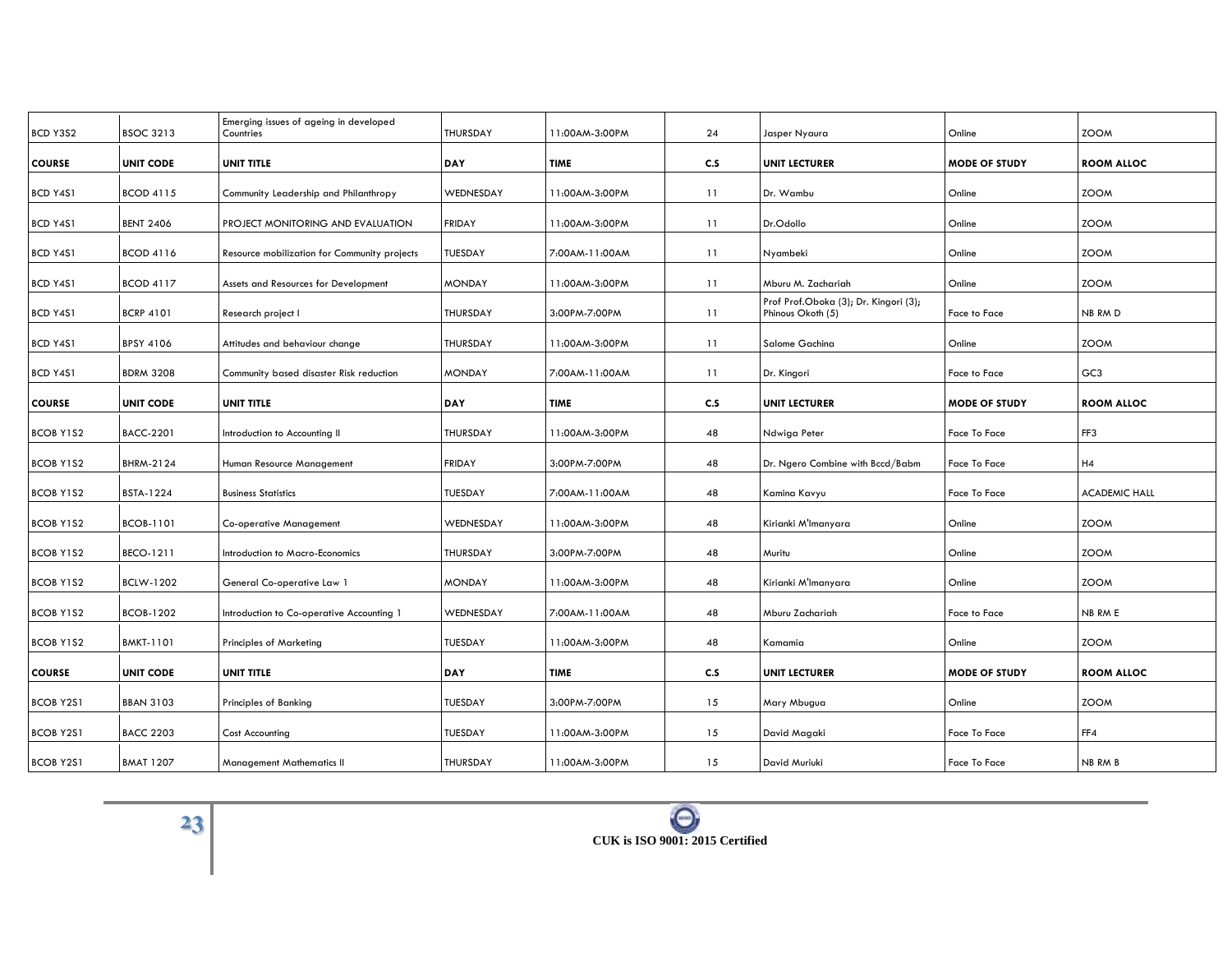| <b>BCOB Y2S1</b> | <b>BACC 2203</b>  | Intermediate Accounting 1                       | WEDNESDAY       | 11:00AM-3:00PM | 15  | Irene Mogere               | Face To Face         | GC4                  |
|------------------|-------------------|-------------------------------------------------|-----------------|----------------|-----|----------------------------|----------------------|----------------------|
| <b>BCOB Y2S1</b> | <b>BSTA 2124</b>  | <b>Business Statistics II</b>                   | <b>THURSDAY</b> | 7:00AM-11:00AM | 15  | Collins Kipkorir           | <b>Face To Face</b>  | <b>ACADEMIC HALL</b> |
| <b>BCOB Y2S1</b> | <b>BCOB 1105</b>  | <b>Computer Application to Co-operatives</b>    | <b>FRIDAY</b>   | 7:00AM-11:00AM | 15  | Peter Wairigu              | Face To Face         | <b>NORDIC HALL</b>   |
| <b>BCOB Y2S1</b> | <b>BECO 2118</b>  | Intermediate Micro-Economics                    | <b>FRIDAY</b>   | 7:00AM-11:00AM | 15  | Peter Ongeso               | Online               | <b>ZOOM</b>          |
| <b>BCOB Y2S1</b> | <b>BUCU 1103</b>  | <b>Development Studies</b>                      | <b>MONDAY</b>   | 11:00AM-3:00PM | 15  | <b>Balongo Caleb</b>       | Online               | <b>ZOOM</b>          |
| <b>COURSE</b>    | <b>UNIT CODE</b>  | UNIT TITLE                                      | DAY             | <b>TIME</b>    | C.S | <b>UNIT LECTURER</b>       | <b>MODE OF STUDY</b> | <b>ROOM ALLOC</b>    |
| <b>BCOB Y2S2</b> | <b>BCLW -2203</b> | <b>Business Law II</b>                          | <b>THURSDAY</b> | 3:00PM-7:00PM  | 29  | Trizah Maina               | Online               | <b>ZOOM</b>          |
| <b>BCOB Y2S2</b> | <b>BCLW -2204</b> | Company Law                                     | <b>MONDAY</b>   | 3:00PM-7:00PM  | 29  | Dr. Kerosi                 | Online               | <b>ZOOM</b>          |
| <b>BCOB Y2S2</b> | <b>BACC-2203</b>  | Intermediate Accounting II                      | WEDNESDAY       | 7:00AM-11:00AM | 29  | Irene Mogere               | Face To Face         | FF1                  |
| <b>BCOB Y2S2</b> | <b>BCOB-2114</b>  | <b>Networking Strategies</b>                    | THURSDAY        | 3:00PM-7:00PM  | 29  | Victor Ochieng             | Online               | <b>ZOOM</b>          |
| <b>BCOB Y2S2</b> | <b>BECO-2223</b>  | Intermediate Macro-economics                    | TUESDAY         | 11:00AM-3:00PM | 29  | Mbaye Combine with BSF 2.2 | Online               | <b>ZOOM</b>          |
| <b>BCOB Y2S2</b> | <b>BCOB-2202</b>  | Principles and Practice of Co-operative Banking | <b>MONDAY</b>   | 11:00AM-3:00PM | 29  | Mary Mbugua                | Online               | <b>ZOOM</b>          |
| <b>BCOB Y2S2</b> | <b>BCOB-2204</b>  | Supplies Management for Co-operatives           | TUESDAY         | 7:00AM-11:00AM | 29  | Mary Mbugua                | Online               | <b>ZOOM</b>          |
| <b>BCOB Y2S2</b> | <b>BPSY-2201</b>  | Organisational Behaviour                        | WEDNESDAY       | 3:00PM-7:00PM  | 29  | Daina Okwisa               | Face to Face         | G10                  |
| <b>COURSE</b>    | <b>UNIT CODE</b>  | UNIT TITLE                                      | DAY             | <b>TIME</b>    | C.S | <b>UNIT LECTURER</b>       | <b>MODE OF STUDY</b> | <b>ROOM ALLOC</b>    |
| BCOB 3.1         | <b>BCOB 3104</b>  | Co-operative Education and Training             | THURSDAY        | 7:00AM-11:00AM | 12  | Monica Chepkirui           | Online               | <b>ZOOM</b>          |
| BCOB 3.1         | <b>BCOB 3102</b>  | Co-operative Auditing 1                         | <b>MONDAY</b>   | 11:00AM-3:00PM | 12  | Victor Wambua              | Online               | <b>ZOOM</b>          |
| BCOB 3.1         | <b>BACC-2202</b>  | Introduction to Taxation                        | WEDNESDAY       | 3:00PM-7:00PM  | 12  | Phostine Kanyi             | Face to Face         | NB RM A              |
| <b>BCOB 3.1</b>  | <b>BFIN-2202</b>  | Introduction to Financial Management            | <b>MONDAY</b>   | 7:00AM-11:00AM | 12  | Ken Okeyo                  | Face to Face         | H4                   |
| BCOB 3.1         | <b>BFIN 3104</b>  | Financial institutions and markets              | WEDNESDAY       | 11:00AM-3:00PM | 12  | Kenneth Mwangi             | Online               | <b>ZOOM</b>          |
| BCOB 3.1         | <b>BFIN 3201</b>  | Investment Analysis and Portfolio Management    | <b>FRIDAY</b>   | 7:00AM-11:00AM | 12  | Evans Nyakundi             | Face to Face         | <b>NB RM B</b>       |
| BCOB 3.1         | <b>BMFI 3103</b>  | <b>Microfinance Practice</b>                    | TUESDAY         | 3:00PM-7:00PM  | 12  | Weru Mwangi                | Online               | <b>ZOOM</b>          |
|                  |                   |                                                 |                 |                |     |                            |                      |                      |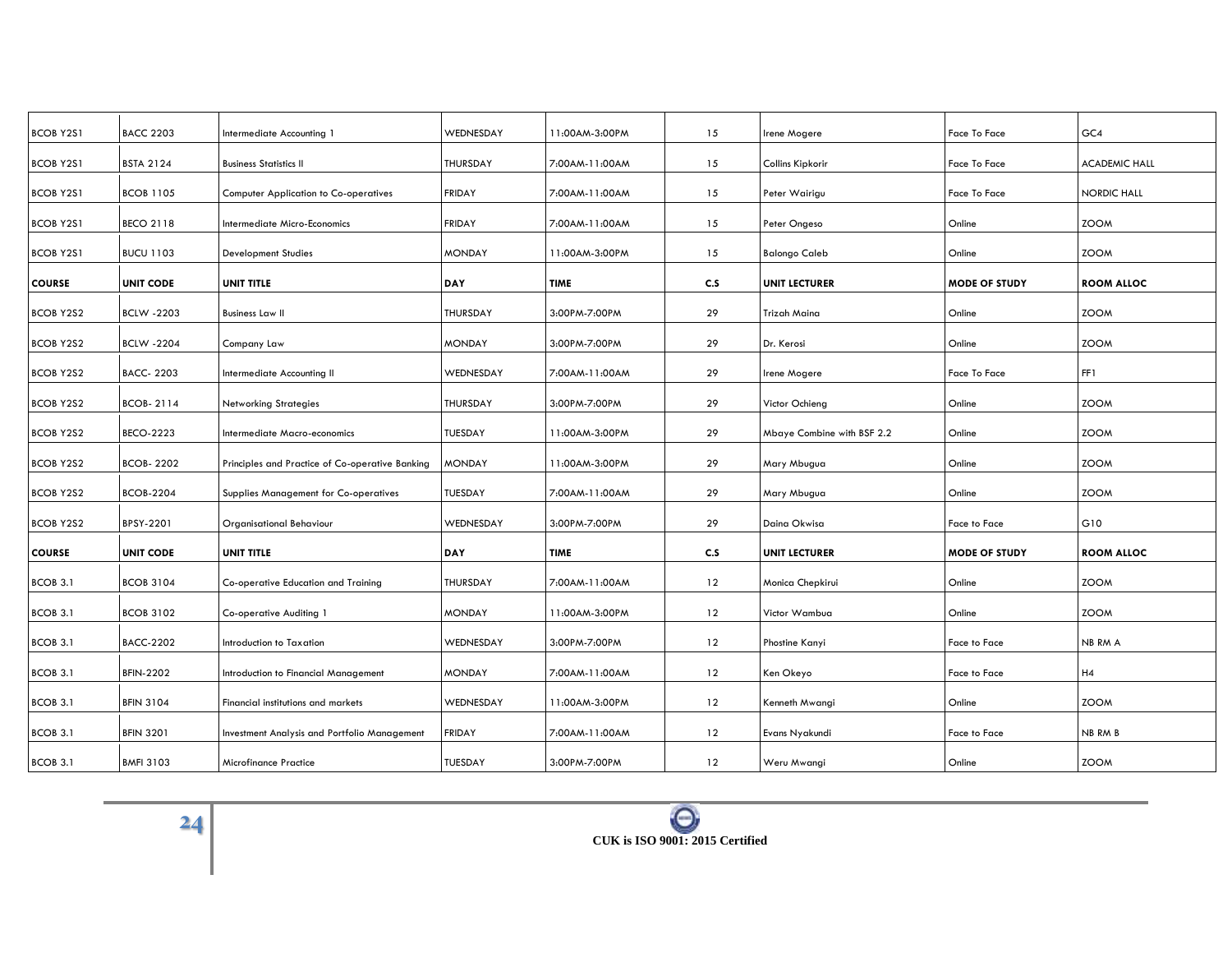| BCOB 3.1         | <b>BSOC 1102</b> | Introduction to Sociology                             | TUESDAY         | 7:00AM-11:00AM | 12  | Dr. Musili           | Face to Face         | NB RM D           |
|------------------|------------------|-------------------------------------------------------|-----------------|----------------|-----|----------------------|----------------------|-------------------|
| <b>COURSE</b>    | <b>UNIT CODE</b> | UNIT TITLE                                            | <b>DAY</b>      | <b>TIME</b>    | C.S | <b>UNIT LECTURER</b> | <b>MODE OF STUDY</b> | <b>ROOM ALLOC</b> |
| <b>BCOB Y3S2</b> | <b>BFIN 2202</b> | Financial Management 11                               | <b>FRIDAY</b>   | 11:00AM-3:00PM | 78  | Dr. Jedida K. Mwiti  | Face to Face         | NB RM C           |
| <b>BCOB Y3S2</b> | <b>BCOB-3207</b> | <b>Co-operative Management Information Systems</b>    | THURSDAY        | 11:00AM-3:00PM | 78  | David Wachira        | Face to Face         | NB RM D           |
| <b>BCOB Y3S2</b> | <b>BCOB-3208</b> | Principles of Co-operative Insurance                  | TUESDAY         | 11:00AM-3:00PM | 78  | Mary Mbugua          | Online               | <b>ZOOM</b>       |
| <b>BCOB Y3S2</b> | <b>BCOB 3102</b> | Co-operative Auditing 1                               | <b>MONDAY</b>   | 11:00AM-3:00PM | 78  | Victor Wambua        | Online               | <b>ZOOM</b>       |
| <b>BCOB Y3S2</b> | <b>BMGT 1102</b> | <b>Business Policy and Strategic Planning</b>         | <b>FRIDAY</b>   | 7:00AM-11:00AM | 78  | Livingstone Njoora   | Online               | <b>ZOOM</b>       |
| <b>BCOB Y3S2</b> | <b>BCLW 4106</b> | <b>Constitution and Governance</b>                    | <b>MONDAY</b>   | 3:00PM-7:00PM  | 78  | Margaret Osure       | Face to Face         | NB RM D           |
| <b>COURSE</b>    | <b>UNIT CODE</b> | UNIT TITLE                                            | DAY             | <b>TIME</b>    | C.S | <b>UNIT LECTURER</b> | <b>MODE OF STUDY</b> | <b>ROOM ALLOC</b> |
| <b>BCOB Y3S2</b> | BFIN-3201        | <b>Financial Statement Analysis</b>                   | TUESDAY         | 7:00AM-11:00AM | 50  | Kenneth Mwangi       | Face to Face         | FF <sub>2</sub>   |
| <b>BCOB Y3S2</b> | <b>BFIN-3204</b> | Financial Management in Public Sector                 | <b>THURSDAY</b> | 7:00AM-11:00AM | 50  | Dr.Konya             | Face to Face         | FF <sub>2</sub>   |
| <b>BCOB Y3S2</b> | <b>BFIN-3207</b> | Portfolio and Investment Analysis                     | THURSDAY        | 3:00PM-7:00PM  | 50  | Jackson Kimani       | Face to Face         | NB RM E           |
| <b>COURSE</b>    | <b>UNIT CODE</b> | UNIT TITLE                                            | DAY             | <b>TIME</b>    | C.S | <b>UNIT LECTURER</b> | <b>MODE OF STUDY</b> | <b>ROOM ALLOC</b> |
| <b>BCOB Y3S2</b> | <b>BMKT-3212</b> | <b>Sales Management</b>                               | <b>THURSDAY</b> | 3:00PM-7:00PM  |     | Lyn Chief            | Online               | <b>ZOOM</b>       |
| <b>BCOB Y3S2</b> | <b>BMKT-3108</b> | <b>Marketing Environment</b>                          | <b>FRIDAY</b>   | 3:00PM-7:00PM  |     | Muturi Phyllis       | Online               | <b>ZOOM</b>       |
| <b>BCOB Y3S2</b> | <b>BMKT-3111</b> | Marketing Research                                    | TUESDAY         | 7:00AM-11:00AM |     | Langat Daniel        | Online               | <b>ZOOM</b>       |
| <b>COURSE</b>    | <b>UNIT CODE</b> | UNIT TITLE                                            | DAY             | <b>TIME</b>    | C.S | <b>UNIT LECTURER</b> | <b>MODE OF STUDY</b> | <b>ROOM ALLOC</b> |
| <b>BCOB Y3S2</b> | <b>HCOB 2324</b> | Advanced Accounting 11                                | <b>FRIDAY</b>   | 3:00PM-7:00PM  | 30  | Johnson Munene       | Face to Face         | GC <sub>2</sub>   |
| <b>BCOB Y3S2</b> | <b>HCOB-2325</b> | <b>Financial Accounting Theory</b>                    | WEDNESDAY       | 7:00AM-11:00AM | 30  | Kenneth Mwangi       | Face to Face         | FF <sub>2</sub>   |
| <b>COURSE</b>    | <b>UNIT CODE</b> | UNIT TITLE                                            | DAY             | <b>TIME</b>    | C.S | <b>UNIT LECTURER</b> | <b>MODE OF STUDY</b> | <b>ROOM ALLOC</b> |
| BCOB 4.1         | <b>BCOB 4110</b> | International Co-operative Comparative<br>Legislation | TUESDAY         | 11:00AM-3:00PM | 70  | Kirianki M'Imanyara  | Online               | <b>ZOOM</b>       |
| BCOB 4.1         | <b>HCOB 2401</b> | Co-operative Development Policies and Analysis        | <b>MONDAY</b>   | 3:00PM-7:00PM  | 70  | Richard Mwangeka     | Face to Face         | FF3               |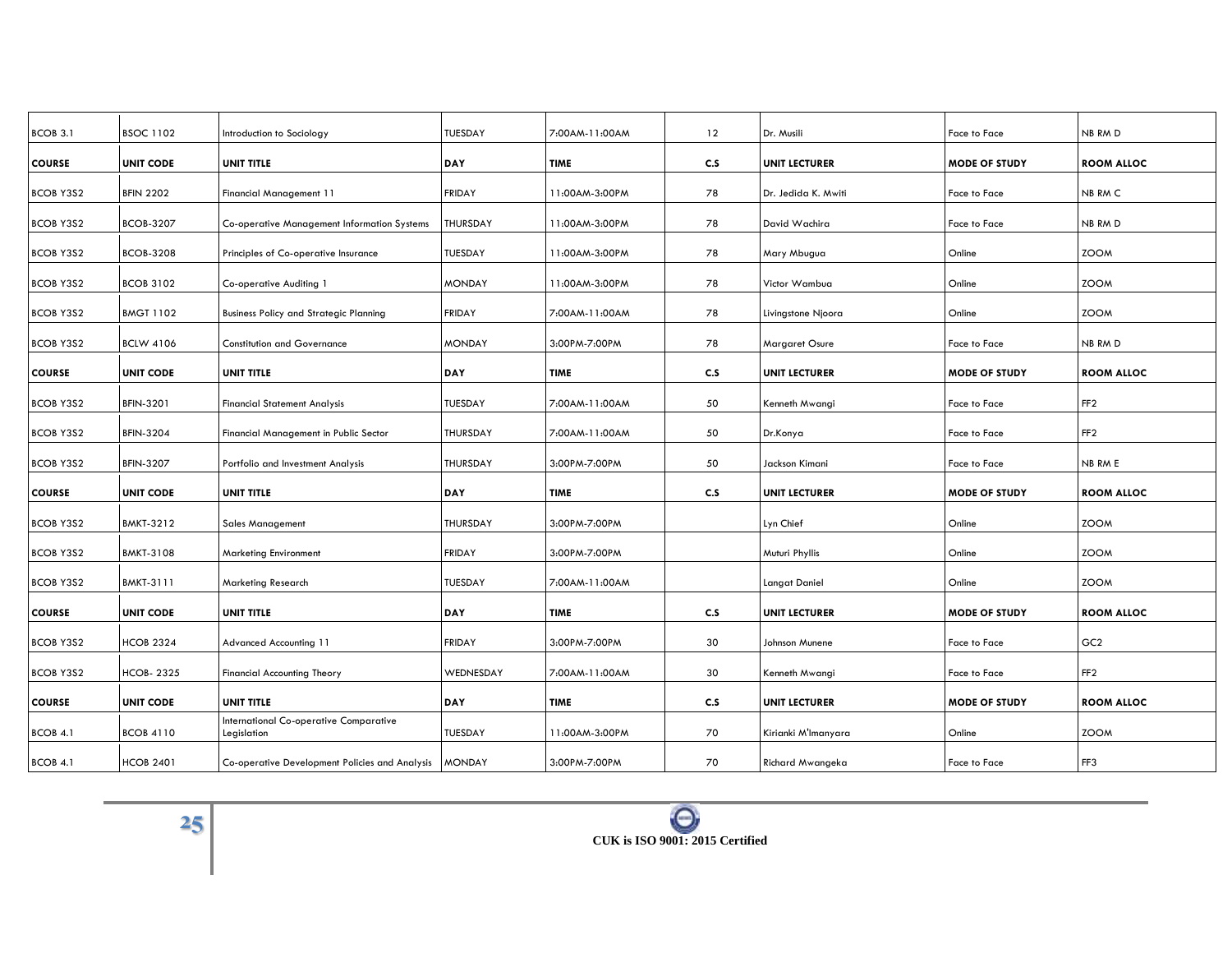| BCOB 4.1      | <b>HCOB 2402</b> | Co-operative Movement in Development              | WEDNESDAY       | 3:00PM-7:00PM  | 70  | Mburu Zachariah        | Online               | <b>ZOOM</b>        |
|---------------|------------------|---------------------------------------------------|-----------------|----------------|-----|------------------------|----------------------|--------------------|
| BCOB 4.1      | HRD 2401         | Entrepreneurship Skills                           | <b>TUESDAY</b>  | 3:00PM-7:00PM  | 70  | Grace Wambui           | Face to Face         | <b>NORDIC HALL</b> |
| BCOB 4.1      | <b>BCRM-3201</b> | Research Methodology                              | WEDNESDAY       | 7:00AM-11:00AM | 70  | Enock Mosongo          | Online               | <b>ZOOM</b>        |
| BCOB 4.1      | <b>HCOB-2507</b> | <b>Environmental Issues in Business</b>           | WEDNESDAY       | 11:00AM-3:00PM | 70  | Livingstone Njoora     | Online               | <b>ZOOM</b>        |
|               |                  | <b>FINANCE OPTION</b>                             |                 |                |     |                        |                      |                    |
| <b>COURSE</b> | <b>UNIT CODE</b> | UNIT TITLE                                        | DAY             | <b>TIME</b>    | C.S | <b>UNIT LECTURER</b>   | <b>MODE OF STUDY</b> | <b>ROOM ALLOC</b>  |
| BCOB 4.1      | <b>BFIN-4202</b> | <b>Financial Risk Management</b>                  | <b>MONDAY</b>   | 11:00AM-3:00PM | 50  | Joseph Jamwaka         | <b>Face to Face</b>  | FF <sub>2</sub>    |
| BCOB 4.1      | <b>BFIN-3202</b> | <b>Financial information System</b>               | THURSDAY        | 3:00PM-7:00PM  | 50  | Peter Wairigu          | Face to Face         | G7                 |
| BCOB 4.1      | <b>BFIN-4201</b> | <b>Issues in Financial Management</b>             | <b>THURSDAY</b> | 7:00AM-11:00AM | 50  | Ken Okeyo              | Face to Face         | FF1                |
|               |                  | <b>MICROFINANCE OPTION</b>                        |                 |                |     |                        |                      |                    |
| <b>COURSE</b> | <b>UNIT CODE</b> | <b>UNIT TITLE</b>                                 | DAY             | <b>TIME</b>    | C.S | <b>UNIT LECTURER</b>   | <b>MODE OF STUDY</b> | <b>ROOM ALLOC</b>  |
| BCOB 4.1      | <b>BMFI 3205</b> | Lending and Credit Management                     | <b>MONDAY</b>   | 11:00AM-3:00PM | 20  | Pauline Mulwa          | Face to Face         | GC <sub>2</sub>    |
| BCOB 4.1      | <b>BACC 3207</b> | Financial Reporting and Analysis for Microfinance | <b>THURSDAY</b> | 3:00PM-7:00PM  | 20  | Zablon Osano           | Online               | <b>ZOOM</b>        |
| BCOB 4.1      | <b>BMFI 4106</b> | Risk Management in Microfinance                   | <b>TUESDAY</b>  | 7:00AM-11:00AM | 20  | Doris Wangare          | Online               | <b>ZOOM</b>        |
| <b>COURSE</b> | <b>UNIT CODE</b> | UNIT TITLE                                        | <b>DAY</b>      | <b>TIME</b>    | C.S | <b>UNIT LECTURER</b>   | <b>MODE OF STUDY</b> | <b>ROOM ALLOC</b>  |
| BABM-Y1S2     | BAFS-1203        | Agricultural Value Chain Development              | <b>THURSDAY</b> | 11:00AM-3:00PM | 15  | <b>Stanley Miringu</b> | <b>Face to Face</b>  | G10                |
| BABM-Y1S2     | BAFS-1204        | Introduction to Food Industry                     | WEDNESDAY       | 7:00AM-11:00AM | 15  | Dr. Lucy Ngare         | Face to Face         | G10                |
| BABM-Y1S2     | BBEC-1223        | Introduction to Macroeconomics                    | <b>TUESDAY</b>  | 7:00AM-11:00AM | 15  | Mbaye                  | Online               | <b>ZOOM</b>        |
| BABM-Y1S2     | BAFS-1205        | <b>Fundamentals of Conservation Agriculture</b>   | <b>FRIDAY</b>   | 7:00AM-11:00AM | 15  | Dr. Castro Gichuki     | <b>Face to Face</b>  | G10                |
| BABM-Y1S2     | BAFS-1206        | <b>Organisation Behavior</b>                      | WEDNESDAY       | 3:00PM-7:00PM  | 15  | Daina Okwisa           | Face to Face         | G10                |
| BABM-Y1S2     | BBEC-1224        | <b>Principles of Marketing</b>                    | <b>FRIDAY</b>   | 3:00PM-7:00PM  | 15  | Dr. Castro Gichuki     | Face to Face         | G10                |
| BABM-Y1S2     | BAFS-1207        | Introduction to Micro-Finance                     | THURSDAY        | 7:00AM-11:00AM | 15  | Ndwiga Peter           | Face to Face         | G10                |